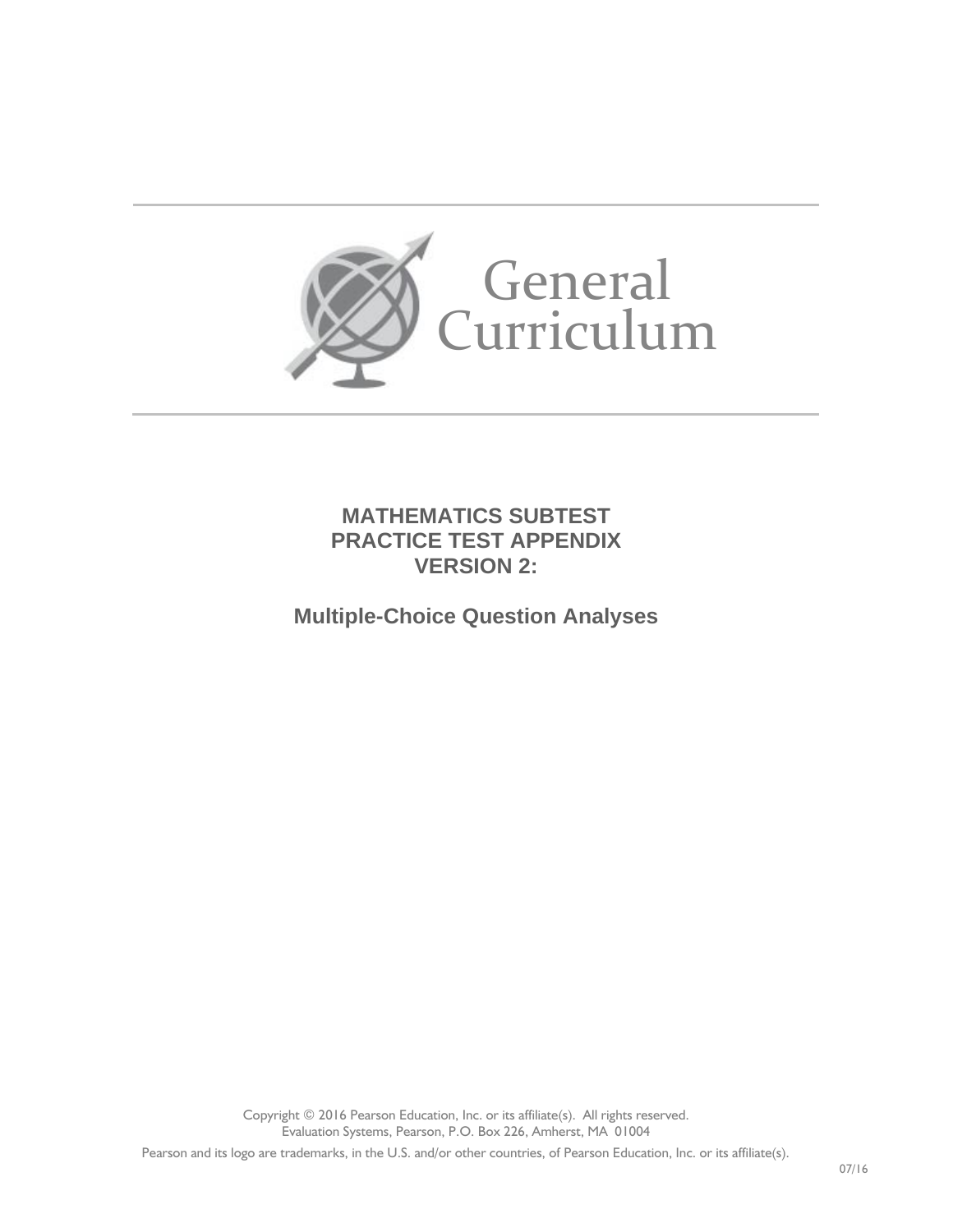

Readers should be advised that this practice test, including many of the excerpts used herein, is protected by federal copyright law.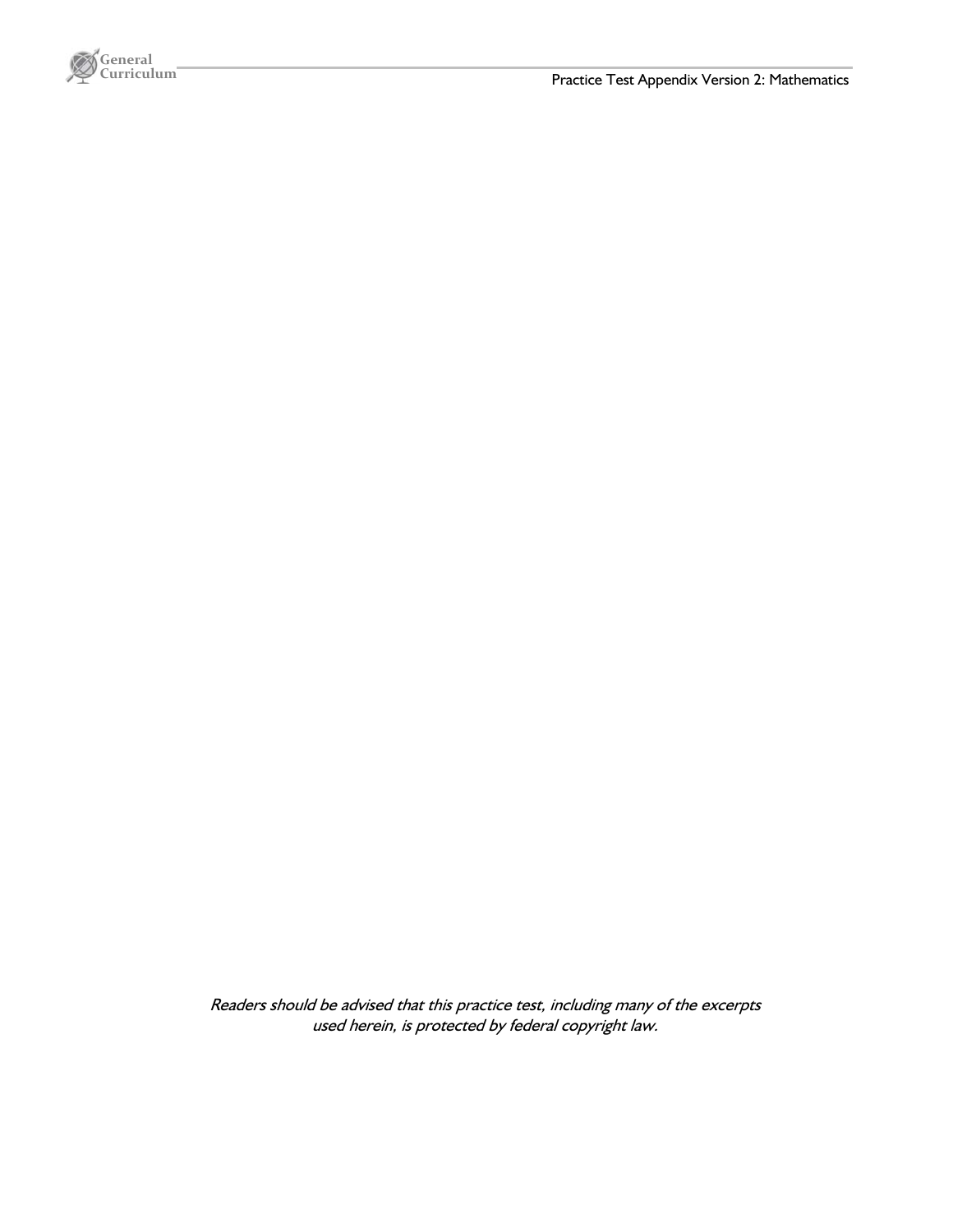



# **PREFACE**

These analyses were written with the following guiding principles in mind:

- to give explanations for the correct responses and to provide discussions of concepts as well as procedures;
- to show different ways of solving a given problem, when appropriate;
- to explain incorrect responses in terms of typical misconceptions and error patterns in thinking about mathematical concepts;
- to explain incorrect responses in terms of any portion of correct thinking that might exist and to point out where the thought process breaks down; and
- to demonstrate ways of cross-checking work in order to find errors and to provide counterexamples.

The use of these principles results in a fairly lengthy set of analyses. In some cases, the explanations have a great degree of detail. Definitions of terms, examples of concepts, or explanations of theorems may be included in the solutions. This information may be material that you already know and understand. In cases where you understand the material, you may still find it useful to read the information to refresh your memory and strengthen your understanding of the content.

Multiple solutions have been given for some problems. In those cases, you may want to look for the solution that best matches your approach to solving the problem. Regardless of which approach is used to solve a given problem, you may find it instructive to investigate other approaches to the problem. Of course, not all possible solutions have been presented, as there are often many different ways to solve the same mathematical problem. It is likely that you may find another way of thinking about and solving a problem. In those cases, the various analyses may help you evaluate the validity of your solution.

A possible explanation of each incorrect response has been provided. While the intention is that you focus on finding a correct solution to the problem, there may be situations where looking at an incorrect response will provide further insights into the understanding necessary to give a correct response.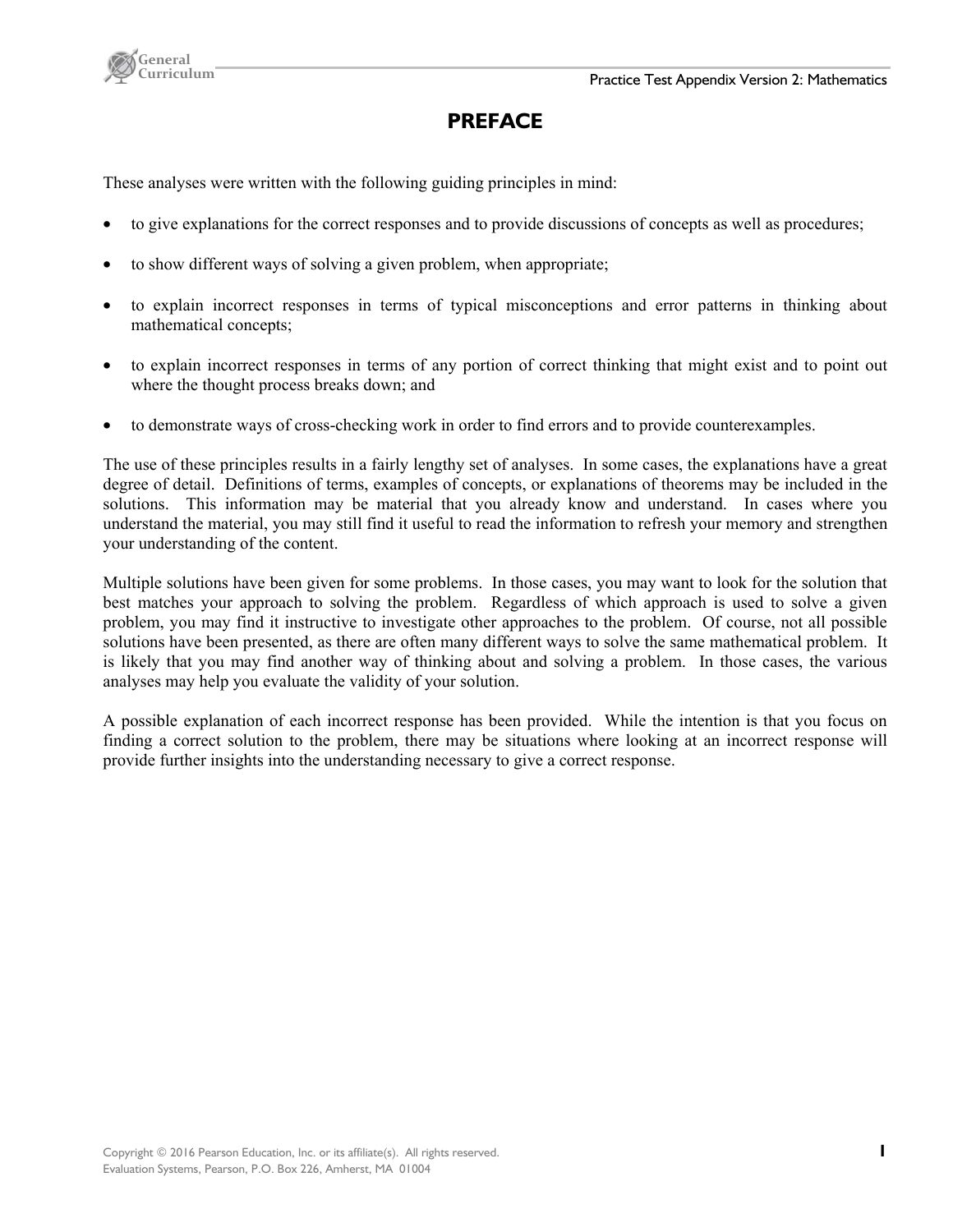

## **MULTIPLE-CHOICE QUESTION ANALYSES**

- 1. A researcher estimated that there were eight billion grains of sand per cubic meter on one particular beach. If the mass of one of these grains of sand is approximately  $3.5 \times 10^{-7}$  grams, what is the approximate mass of one cubic meter of sand on this particular beach?
	- A.  $2.8 \times 10^0$  grams
	- B.  $2.8 \times 10^1$  grams
	- C.  $2.8 \times 10^2$  grams
	- D.  $2.8 \times 10^3$  grams

**Correct Response D:** Scientific notation is a way to write and compute with very large and very small numbers. Standard form of scientific notation is always a number between one and ten (including one but not 10) multiplied by a power of ten. Recall that negative exponents represent fractions/decimals.

For example,  $10^{-1} = \frac{1}{10^{1}} = \frac{1}{10} = 0.1$ 10 1  $10^{-1} = \frac{1}{10^{-1}} = \frac{1}{10} = 0.1$  and  $10^{-3} = \frac{1}{10^{3}} = \frac{1}{1000} = 0.001$ 1  $10^{-3} = \frac{1}{10^3} = \frac{1}{1000} = 0.001$ .

Eight billion is an 8 followed by nine zeros, or  $8 \times 10^9$ . Each one of those grains of sand weighs  $3.5 \times 10^{-7}$  grams.  $3.5 \times 10^{-7}$  needs to be added 8 billion times, but repeated addition leads to multiplication, so the result is found using  $(8 \times 10^9) \times (3.5 \times 10^{-7})$ . Multiplication is both commutative and associative, so the order and grouping can be rearranged to make it more convenient.

 $(8 \times 10^9) \times (3.5 \times 10^{-7})$  can be rewritten as  $(8 \times 3.5) \times (10^9 \times 10^{-7}) = 28 \times 10^{9+(-7)} = 28 \times 10^{2}$ , but  $28 \times 10^2$  is not in the standard form of scientific notation.  $28 = 2.8 \times 10^1$  which now gives a numeral between one and ten.  $28 \times 10^2 = 2.8 \times 10^1 \times 10^2 = 2.8 \times 10^{1+2} = 2.8 \times 10^3$ .

**Incorrect Response A:** This response was probably a conversion error. Eight billion was converted into  $8 \times 10^6$  which is 8 million. The computation was done correctly from there.

**Incorrect Response B:** This response adjusted the exponent in the wrong direction, making 28 into  $2.8 \times 10^{-1}$  instead of 2.8  $\times$  10<sup>1</sup>.

**Incorrect Response C:** This response results from changing 28 into 2.8 but making no adjustment in the size of the exponent. Since  $28 \neq 2.8$ , the final result is incorrect.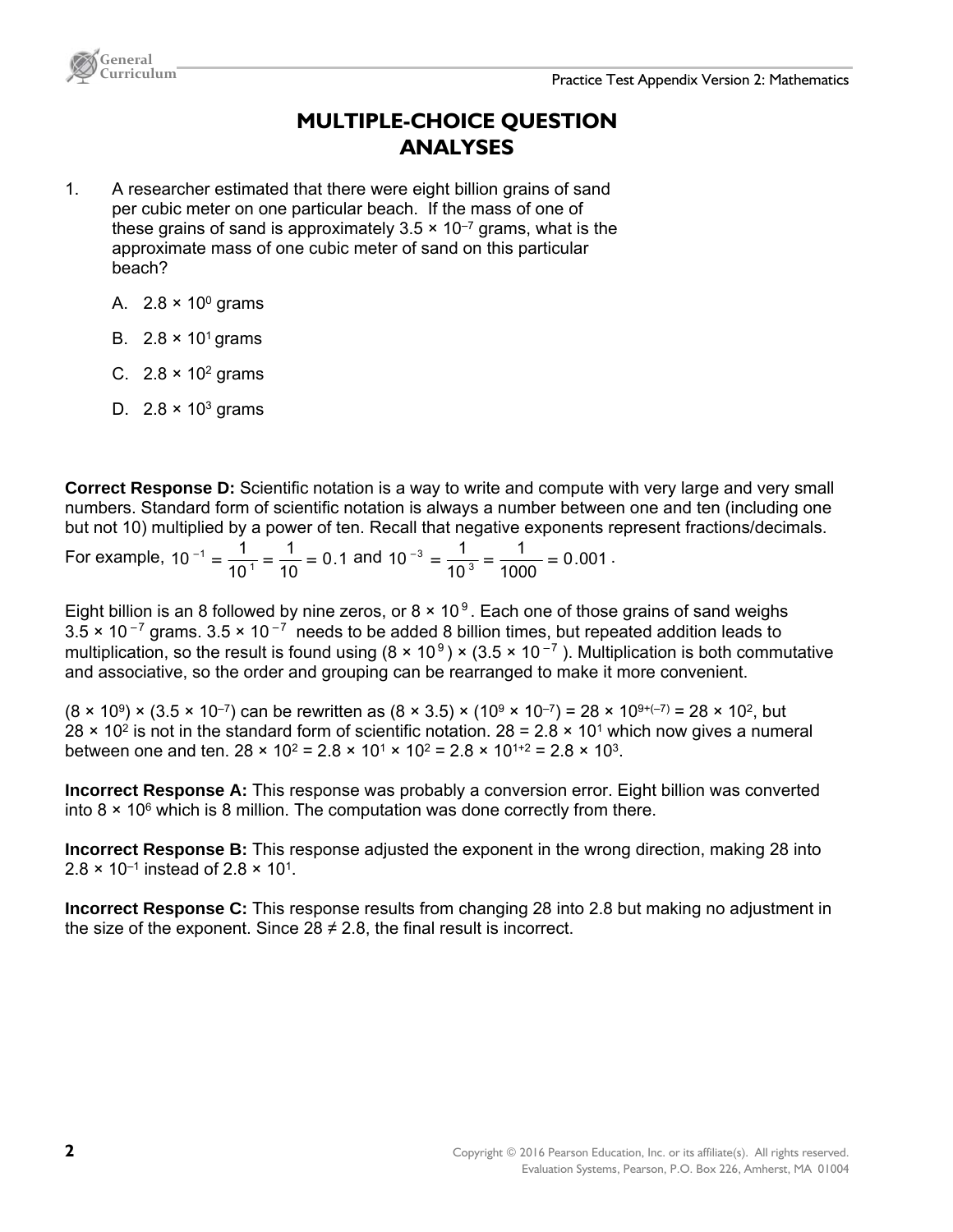

2. If *k* represents an irrational number, which of the following operations must always result in an irrational number?

- A. *k* + *k*
- B.  $k k$
- C. *k* × *k*
- D.  $k \div k$

**Correct Response A:** Irrational numbers are numbers that cannot be written in fraction form, where both numerator and denominator are integers and the denominator is not zero. Pi  $(\pi)$  is one of the most well-known irrational numbers. In decimal form, representations of irrational numbers go on forever without a pattern. The sum of two irrational numbers is always irrational. One strategy to solve this is to eliminate the other three responses by finding a counter-example (one that gives a rational number for an answer).

**Incorrect Response B:** Any number subtracted from itself will equal zero, and zero is a rational number. It can be written as a fraction using integers for both numerator and denominator, for example,

as 
$$
\frac{0}{7}
$$
.

**Incorrect Response C:** Many examples can be given that result in rational products: for example,  $\sqrt{5} \cdot \sqrt{5} = \sqrt{25} = 5$ , which is a rational number because it can be written as a fraction using integers for

both numerator and denominator (e.g., as  $\frac{5}{1}$ ).

**Incorrect Response D:** A number divided by itself will always equal one, with the exception of zero. Division of zero by itself has no solution, but zero is not irrational, so it is not considered here. Any irrational number divided by itself will equal one. One is a rational number. It can be written in fraction

form in many ways. For example,  $\frac{3}{3}$  or 12  $\frac{12}{12}$ .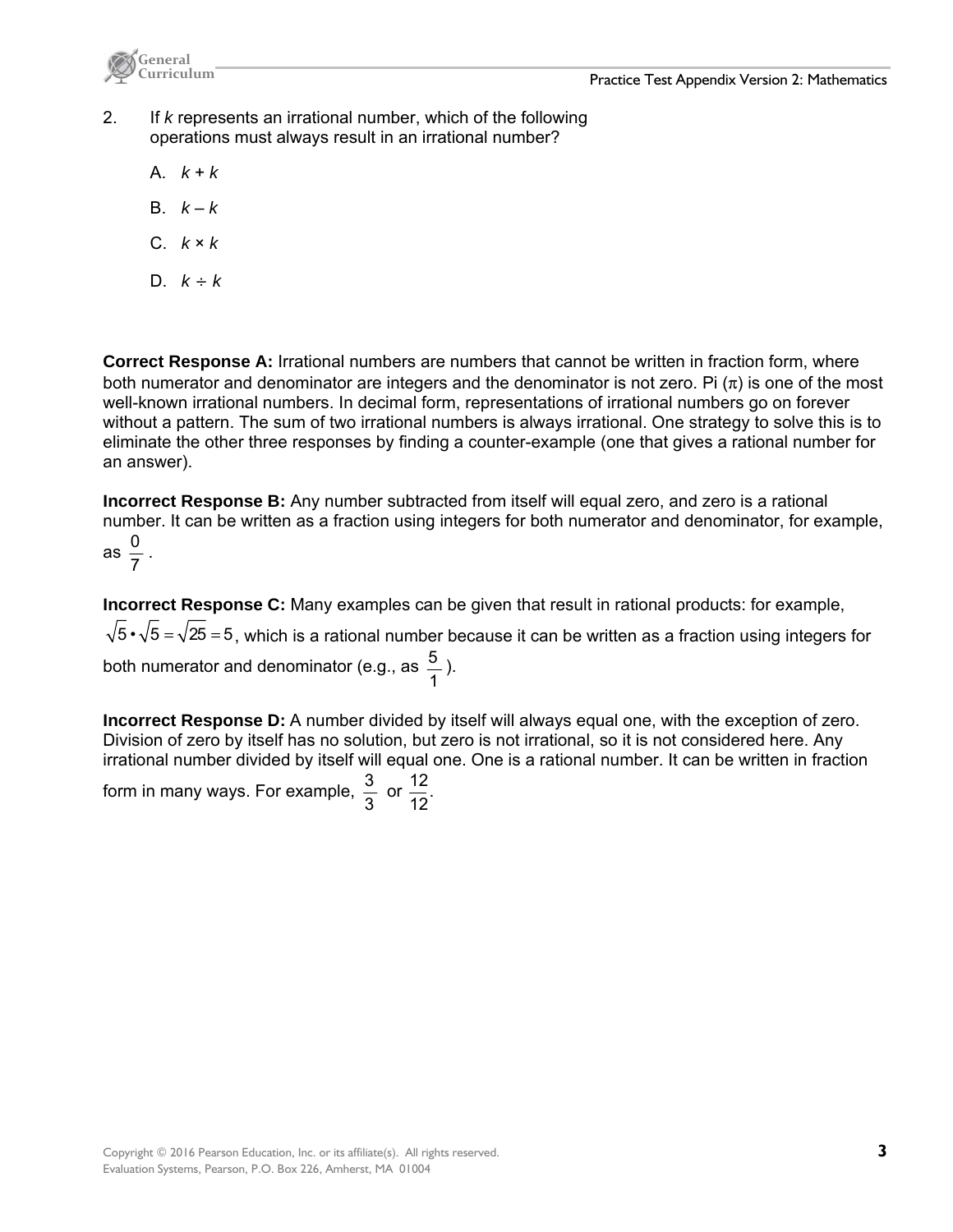

## 3. **Use the figure below to answer the question that follows.**



If the figure above represents 1000, which of the following figures represents 302?





B.



C.



D.

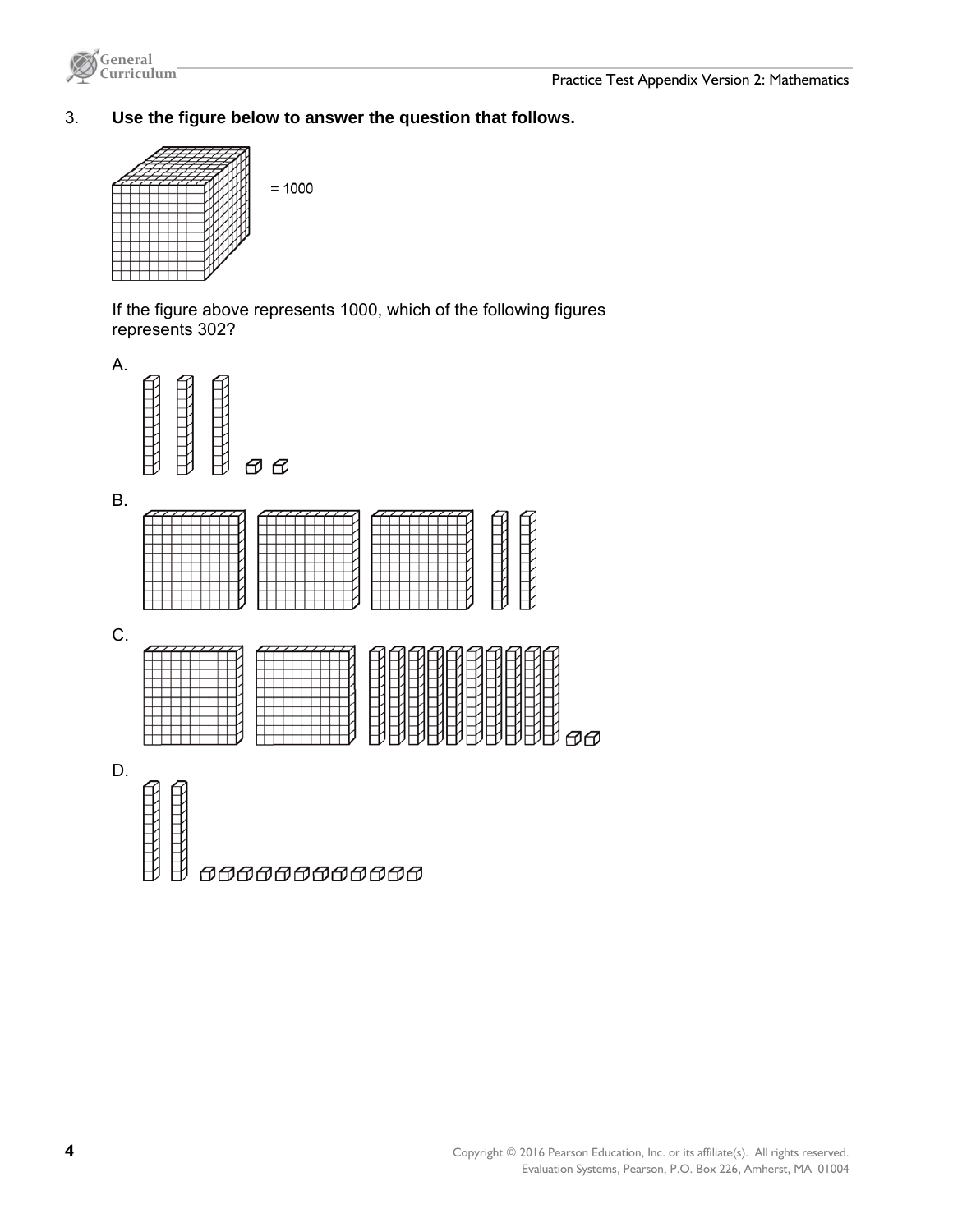

**Correct Response C:** Analyzing the given information, each small cube represents one, each stack of ten cubes represents ten, each ten by ten layer of cubes represents 100, and the total figure given is ten layers of 100 cubes in each layer. The figure in response C represents 302. It is made up of  $100 + 100 + 10 \times 10 + 2 = 302$ .

**Incorrect Response A:** The figure here represents 10 + 10 + 10 + 2 = 32.

**Incorrect Response B:** The figure here represents  $100 + 100 + 100 + 10 + 10 = 320$ .

**Incorrect Response D:** The figure here represents 10 + 10 + 12 = 32.

Each incorrect response shows a misinterpretation of the value for each arrangement of the cubes.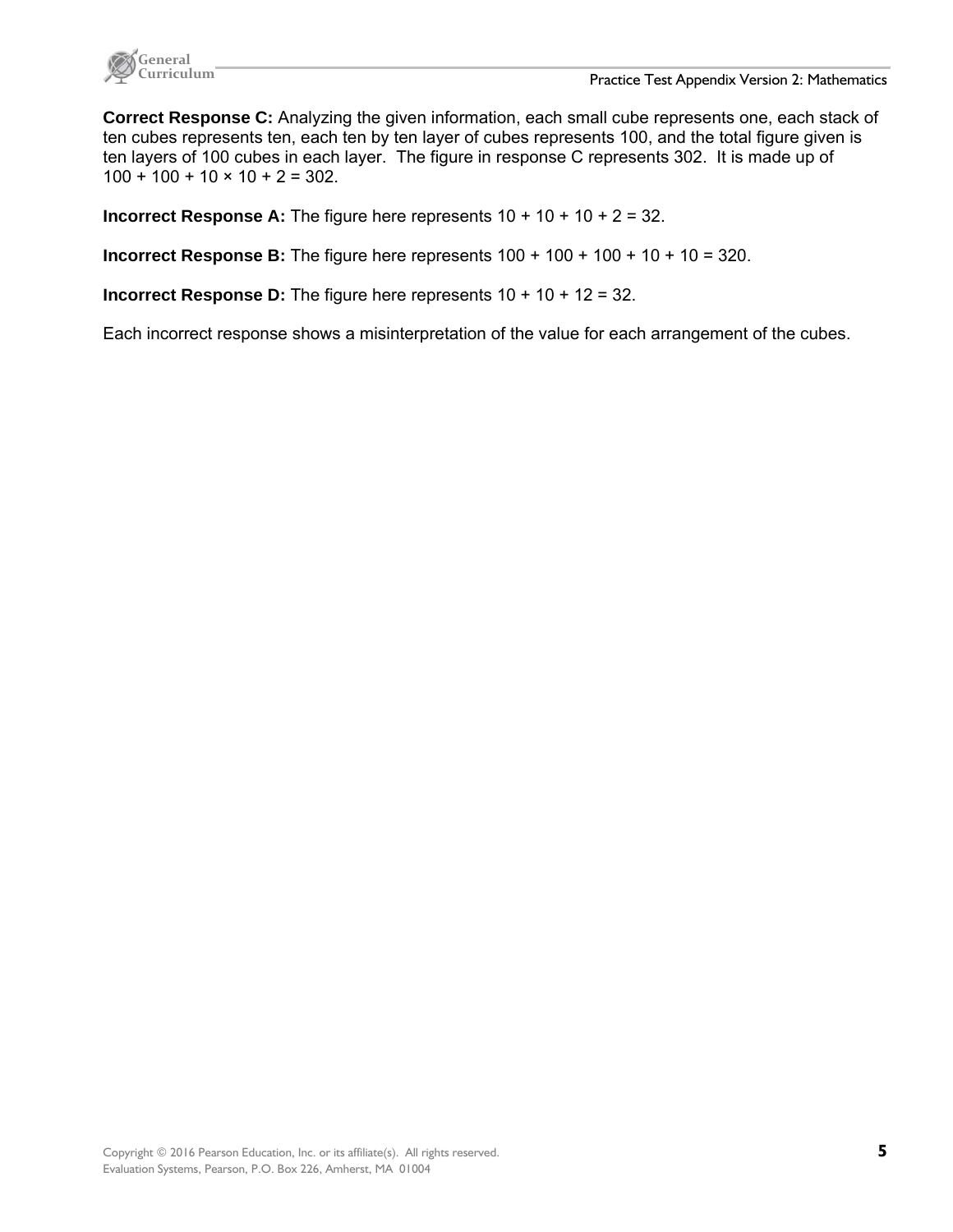

- 4. The base-10 number 827 is written in base 5 as  $11302<sub>5</sub>$ . What is the base-10 value of the digit 3 in this number?
	- A. 25
	- B. 75
	- C. 300
	- D. 375

**Correct Response B:** Base number systems all rely on place value or position for the value of the digit. No matter what the base is, each position will be a "power" of the base.

 $\therefore$  . . . . . . . . *b*<sup>5</sup> *b*<sup>4</sup> *b*<sup>3</sup> *b*<sup>2</sup> *b*<sup>1</sup> *b*<sup>0</sup> where *b* equals the given base.

Remember that any number **except zero** raised to the zero power is equal to one.

Our number system is based on 10 so the values of each position are:

 $\ldots$  . . . . . . . 10<sup>4</sup> 10<sup>3</sup> 10<sup>2</sup> 10<sup>1</sup> 10<sup>0</sup> or 10×10×10×10 10×10×10 10×10 10 1 or 10,000 1,000 100 10 1

The pattern is the same for base-5:

. . . . . . . . . 5<sup>4</sup> 5<sup>3</sup> 5<sup>2</sup> 5<sup>1</sup> 5<sup>0</sup> or 5×5×5×5 5×5×5 5×5 5 1 or 625 125 25 5 1

The 3 in 11302 $_5$  is in the position whose value is  $5^2$  so there are 3 groups of 25 and the base ten value of the 3 is  $3 \times 25$  or 75.

**Incorrect Response A:** This response could have resulted from correctly identifying the place value as 52 but forgetting to multiply by 3.

**Incorrect Response C:** This response could have resulted from misinterpreting the question and evaluating the 3 as  $3 \times 10^2$  in the base 10 system.

**Incorrect Response D:** This response could have resulted from adding the base ten and base five evaluations of the 3 in the *b*2 positions.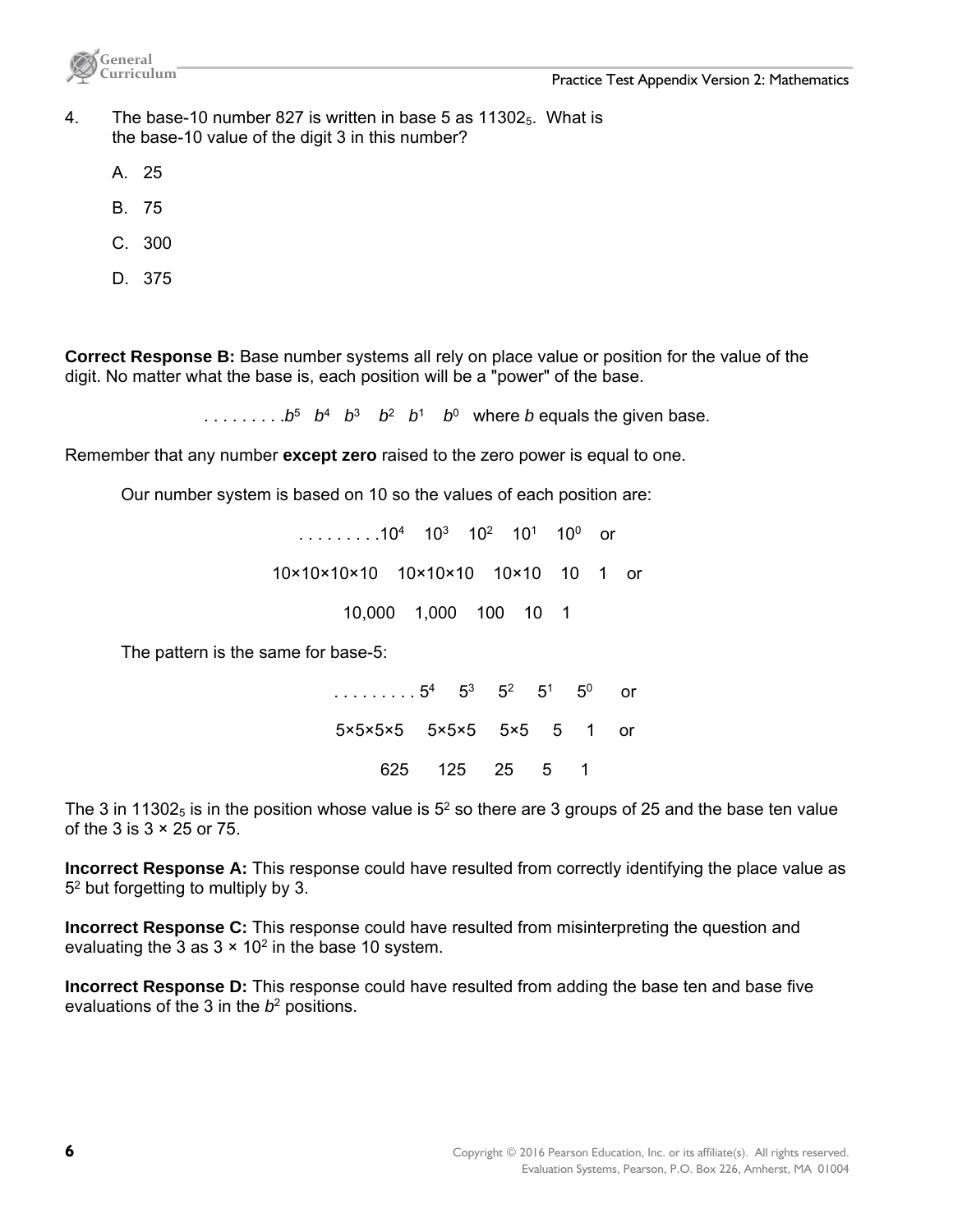



- 5. For which of the following pairs of numbers is the number 3.45 larger than the first number, but smaller than the second number?
	- A.  $\frac{1}{2}$ 5 and  $\frac{1}{4}$ 13 B.  $\frac{1}{4}$ 13 and  $\frac{1}{2}$ 7 C.  $\overline{2}$ 7 and  $\frac{1}{4}$ 15 15 9

and  $\frac{1}{2}$ 

D.  $\frac{1}{4}$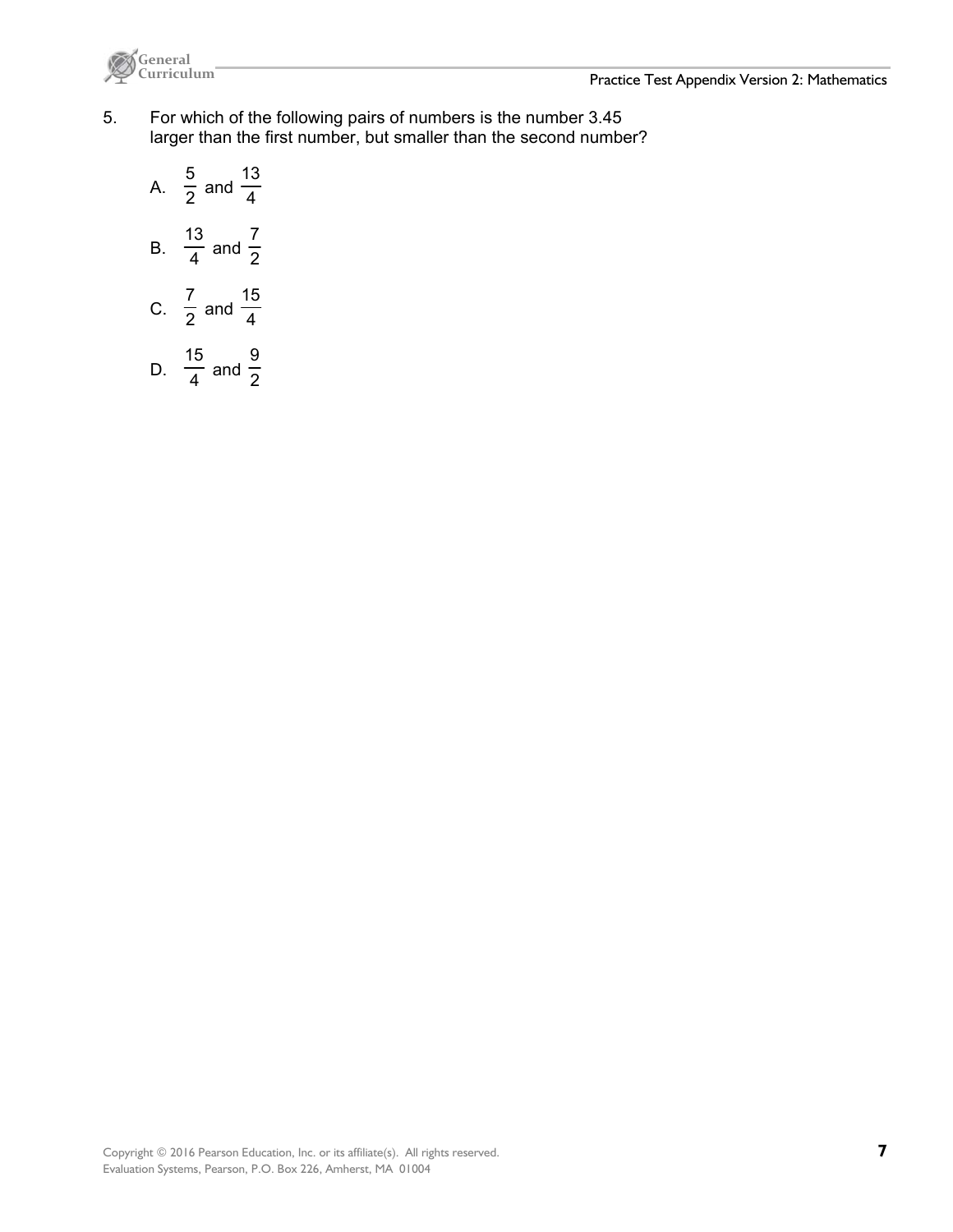

**Correct Response B:** One approach is to convert each of the improper fractions to its decimal form and then compare them:  $\frac{18}{4} = 3\frac{1}{4} = 3.25$  $3\frac{1}{4}$  $\frac{13}{4}$  = 3  $\frac{1}{4}$  = 3.25 —which is smaller than 3.45, and  $\frac{7}{2}$  = 3  $\frac{1}{2}$  = 3.5 = 3.50  $3\frac{1}{2}$  $\frac{7}{2}$  = 3 $\frac{1}{2}$  = 3.5 = 3.50 which is larger than 3.45.

An alternative approach is to convert each fraction to a fraction with the same denominator: 20 69 20  $3\frac{9}{25}$  $3.45 = 3\frac{45}{100} = 3\frac{9}{20} =$ . Each pair in the response can be rewritten with a denominator of 20: 20 65  $\frac{13}{4}$  =  $\frac{65}{20}$  —this improper fraction is smaller than  $\frac{69}{20}$ ; and  $\frac{7}{2}$  =  $\frac{70}{20}$  $\frac{7}{2} = \frac{70}{20}$  —this improper fraction is larger than  $\frac{69}{70}$ .

**Incorrect Response A:** Compare in decimal form to 3.45, or in fraction form to  $\frac{69}{20}$ :

2.50  $\frac{5}{2}$  = 2.50 and  $\frac{13}{4}$  = 3.25 —both are smaller than 3.45. 20 50  $\frac{5}{2} = \frac{50}{20}$  and  $\frac{13}{4} = \frac{65}{20}$  $\frac{13}{4}$  =  $\frac{65}{20}$  —both are smaller than  $\frac{69}{20}$ .

**Incorrect Response C:** Compare in decimal form to 3.45 or in fraction form to  $\frac{69}{20}$  :

3.50  $\frac{7}{2}$  = 3.50 and  $\frac{15}{4}$  = 3 $\frac{3}{4}$  = 3.75  $3\frac{3}{7}$  $\frac{15}{4}$  = 3  $\frac{3}{4}$  = 3.75 —both are larger than 3.45.

20 70  $\frac{7}{2} = \frac{70}{20}$  and  $\frac{15}{4} = \frac{75}{20}$  $\frac{15}{4}$  =  $\frac{75}{20}$  —both are larger than  $\frac{69}{20}$ .

**Incorrect Response D:** Compare in decimal form to 3.45 or in fraction form to  $\frac{69}{20}$  :

3.75  $\frac{15}{4}$  = 3.75 and  $\frac{9}{2}$  = 4 $\frac{1}{2}$  = 4.5  $4\frac{1}{2}$  $\frac{9}{2}$  = 4  $\frac{1}{2}$  = 4.5 —both are larger than 3.45.

20 75  $\frac{15}{4} = \frac{75}{20}$  and  $\frac{9}{2} = \frac{90}{20}$  $\frac{9}{2}$  =  $\frac{90}{20}$  —both are larger than  $\frac{69}{20}$  .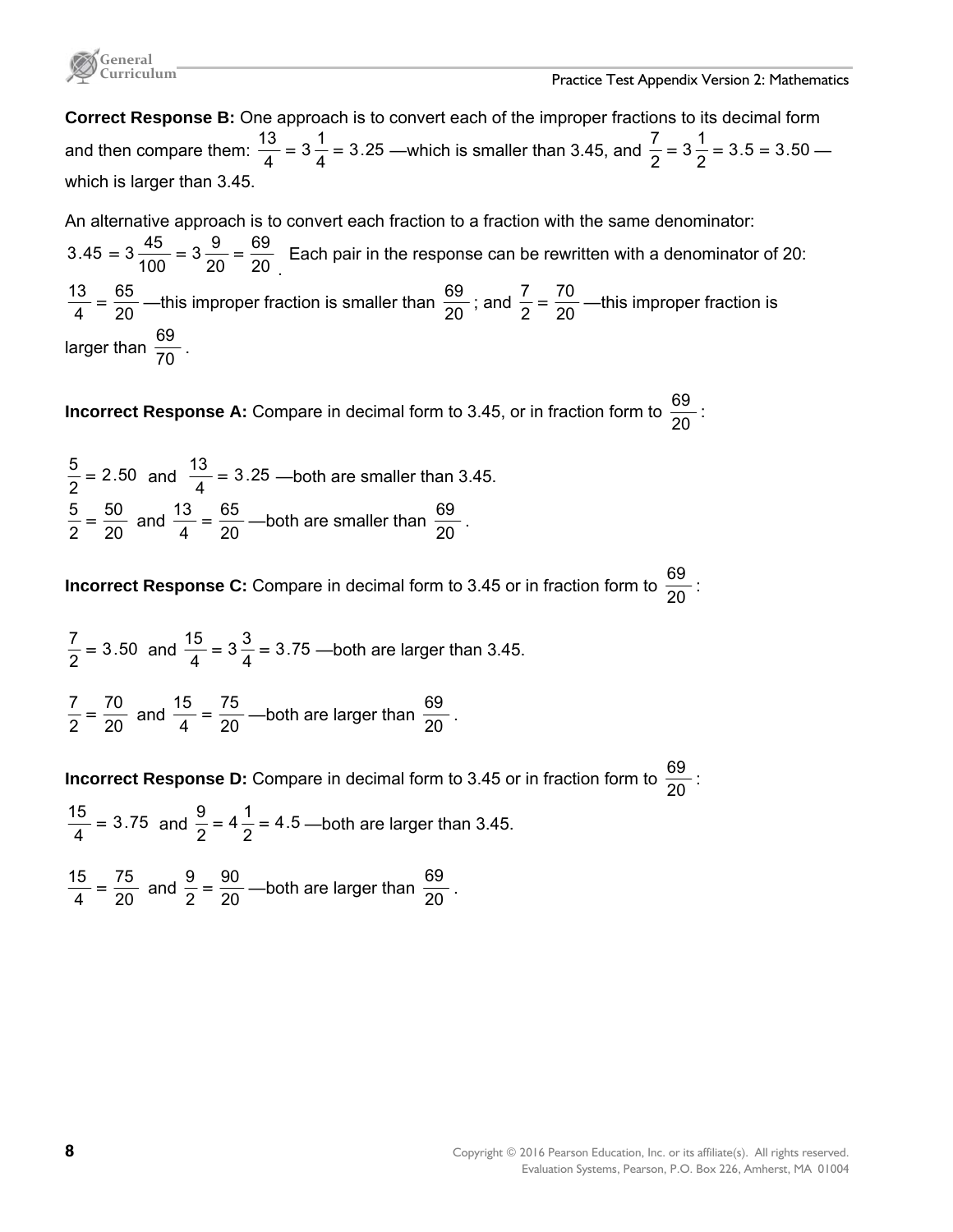



- 6. The owner of a T-shirt shop bought a shipment of shirts, each for the same cost, and sold the shirts at 20% above cost. At the end of the season, the owner sold the remaining shirts at a sale: buy one and get the second shirt for half price. As a result, there was a loss on the sale of each of these shirts. The owner's loss per shirt was what percentage of the original cost?
	- A. 10%
	- B. 15%
	- C. 20%
	- D. 25%

**Correct Response A:** Let c = the owner's cost for one t-shirt. The owner adds 20% of the cost of one tshirt as the mark-up. 20% is  $\frac{20}{100} = \frac{2}{10} = 0.2$ 2  $\frac{20}{100} = \frac{2}{10} = 0.2$ , so the mark-up will be 0.2c. Normally t-shirts will cost the buyer the owner's cost for the shirt plus the mark-up:  $1c + 0.2c = 1.2c$ .

Buy one, get one half price would be 1.2c for the first t-shirt and half of 1.2c or 0.6c for the other shirt: 1.2c + 0.6c = 1.8c for the two shirts. This means that the price of one of the t-shirts is 1.8c  $\div$  2 = 0.9c. The owner bought the t-shirt for 1c but had to sell it at the end of the season for 0.9c.  $1c - 0.9c = 0.1c$ . This is the loss on the t-shirt. The owner lost one-tenth of his cost on each of these shirts: 0.1 = .10 = 10% so there is a 10% loss on each t-shirt the owner had to sell this way.

**Incorrect Response B:** This response could have resulted from misinterpreting the conditions of the sale and using half the owner's cost (0.5c) instead of the marked-up price.

1.2c + 0.5c = 1.7c,  $1.7c \div 2 = 0.85c$ ,  $1c - 0.85c = 0.15c$  or a 15% loss.

**Incorrect Response C:** This response could have resulted from using the owner's cost for the first shirt but correctly using half of the marked-up price for the second shirt.

1c + 0.6c = 1.6c for 2 shirts,  $1.6c \div 2 = 0.8c$  for one shirt,  $1c - 0.8c = 0.2c$  or a 20% loss on each shirt.

**Incorrect Response D:** This response could have resulted from ignoring the 20% mark-up and using c, the owner's cost for the shirt, throughout the problem.

1c + 0.5c = 1.5c for 2 shirts, 1.5c  $\div$  2 = 0.75c for one shirt, 1c – 0.75c = 0.25c or a 25% loss on each shirt.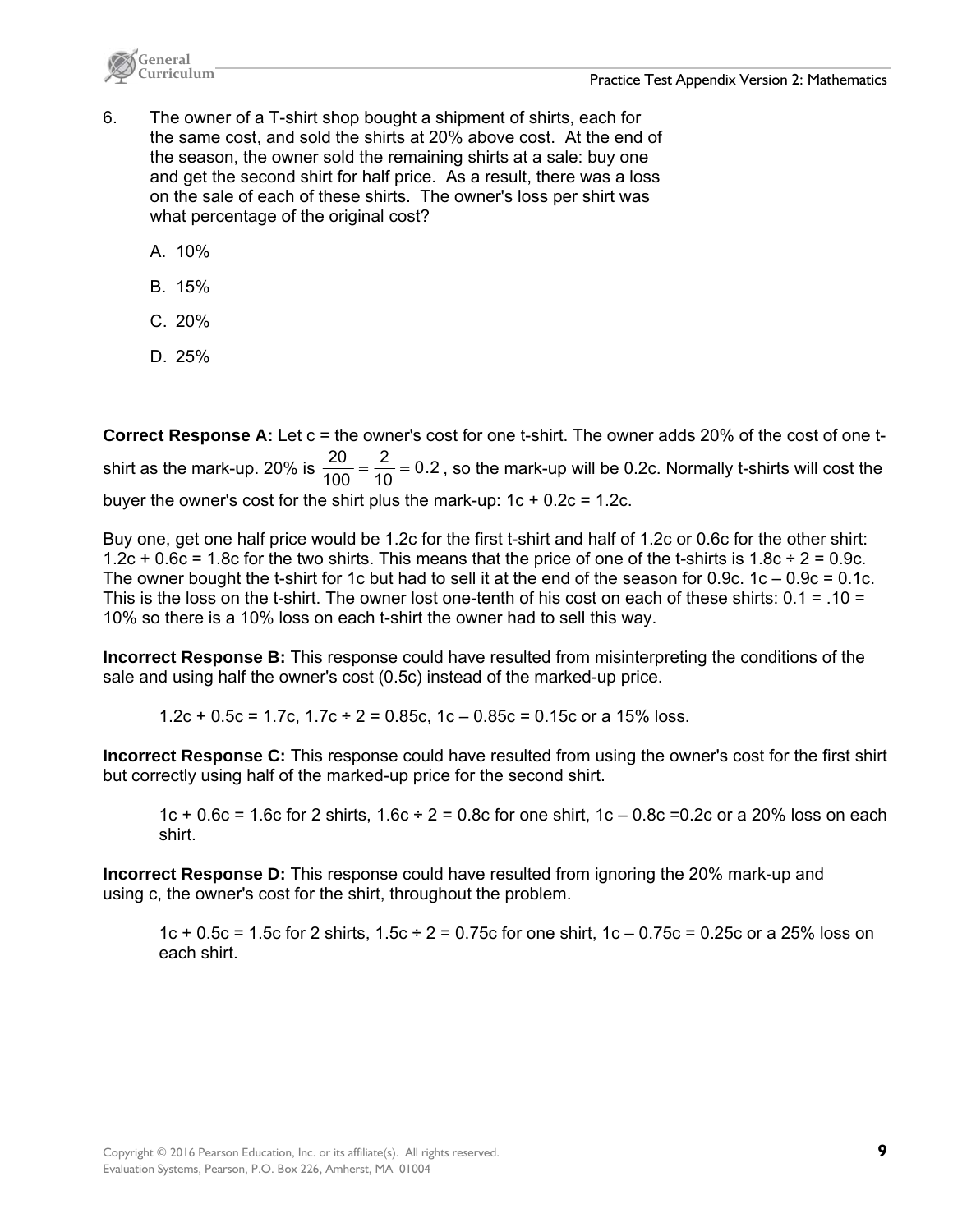

- 7. Which of the following statements involving percentages is true?
	- A. A person who has two credit cards paid 50% of the first creditcard bill of \$648 and 45% of the second credit-card bill of \$352. The person paid 95% of the total \$1000 owed.
	- B. A worker received an 8% raise at the end of the first year on the job and another 8% raise at the end of the second year. The worker's total raise was 16% of the starting salary.
	- C. In a particular county, 15% of the population is over 65 years old, 40% is 35 to 65 years old, 30% is 18 to 34 years old, and 20% is under 18 years old.
	- D. A town spent 36% of its annual budget on public safety and 10% on public works projects. The town spent 46% of its annual budget on public safety and public works projects.

**Correct Response D:** The percents are each referring to the same budget and so the same amount of money. This can be shown algebraically.

Let  $B =$  the amount of money in the town's budget:

$$
36\% = \frac{36}{100} = 0.36 \text{ and } 10\% = \frac{10}{100} = 0.10
$$

36% of the annual budget = 0.36*B* and 10% of the annual budget = 0.10*B*, then, 0.36*B* + 0.10*B* = 0.46*B*, which is 46% of the total budget.

**Incorrect Response A:** The percents in this situation are each taken from different amounts of money. Algebraically, that is adding 0.5x + 0.45y. The variables are unlike terms and cannot be added. 50% of \$648 means that the person paid half of the bill, or \$324. 45% of the second bill would be .45 × 352, or \$158.40. The person paid \$482.40 out of the \$1000 owed. This is less than half of the \$1000, so it represents a percent that is less than 50%.

**Incorrect Response B:** The percents cannot be combined for the same reason as given for response

A. If  $s$  = worker's salary and 8% is  $\frac{8}{100}$  = 0.08, then the raise may be represented by 0.08*s*. The

worker is now earning the old salary plus the raise, *s* + 0.08*s* =1.08*s*, for the second year. The second year raise will be on the salary the worker earned that year, 1.08*s*. The second year raise will be 0.08 (1.08*s*) = 0.0864*s*. The total raise over the two years will be 0.08*s* from year one and 0.0864*s* from year two for a total of 0.1664 of the original salary, or 16.64% of the original salary in raises.

**Incorrect Response C:** Here, all of the percents are referring to the same total population, so they may be added, but when these percents are added the result is larger than 100%: 15% of the population + 40% of that population + 30% of that population + 20% of that population = 105% of the population. The **whole** population is represented by 100%. Since the groups represented have no members in common, the total cannot exceed 100% of the population.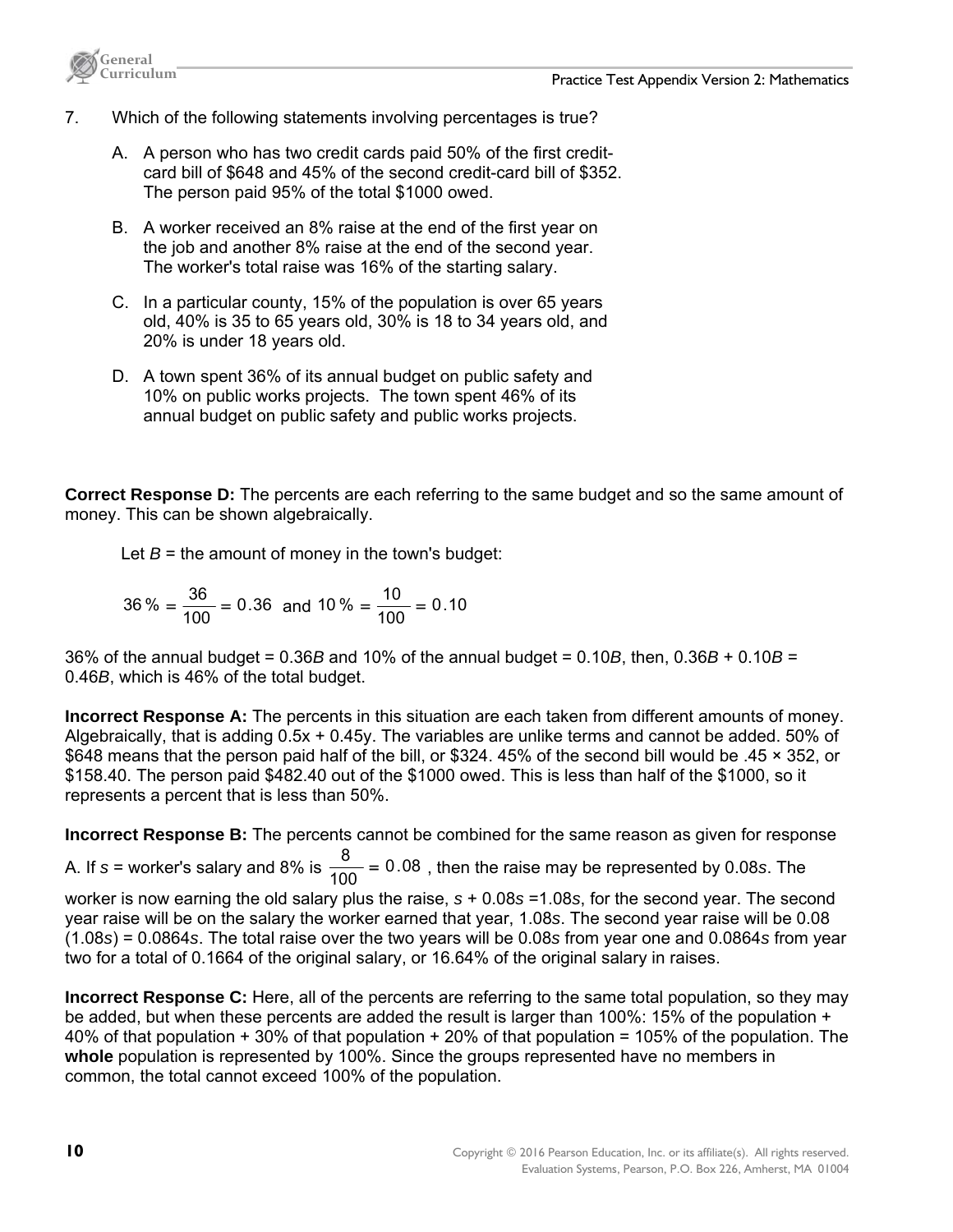

## 8. **Use the number line below to answer the question that follows.**



Which of the following numbers is located between point *A* and point *B* on the number line above?

- A.  $\overline{8}$ 3 B.  $\frac{1}{16}$ 9
- C.  $2\frac{1}{4}$  $2\frac{1}{7}$
- D.  $3\frac{1}{2}$  $3\frac{1}{2}$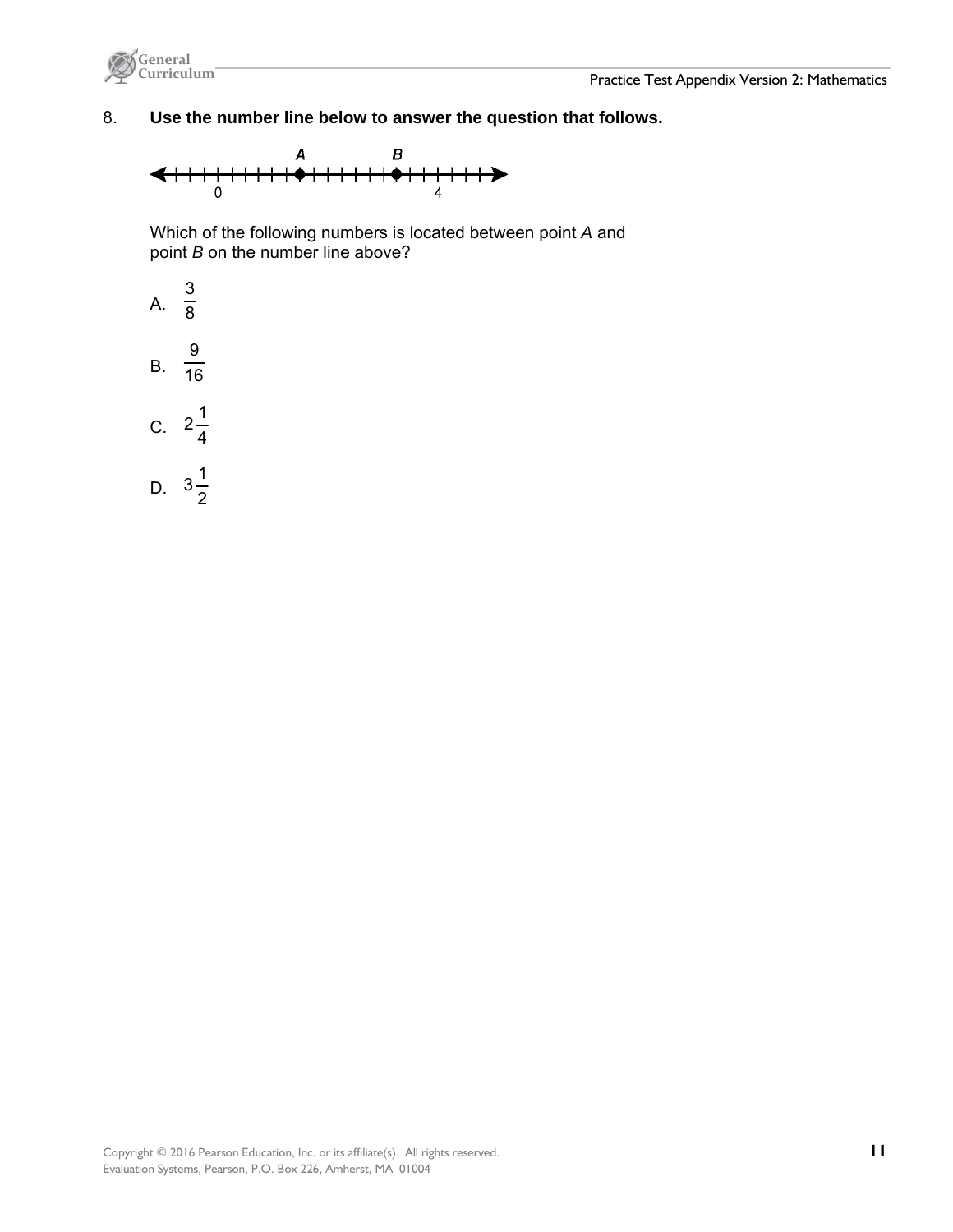

**Correct Response C:** To read this number line, the size of the intervals (distance between the tick marks) needs to be determined. Zero and four are given with 16 intervals 16  $+ - - - - - - +$  lengths from zero to four. This means 16 intervals  $\div$  4 wholes = 4 intervals in each whole. Four intervals in one whole means that the whole is cut into four equal parts, cut into fourths.



The distance between tick marks is what is counted. Four of these lengths equal 1.



Point *A* is located at  $1\frac{2}{4} = 1\frac{1}{2}$  $1\frac{2}{4} = 1\frac{1}{2}$ . Point *B* is located at  $3\frac{1}{4}$ . A number between these two amounts is needed. 2 $\frac{1}{4}$  is the only choice that is more than 1 $\frac{1}{2}$  but less than 3 $\frac{1}{4}$ . It is located one interval to the right of 2, which places it between point *A* and point *B*.

**Incorrect Response A:** This response might have come from counting 16 spaces between 0 and 4, but then counting each space as  $\frac{1}{16}$ . This means that point *A* would be erroneously labeled  $\frac{6}{16}$  and point *B* would be erroneously labeled  $\frac{13}{16}$ .  $\frac{3}{8} = \frac{6}{16}$  $\frac{3}{8} = \frac{6}{16}$ , which would be located at point *A*.

**Incorrect Response B:** This response might also have come from counting 16 spaces between 0 and 4.  $\frac{9}{16}$  is a number located between A, which would be erroneously labeled  $\frac{6}{16}$ , and B, which would be erroneously labeled  $\frac{13}{16}$ .

**Incorrect Response D:** In this response, the size of the intervals is correctly determined but the number of intervals is incorrectly counted.  $3\frac{1}{2}$  =  $3\frac{2}{4}$  $3\frac{1}{2}$  =  $3\frac{2}{4}$ , which is located one tick mark to the right of point *B*.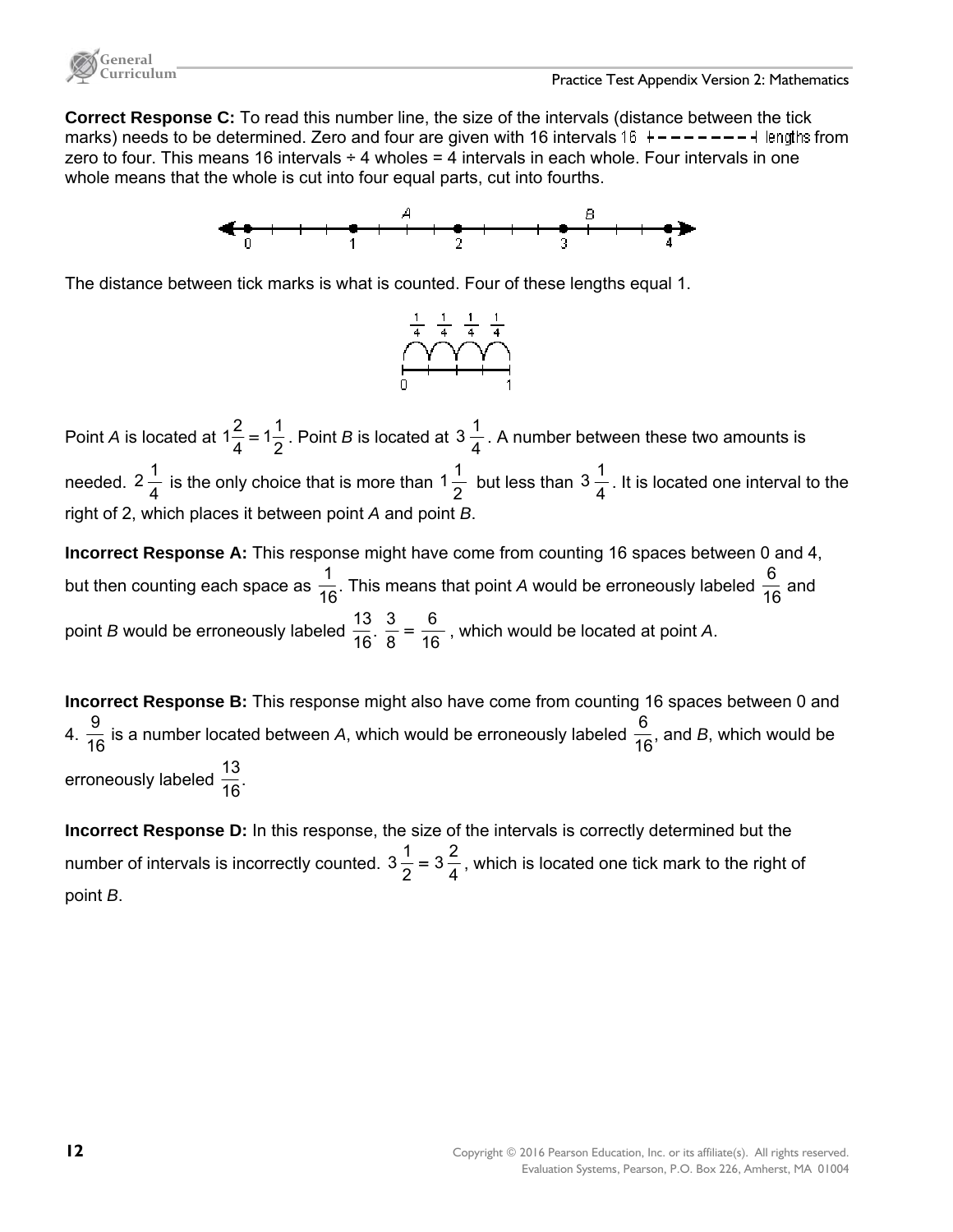

## 9. **Use the problem below to answer the question that follows.**

After driving 180 miles, a family had completed  $\frac{5}{8}$  of their trip. How many more miles must they drive to complete their entire trip?

Which of the following expressions models the solution to the problem above?



**Correct Response B:** There are several ways to arrive at this solution. One way is to use a diagram. Let the rectangle represent the whole trip. Since the information given is in eighths, divide the rectangle into 8 equal parts.



The problem states that after 180 miles, five-eighths of the trip is completed. This means that 180 miles must be equal to five-eighths of the trip and therefore five-eighths of the rectangle.



Notice that all of the response choices relate to the 180. The diagram shows that five equal parts of the trip are in the 180 miles, so each of the unshaded blocks is one-fifth of 180. The rest of the trip is three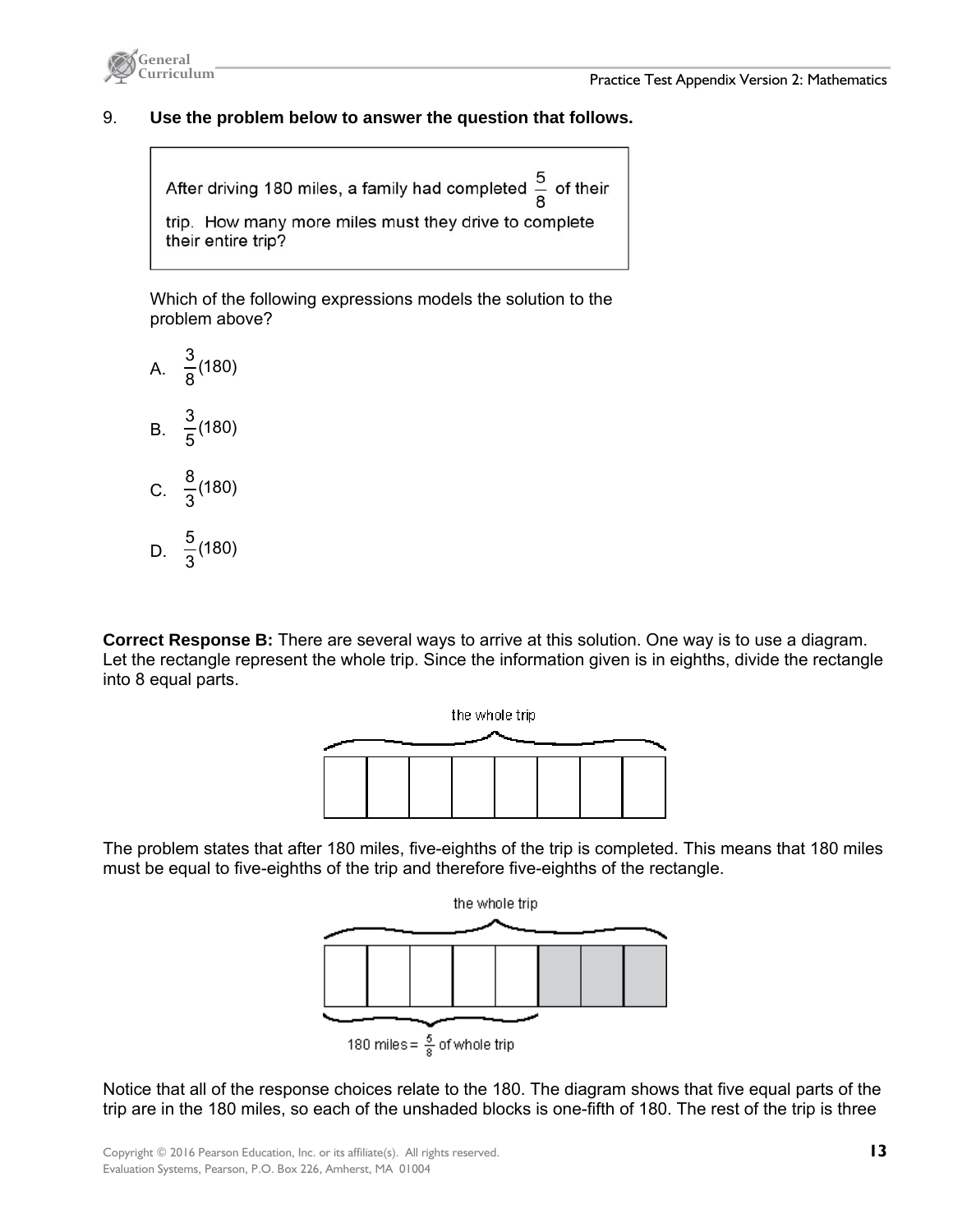of these equal sections, represented by the three shaded blocks, and is the same as  $\frac{3}{5}$  of 180, which is found by multiplying  $\frac{3}{5} \times 180 = \frac{3}{5} (180)$ 5  $\frac{3}{5}$  × 180 =  $\frac{3}{5}$ (180 ) . This is the same as cutting the 180 into five equal parts to find out how many miles is in one-fifth and then multiplying by 3 to find out how many miles is in three-fifths.

Another way to solve this problem is to use proportions: If  $\frac{5}{8}$  of the trip is completed, then  $\frac{3}{8}$  of the trip 180 *miles x miles*

is left. 5  $\frac{1}{2}$   $\frac{1}{2}$   $\frac{1}{2}$   $\frac{3}{2}$ 8 8 *of trip*  $\frac{6}{6}$  *of trip* = , then cross multiply to get  $\frac{3}{8}(180) = \frac{5}{8}x$ . Then multiply each side by the reciprocal of  $\frac{5}{8}$ , which is  $\frac{8}{5}$ , to get  $\frac{8}{5} \cdot \frac{3}{8} (180) = \frac{8}{5} \cdot \frac{5}{8} x$  $\frac{8}{5} \cdot \frac{3}{8}$ (180) =  $\frac{8}{5} \cdot \frac{5}{8}$  x . Now notice that  $\frac{8}{5} \cdot \frac{3}{8}$  =  $\frac{24}{40}$  =  $\frac{3}{5}$ 40 24  $\frac{8}{5} \cdot \frac{3}{8} = \frac{24}{40} = \frac{3}{5}$ , and 1 8  $\frac{8}{5} \cdot \frac{5}{8} = 1$ . This simplifies the equation to  $\frac{3}{5}(180) = x$ .

**Incorrect Response A:** This response correctly identifies that  $\frac{3}{8}$  of the whole trip is left. The distance of the whole trip is unknown, so the distance left to travel is  $\frac{3}{8}$  of an unknown amount, not  $\frac{3}{8}$  of the 180 miles already traveled.

**Incorrect Response C:** This response correctly identifies that  $\frac{3}{8}$  of the whole trip is left, but uses an incorrect operation on the 180 miles already traveled: 180  $\div \frac{3}{8}$  = 180  $\cdot \frac{8}{3}$ .

**Incorrect Response D:** This response may have used the proportion method given in the explanation for response B, but divided by  $\frac{3}{5}$  instead of multiplying. 180 +  $\frac{3}{5}$  = 180  $\cdot \frac{5}{3}$  . Note that if the diagram is used, it is clear that 180 should be divided by 5, not 3.

**General**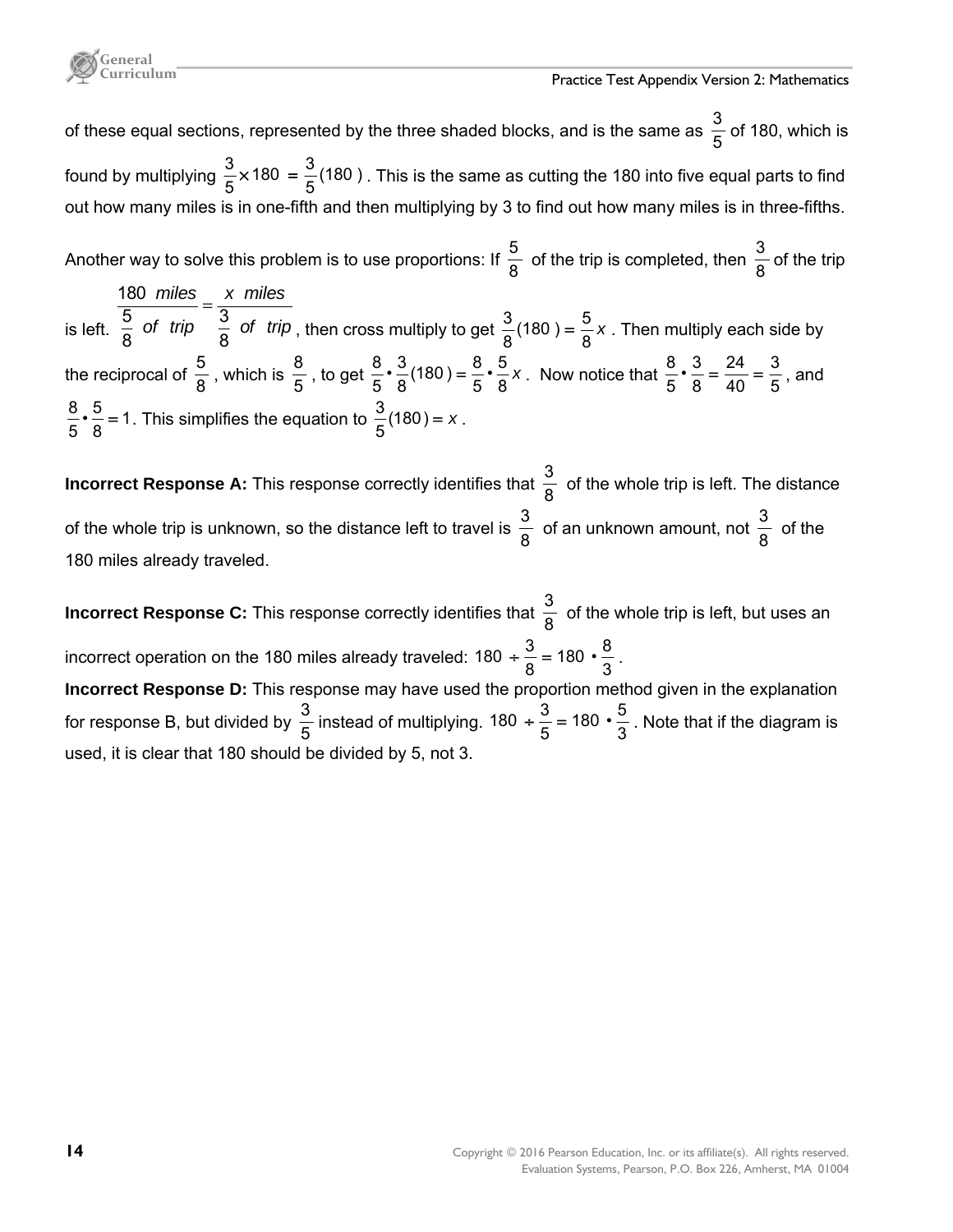

- 10. In which of the following lists are the numbers correctly ordered from least to greatest?
	- A. 8%, 5 2 , 0.16,  $\frac{1}{8}$ 3 B.  $\overline{8}$ 1 , 2.5%,  $\frac{1}{4}$ 1 , 0.05 C.  $0.9, \frac{1}{2}$ 1 , 75%, 5 3 D. 130%,  $\frac{1}{5}$ 8 , 2.08,  $\frac{1}{3}$ 10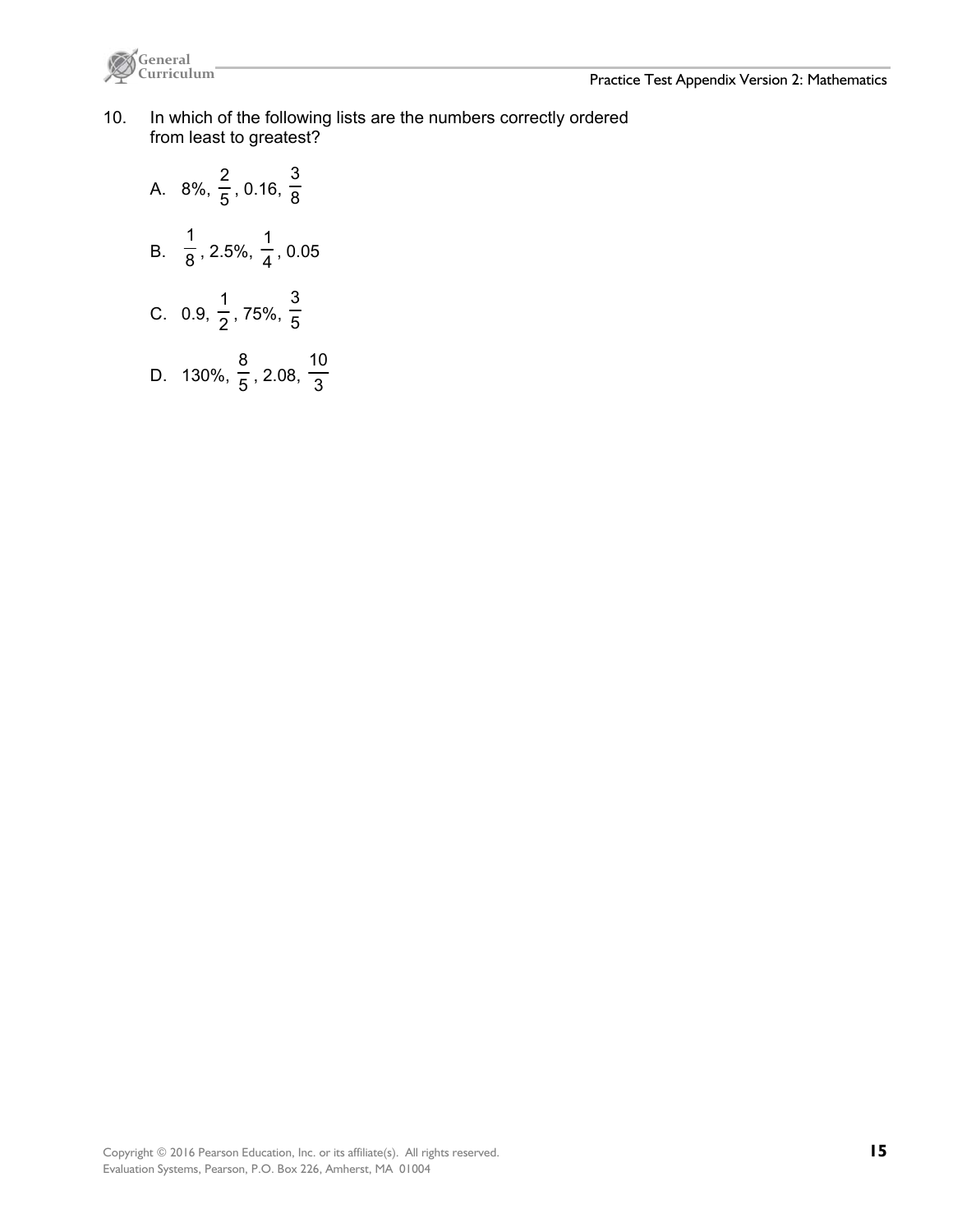

**Correct Response D:** To compare the numbers more easily, it would be helpful to convert each to its decimal equivalent. A comparison could also be done, changing each of them to the equivalent fraction and then finding the common denominator.

130% is the same as  $\frac{188}{100} = 1\frac{80}{100} = 1.30$  $1\frac{30}{100}$  $\frac{130}{100} = 1\frac{30}{100} = 1.30$ ,  $\frac{8}{5} = 1\frac{3}{5} = 1\frac{6}{10} = 1.6$  $1\frac{6}{15}$ 5  $1\frac{3}{5}$  $\frac{8}{5}$  = 1 $\frac{3}{5}$  = 1 $\frac{6}{10}$  = 1.6, 2.08 is already in decimal form, and 3.3 3  $3\frac{1}{2}$  $\frac{10}{3}$  = 3 $\frac{1}{3}$  = 3. $\overline{3}$  (1 ÷ 3 gives .3 with the 3 repeating forever, which is the meaning of the bar above the decimal 3). Now that all are in a decimal form, they can be arranged from lowest to highest: 1.3, 1.6, 2.08,  $3.\overline{3}$  , or in the original forms, 130%,  $\frac{8}{5}$  , 2.08,  $\frac{10}{3}$ .

**Incorrect Response A:** When each is converted to decimal form:

0.08  $8\% = \frac{8}{100} = 0.08$ ,  $\frac{2}{5} = \frac{4}{10} = 0.4$ 4  $\frac{2}{5} = \frac{4}{10} = 0.4$  , 0.16 is already in decimal form, and  $\frac{3}{8} = \frac{375}{1000} = 0.375$ 375  $\frac{3}{8} = \frac{375}{1000} = 0.375$  (multiply both the numerator and denominator by 125 or simply divide 3 by 8 to get .375).

Note that this response can be eliminated once 0.16 is compared to 0.4, since 0.4 = 0.40 and is larger than 0.16.

**Incorrect Response B:** When each is converted to decimal form:

0.125  $\frac{1}{8}$  = 0.125, 2.5% =  $\frac{2.5}{100}$  =  $\frac{25}{1000}$  = 0.025 25  $2.5\% = \frac{2.5}{100} = \frac{25}{1000} = 0.025$ ,  $\frac{1}{4} = 0.25$ , and 0.05 is already in decimal form.

As in response A, work could have stopped after comparing  $\frac{1}{8}$  = 0.125 and 2.5% = 0.025 since 0.025, is smaller than 0.125.

**Incorrect Response C:** When each is converted to decimal form:

 $0.9 = 0.90, \frac{1}{2} = 0.5 = 0.50$  , 75% = 0.75, and  $\frac{3}{5} = 0.6 = 0.60$ .

As in the last two responses, work could stop after comparing 0.9 and 0.5, since 0.5 is smaller than 0.9.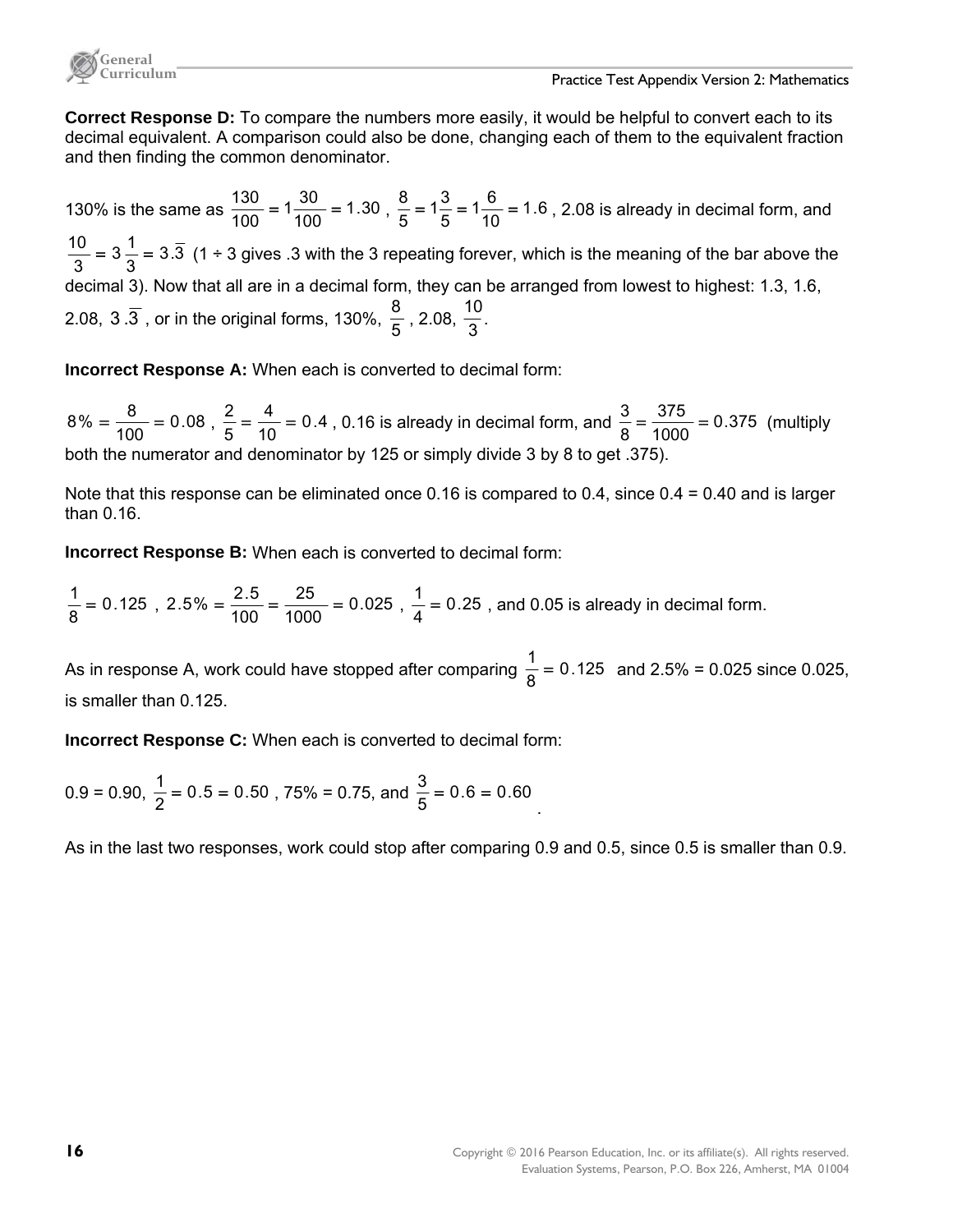

- 11. If  $a = 2^3 \cdot 3 \cdot 5$  and  $b = 2^2 \cdot 3^2 \cdot 7$ , what is the result of dividing the least common multiple of *a* and *b* by the greatest common factor of *a* and *b*?
	- A. 70
	- B. 140
	- C. 210
	- D. 420

**Correct Response C:** The quotient of the LCM (lowest common multiple) of *a* and *b* divided by the GCF (greatest common factor) is 210.

Notice that *a* and *b* have been written as their prime factorizations. This will make finding the LCM and GCF easier. The lowest common multiple of two numbers is the smallest product containing both of them.  $a = 2^3 \cdot 3 \cdot 5$ , so that will have to be part of the multiple. The second number,  $b = 2^2 \cdot 3^2 \cdot 7$ , contains some of the same factors as *a*.

To start to find the LCM, *a* = 23 • 3 • 5 is needed. The LCM must be a multiple of *a*. The factors in *b* that are not already in *a* must be included so that the result is a multiple of *b* also. As few factors as possible are used so that it will become the lowest multiple that the two numbers share in common. 2<sup>3</sup> contains 2 • 22, so that factor of *b* is not needed. It is there already.

23 • 3 • 5 contains one factor of 3 but *b* has 32 or 3 • 3, so one more factor of 3 is needed in the LCM. There is no factor of 7 in the first number, so that will also be needed. The result is: LCM =  $2^3 \cdot 3^2 \cdot 5 \cdot$ 7. This is the smallest set of factors multiplied together that contain both *a* and *b*. It is the smallest product that has both *a* and *b* as factors. To test this, look at the LCM and find *a* (three 2's, two 3's, and a 5) then find *b* (two 2's, two 3's and a 7).

The greatest common factor of *a* and *b* will be the factors that they share in common. An easy way to find them is to write out each prime factorization without using exponents.

 $a = 2 \cdot 2 \cdot 2 \cdot 3 \cdot 5$  and  $b = 2 \cdot 2 \cdot 3 \cdot 3 \cdot 7$ . The only factors that they share in common are  $2 \cdot 2 \cdot 3$ . The product of this is the GCF.

LCM ÷ GCF will be  $\frac{2\cdot 2\cdot 2\cdot 3\cdot 3\cdot 5\cdot 7}{2\cdot 2\cdot 3}$ . Common factors in the top and bottom may be reduced to 1: 1  $\frac{2}{2}$  = 1 and  $\frac{3}{3}$  = 1. The result is 2 • 3 • 5 • 7 = 210.

Another approach to the division would be to multiply out the LCM and the GCF.

LCM =  $2^3 \cdot 3^2 \cdot 5 \cdot 7 = 2520$  and the GCF =  $2 \cdot 2 \cdot 3 = 12$ , and  $2520 \div 12 = 210$ .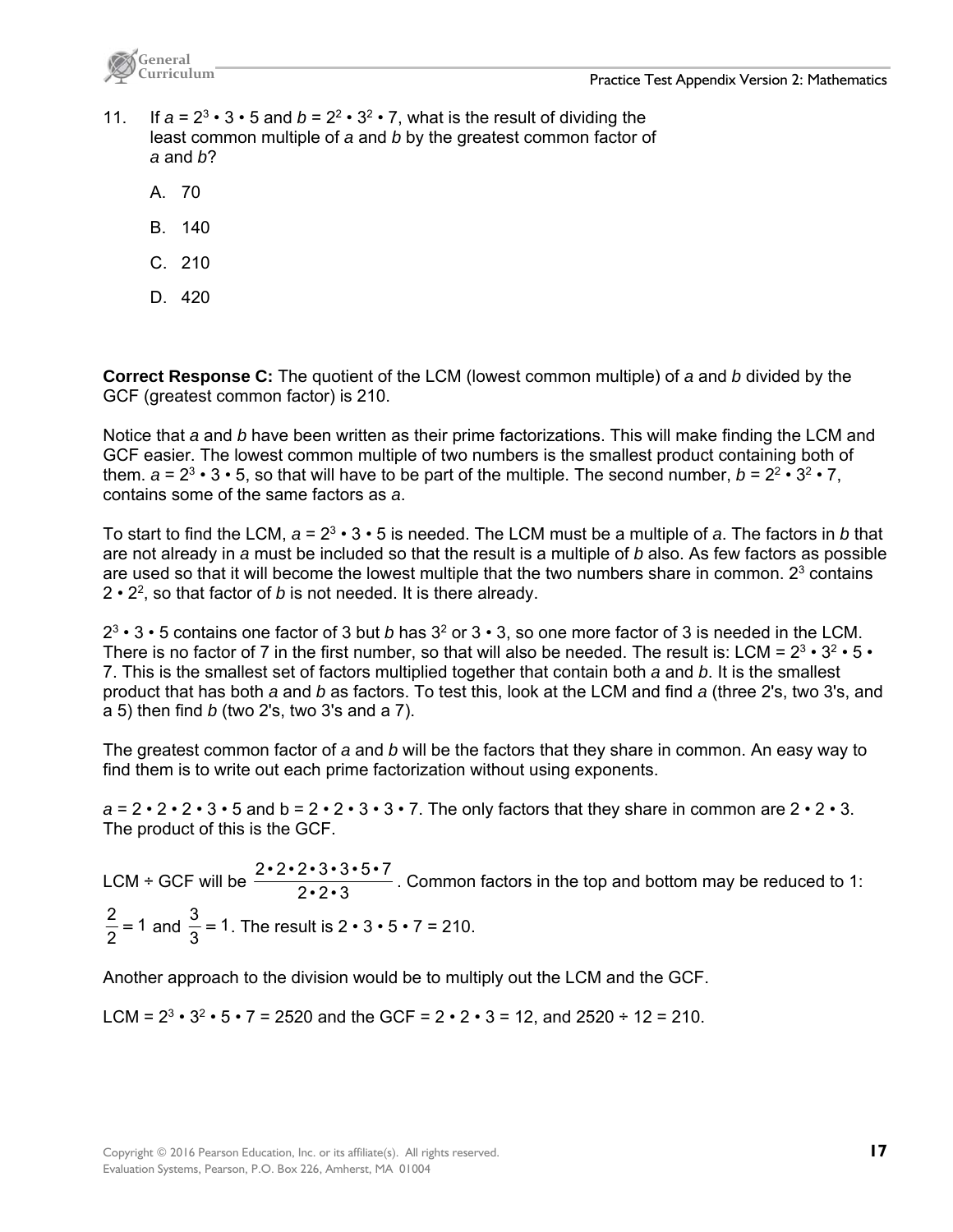

**Incorrect Response A:** This response uses the prime factor with the lowest exponent in each, getting 22 • 3 • 5 • 7, which is not a multiple of either *a* or *b*, then dividing by the two prime numbers that they share in common, the 2 and the 3. Although they are common factors, their product is not the GCF.

**Incorrect Response B:** This response multiplies *a* and *b* together to get 25 • 33 • 5 • 7 and uses the expression  $2^3 \cdot 3^3$  as the GCF.  $2^5 \cdot 3^3 \cdot 5 \cdot 7$  is a multiple of both *a* and *b* but not the lowest multiple common to both, and the GCF is incorrect because it has an extra factor of 3.

**Incorrect Response D:** This response multiplies *a* and *b* together as response B did, but then uses the largest exponent on the common factors instead of the shared factors.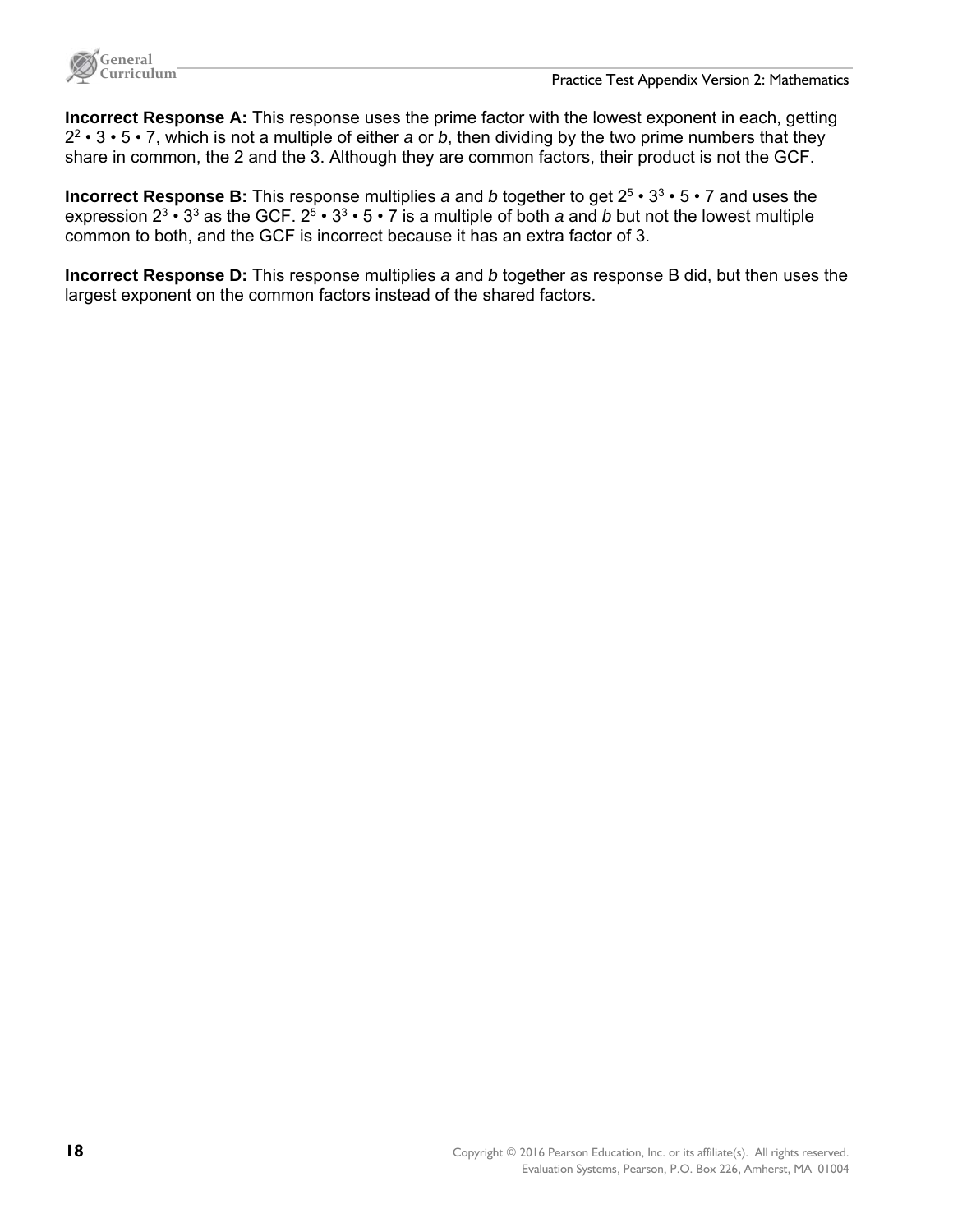

- 12. If *m* and *n* are both prime numbers greater than two, then the number represented by (*mn* + 1) must be:
	- A. even.
	- B. odd.
	- C. prime.
	- D. a perfect square.

**Correct Response A:** If *m* and *n* are prime numbers larger than 2, it means that they must each be an odd number. Two is the only even prime number because any even number larger than 2 will have 2 as a factor. An odd number multiplied by an odd number will always result in a product that is an odd number. When one is added to an odd number, the result is an even number.

To eliminate the other results, look for a counter-example in each case, an example where the answer is not true and therefore proves the statement false.

**Incorrect Response B:** Let  $m = 3$  and  $n = 5$ . Then  $3 \cdot 5 + 1 = 16$ , which is an even number, not an odd number.

**Incorrect Response C:** Let  $m = 3$  and  $n = 5$ . Then  $3 \cdot 5 + 1 = 16$ , which is not a prime number. A prime number has only one and itself as factors.

**Incorrect Response D:** Let  $m = 3$  and  $n = 7$ . Then  $3 \cdot 7 + 1 = 22$ , which is not a perfect square. Notice that if we had used *m* = 3 and *n* = 5, the result is 16, which is a perfect square (4 • 4). If this happens, it is important to try another pair of prime numbers. Only one case where it is not true makes the statement false.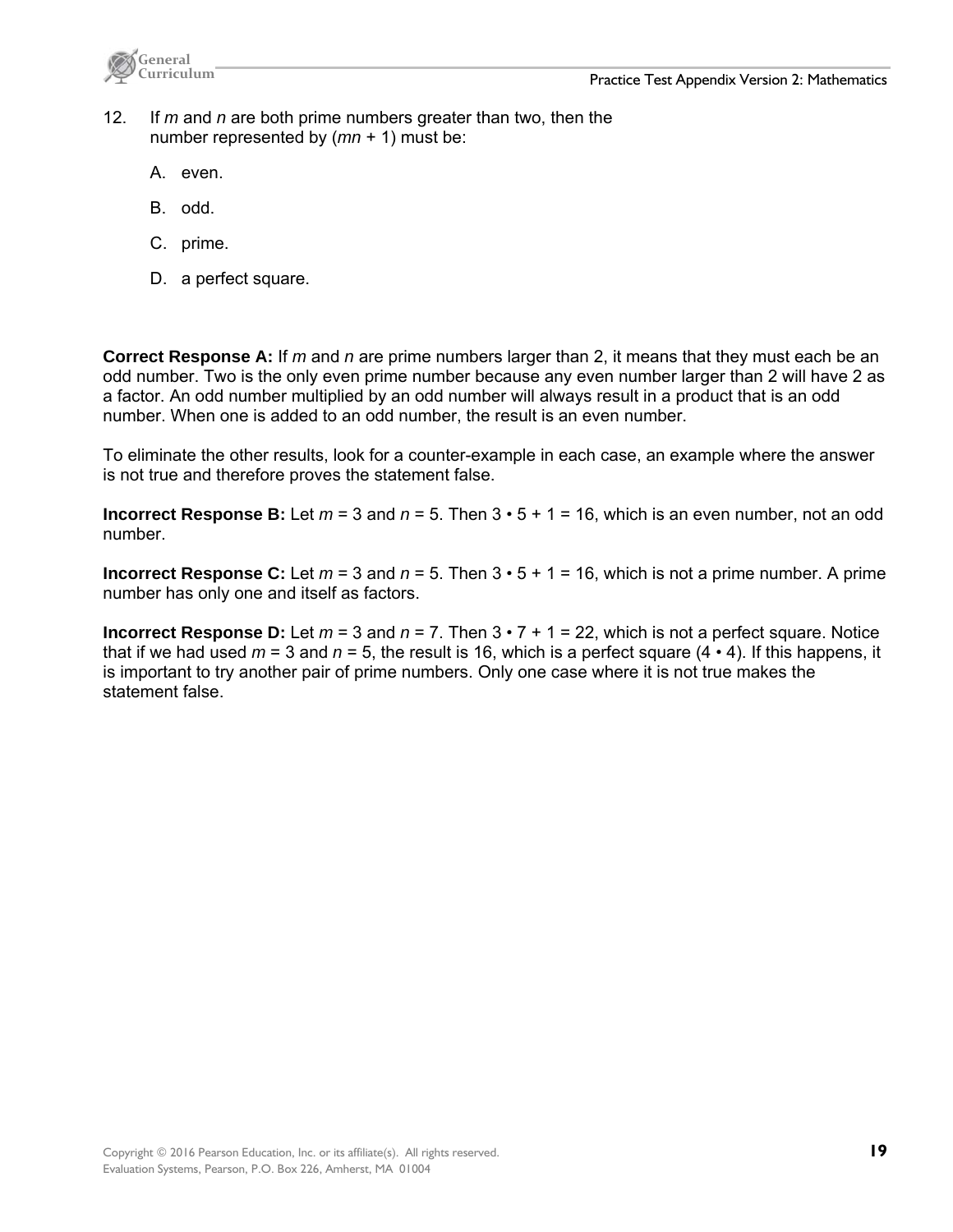

- 13. When the number 3600 is written in the form  $x^a y^b z^c$ , where *x*, *y*, and *z* are prime numbers, what is the value of  $a + b + c$ ?
	- A. 5
	- B. 6
	- $C.8$
	- D. 10

**Correct Response C:** A prime factorization represents a number as the product of all of its prime factors. An easy way to find the prime factorization of a number is to use a factor tree. The factor tree will look different depending on the factors used but the bottom of the tree should always contain only prime numbers and therefore look the same no matter what original factors were used.



Notice that all the factors in the bottom row of the factor tree are prime numbers. The process of finding factors needs to continue until all of the factors in a row are prime numbers. This is the prime factorization of the original number.

 $3600 = 2 \cdot 3 \cdot 2 \cdot 3 \cdot 2 \cdot 5 \cdot 5 = 2 \cdot 2 \cdot 2 \cdot 2 \cdot 3 \cdot 3 \cdot 5 \cdot 5 = 2^4 \cdot 3^2 \cdot 5^2$ , so the prime factorization of 3600 is  $2^4 \cdot 3^2 \cdot 5^2$ . Comparing this to  $x^a y^b z^c$ ,  $a = 4$ ,  $b = 2$  and  $c = 2$ . The sum  $a + b + c = 4 + 2 + 2 = 8$ .

**Incorrect Response A:** This response might have come from an incomplete factorization, using  $4^2 \cdot 5^2 \cdot 9^1$ , where 4 and 9 are not prime.  $2 + 2 + 1 = 5$ , which is the sum of the exponents.

**Incorrect Response B:** This response might be a misinterpretation of what was asked for, making all the exponents to be the same.  $4^2 \cdot 3^2 \cdot 5^2 = 3600$ , but 4 is not prime.  $a + b + c = 2 + 2 + 2 = 6$ .

**Incorrect Response D:** This response might be a misinterpretation of how *x*, *y*, and *z* were defined. The three bases are added rather than the three exponents:  $2 + 3 + 5 = 10$ .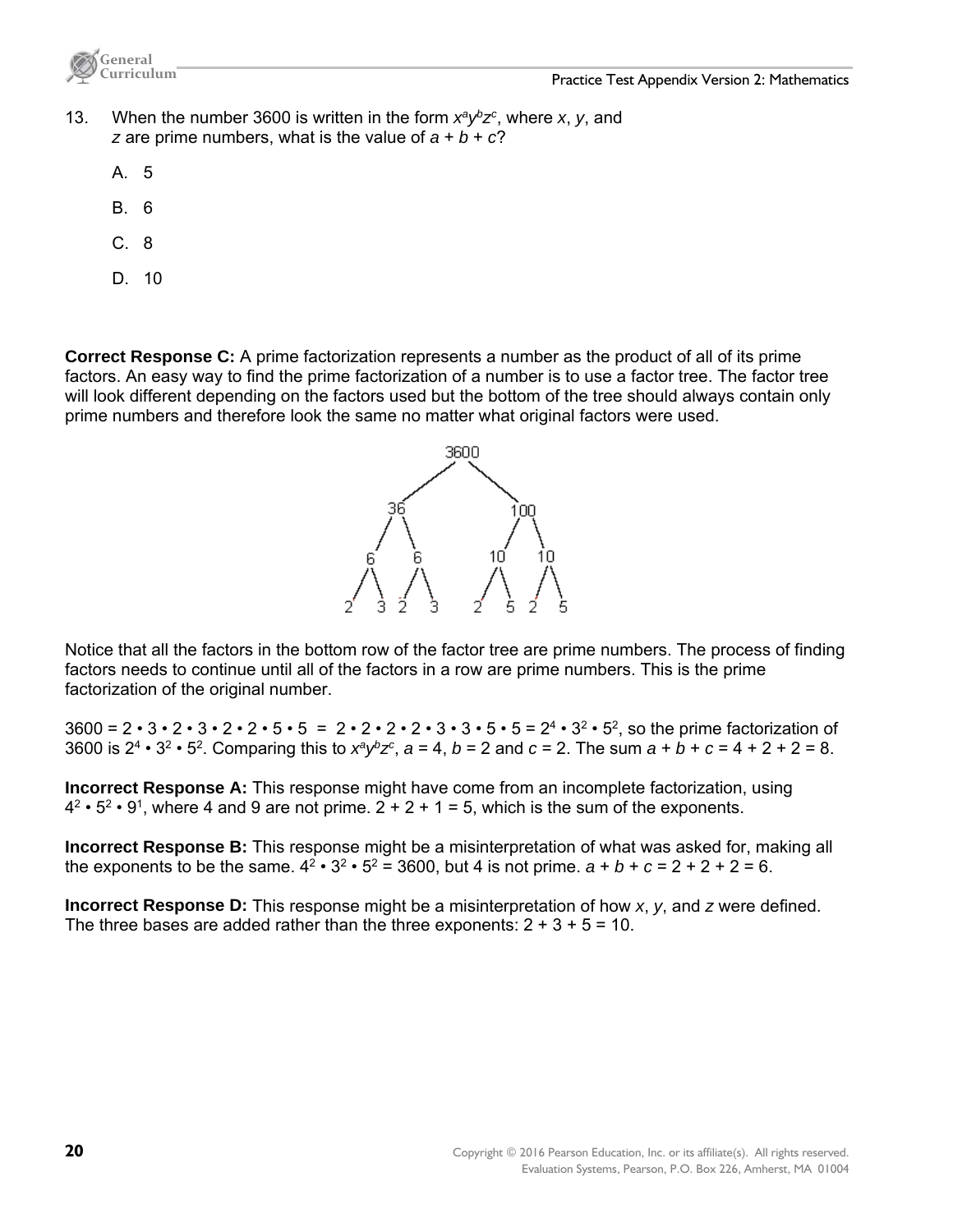



- 14. Which of the following statements is enough to confirm that a number *N* is divisible by 36?
	- A. *N* is divisible by 6.
	- B. *N* is divisible by both 4 and 9.
	- C. *N* is divisible by both 3 and 12.
	- D. *N* is divisible by both 2 and 18.

**Correct Response B:** The numbers 4 and 9 are relatively prime. This means that they share no common factors. If a number is divisible by 4 (the last two digits can be divided by four with no remainder) and divisible by 9 (the sum of the digits in the number are divisible by 9) then it must also be divisible by 36, the product of the two numbers. Note that  $36 = 4 \cdot 9 = 2 \cdot 2 \cdot 3 \cdot 3$ .

Each of the other responses will not necessarily work because they do not take into consideration the factors that are relatively prime.

**Incorrect Response A:** All multiples of 6 can be divided by 6 but not all of these can be divided by 36. For example: 6, 12, 18, 24, 30, 36, 42, 48, 54, and 60 are the first ten non-zero multiples of 6, which all are divisible by 6 but only one of which, 36, is also divisible by 36.

**Incorrect Response C:** The first six non-zero multiples of 12 are 12, 24, 36, 48, 60, and 72. Any multiple of 12 is also divisible by 3 since 3 • 4 is 12. Of the six multiples listed, only two are divisible by 36, though all are divisible by 3 and 12.

**Incorrect Response D:** The first seven non-zero multiples of 18 are 18, 36, 54, 72, 90, 108, and 126. Any multiple of 18 is also divisible by 2 since 2 • 9 is 18. The only ones divisible by 36 are 36, 72, and 108, even though all seven are divisible by 2 and 18.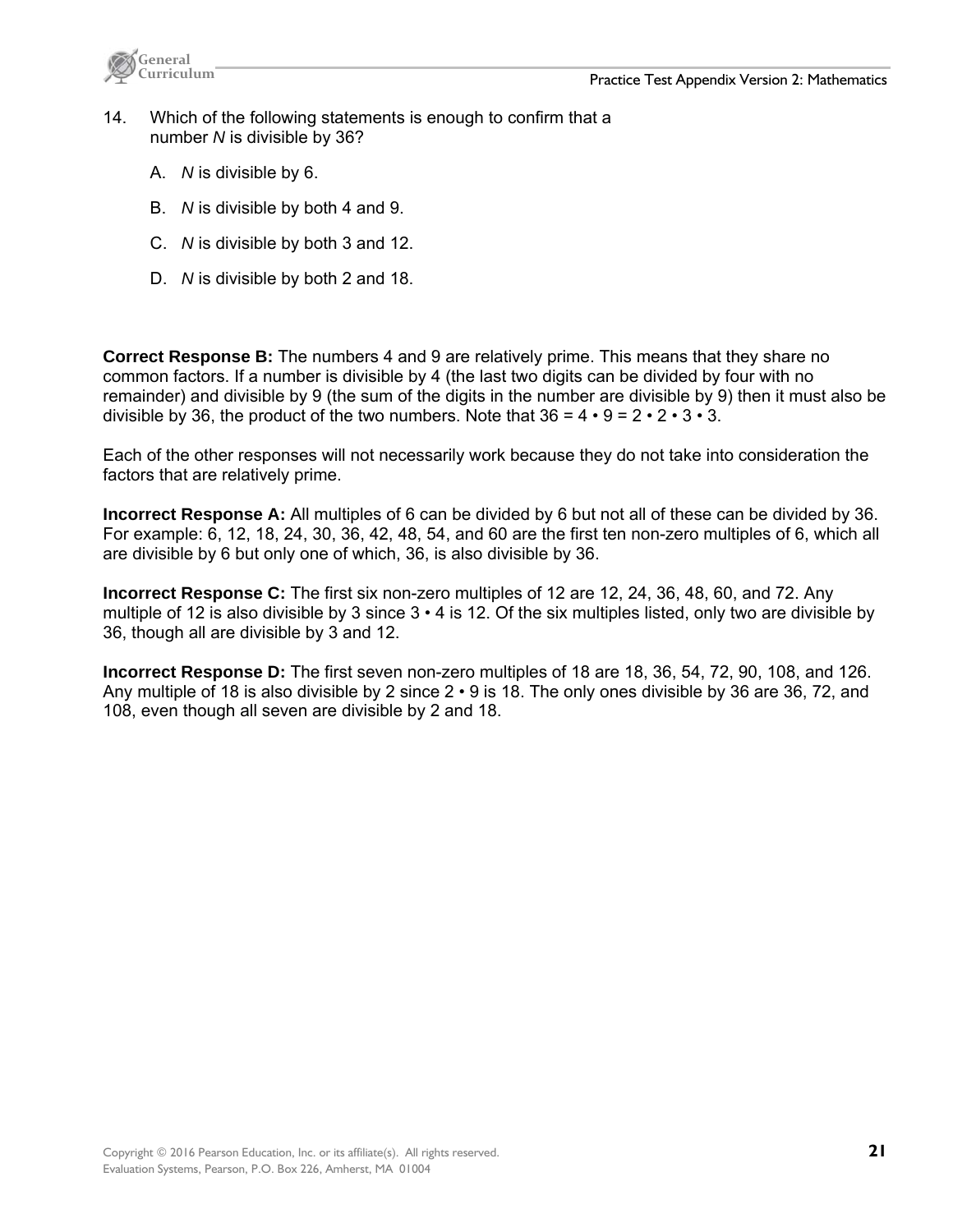

- 15. Which of the following problems can be solved by calculating the least common multiple of the given quantities?
	- A. A surveyor needs to divide a rectangular plot of land 840 meters wide and 1680 meters long into equally-sized square plots. If the dimensions of the plots need to be whole numbers, what is the size of the largest plots the surveyor can create?
	- B. The environmental action club at a school has 13 girls and 15 boys. Five club members will be chosen to attend a workshop. In how many ways can the five students be chosen if two of them must be girls?
	- C. A jar contains 8 blue marbles, 12 red marbles, and 15 green marbles. If three marbles are drawn together from the jar, what is the probability that each of the three marbles drawn is a different color?
	- D. In a party supply shop, paper plates are sold in packages of 30, cups in packages of 24, and napkins in packages of 36. What is the smallest number of plates, cups, and napkins that can be bought so that there is an equal number of each?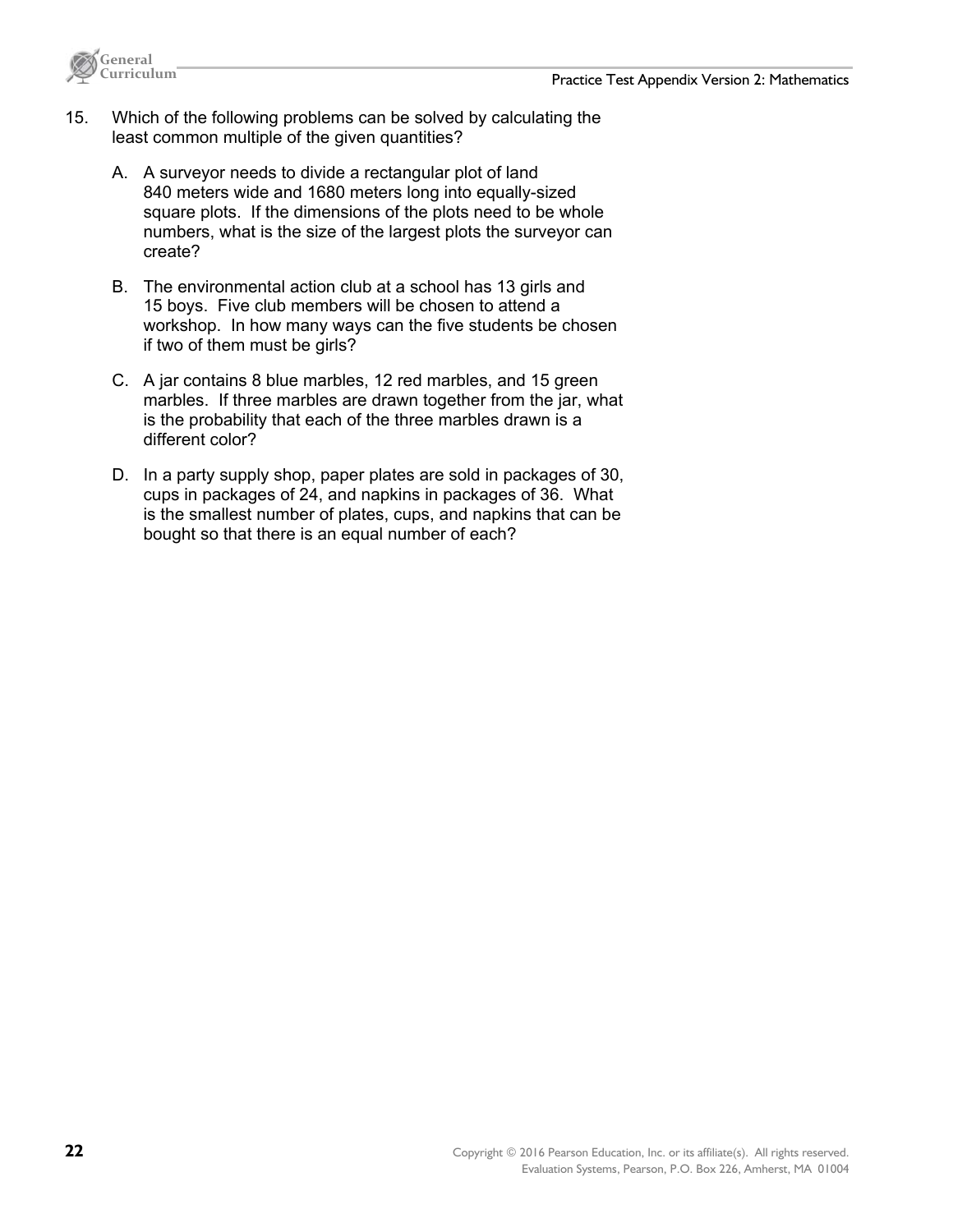

**Correct Response D:** It can be solved by using the LCM (Lowest Common Multiple). The smallest multiple of 24, 30, and 36 must be found. Factor trees can be used to find the prime factorization of each of these numbers (see factor tree explanation in the rationale text for problem 14).

 $24 = 2^3 \cdot 3$   $30 = 2 \cdot 3 \cdot 5$   $36 = 2^2 \cdot 3^2$ 

To find the LCM, the new number must contain each of the original numbers or else the new amount would not be a multiple of it. Look at the prime factorization of 24: The LCM must contain 2<sup>3</sup> and 3. Now look at the prime factorization of 30: For the LCM to be a multiple of 30 it must contain a 2, a 3, and a 5. In the prime factorization of 24 there is already a 2 and a 3 but there is no 5. A 5 is needed. The LCM of 24 and 30 is  $2^3 \cdot 3 \cdot 5 = 2 \cdot 2 \cdot 2 \cdot 3 \cdot 5$ . The product of the first four factors = 24 and the product of the last three factors = 30. To make this product also be a multiple of 36, two factors of 2 and two factors of 3 are required. (36 =  $2^2 \cdot 3^2$ ).  $2 \cdot 2 \cdot 2 \cdot 3 \cdot 5$  already contains the needed  $2^2$  and one of the factors of 3, therefore one more factor of 3 must be included in the LCM.

The LCM of 24, 30, and 36 is  $2 \cdot 2 \cdot 2 \cdot 3 \cdot 5 \cdot 3$  or  $2^3 \cdot 3^2 \cdot 5 = 360$ .  $15 \cdot 24 = 360$  and  $12 \cdot 30 = 360$ and  $10 \cdot 36 = 360$ . In order to have 360 of each of the three items, 15 packages of cups, 12 packages of paper plates, and 10 packages of napkins would be needed.

An alternative way to approach the solution would be to find the prime factorization of each of the numbers but start with the prime factors rather than with the individual numbers, 24, 30, and 36. Find the largest power of two in the numbers given.  $2<sup>3</sup>$  is needed for the multiple of 24.  $2<sup>3</sup>$  contains  $2<sup>1</sup>$ , needed for the 30, and 2<sup>2</sup>, needed for the 36. Find the largest power of 3 needed to make the numbers given.  $3^2$  is needed to make a multiple of 36.  $3^2$  contains  $3^1$ , or 3, needed for the 30 and 24. Now the only missing factor is the 5 needed for 30 and the LCM is  $2^3 \cdot 3^2 \cdot 5$ .

**Incorrect Response A:** This problem needs the GCF (greatest common factor) of 840 and 1680 to solve it. The largest number that can divide into both of them will lead to the solution.

**Incorrect Response B:** This problem requires counting the number of ways to choose 5 students from the groups given. It uses the theory of combinations.

**Incorrect Response C:** This is a probability problem that requires finding all combinations of drawing three marbles at once, seeing how many of those combinations result in one of each color marble, and comparing that number to the total number of combinations of three marbles of any colors.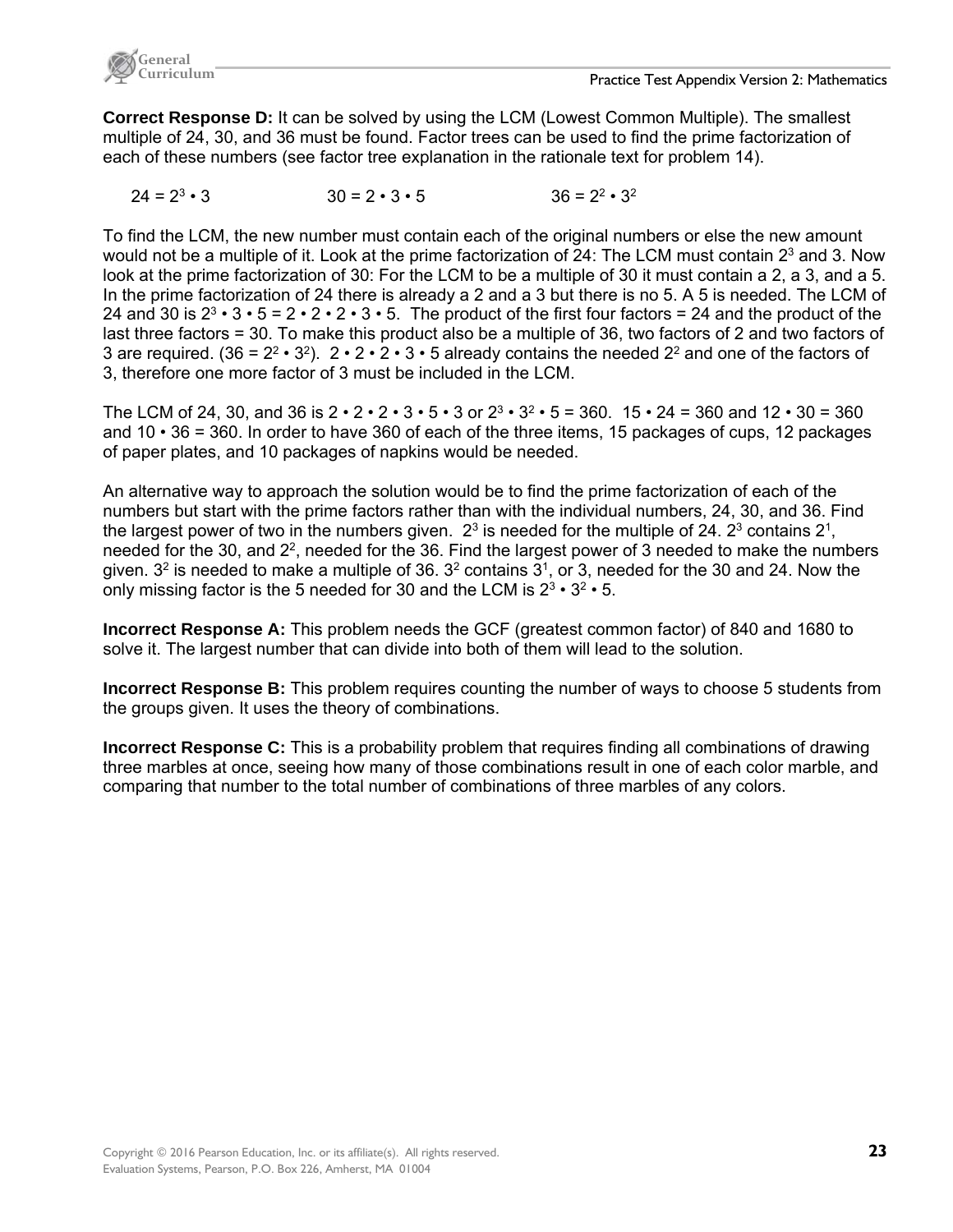

#### 16. **Use the diagram below to answer the question that follows.**

Which of the following problems can be solved using the operation model shown?

A. In a bag of marbles,  $\frac{1}{8}$ 5 of the marbles are red. In a second 2

bag,  $\frac{1}{3}$  of the marbles are blue. If the two bags are combined into one bag, what is the probability of picking a red marble followed by a blue marble, if the red marble is not replaced?

B. The results of a survey in a third-grade class showed that  $\frac{1}{3}$ 2 of

the students had at least one pet and that  $\frac{\overline{6}}{8}$ 5 of the students who had pets had at least one dog. What fraction of the class had at least one dog?

- C. There are two pints of milk. A child drinks  $\frac{1}{8}$ 5 of one pint and the child's friend drinks  $\frac{1}{3}$ 2 of the second pint. What fraction of a pint remains?
- D. One person can do a particular job in  $\frac{1}{3}$ 2 of an hour. A second person can do the same job in  $\frac{1}{8}$ 5 of an hour. What is the ratio of the first person's time to the second person's time?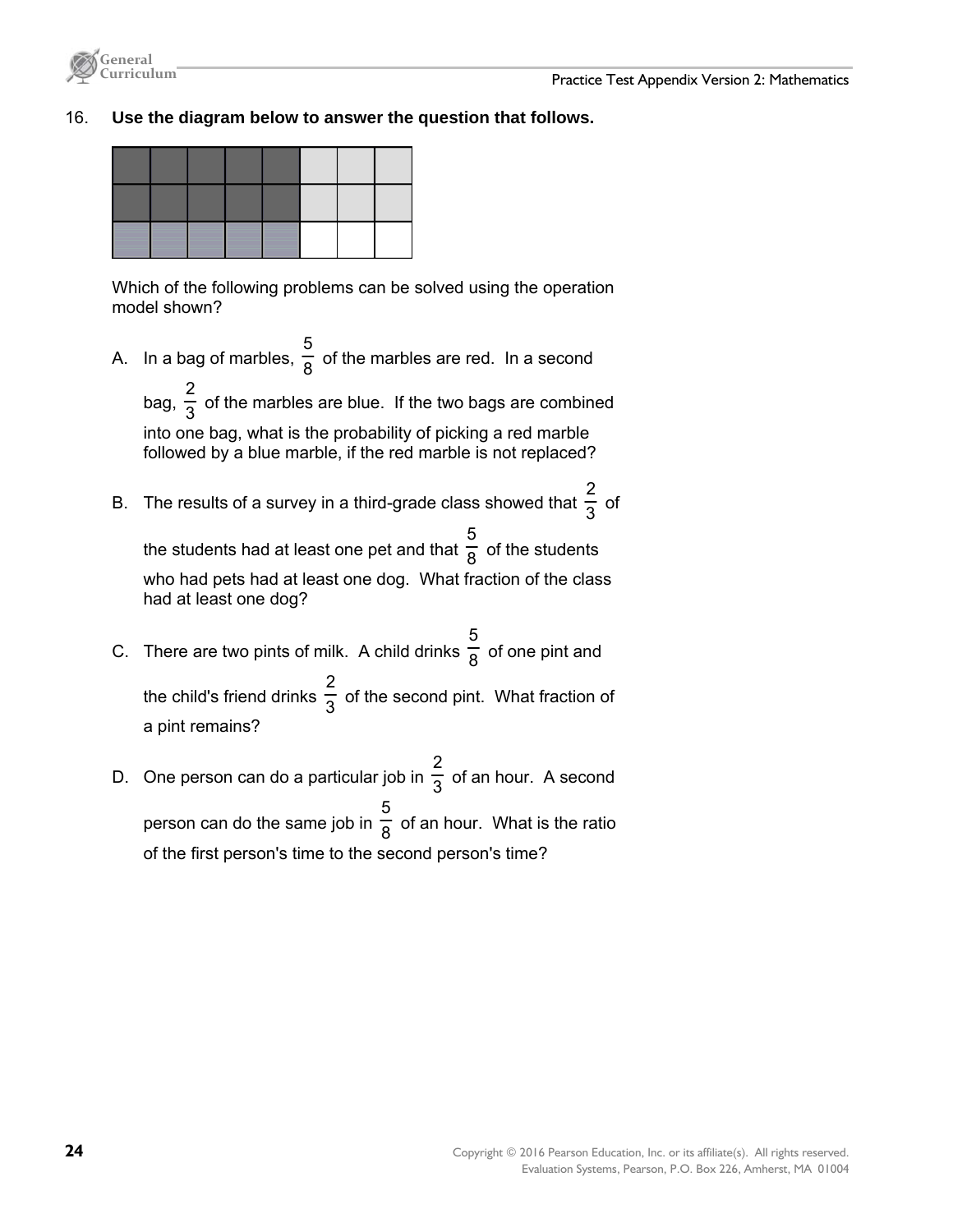



**Correct Response B:** The problem states that  $\frac{2}{3}$  of the whole third-grade class has at least one pet.

This can be diagrammed as:



The whole rectangle represents the third-grade class. It is cut into thirds and two of those sections are shaded. The shaded part represents the students in the class that have at least one pet.

The problem states that  $\frac{5}{8}\,$  of the children who have at least one pet have a dog. This is now referring to the shaded part of the diagram only. Five-eighths of the shaded part are those children who have at least a dog. The shaded part needs to be cut into eight equal sections, with five of those sections shaded.



The double-shaded area represents  $\frac{5}{8}$  of  $\frac{2}{3}$  of the class.

**Incorrect Response A:** This situation puts all the marbles into a third bag, changing the total (the whole), and the fractions given do not represent the new whole. For example, if each bag contained 24 marbles there would be 15 red in the first bag ( $\frac{5}{8}$  of 24) and 8 in the second bag ( $\frac{1}{3}$  of 24). Combined, 23 out of 48 marbles are now red, which is a totally different fraction than either of the two given.

**Incorrect Response C:** This solution requires that  $\frac{2}{3}$  and  $\frac{5}{8}$  be added to see how much has been drunk, and then that total needs to be subtracted from one pint. Another approach would be to find how much of each of the pints is left using subtraction, and then add the results together to find the total.

**Incorrect Response D:** The solution to this problem would involve finding the ratio of  $\frac{2}{3}$  to  $\frac{5}{8}$  , or

2  $\overline{3}$   $\overline{2}$   $\overline{2}$   $\overline{5}$   $\overline{2}$   $\overline{2}$   $\overline{8}$  $5^{\degree}$   $3^{\degree}$   $8^{\degree}$   $3^{\degree}$   $5$ 8  $=\frac{2}{3} \div \frac{5}{8} = \frac{2}{3} \times \frac{8}{5}$ , or  $\frac{2}{3}$  of more than one whole, which is not the operation model given.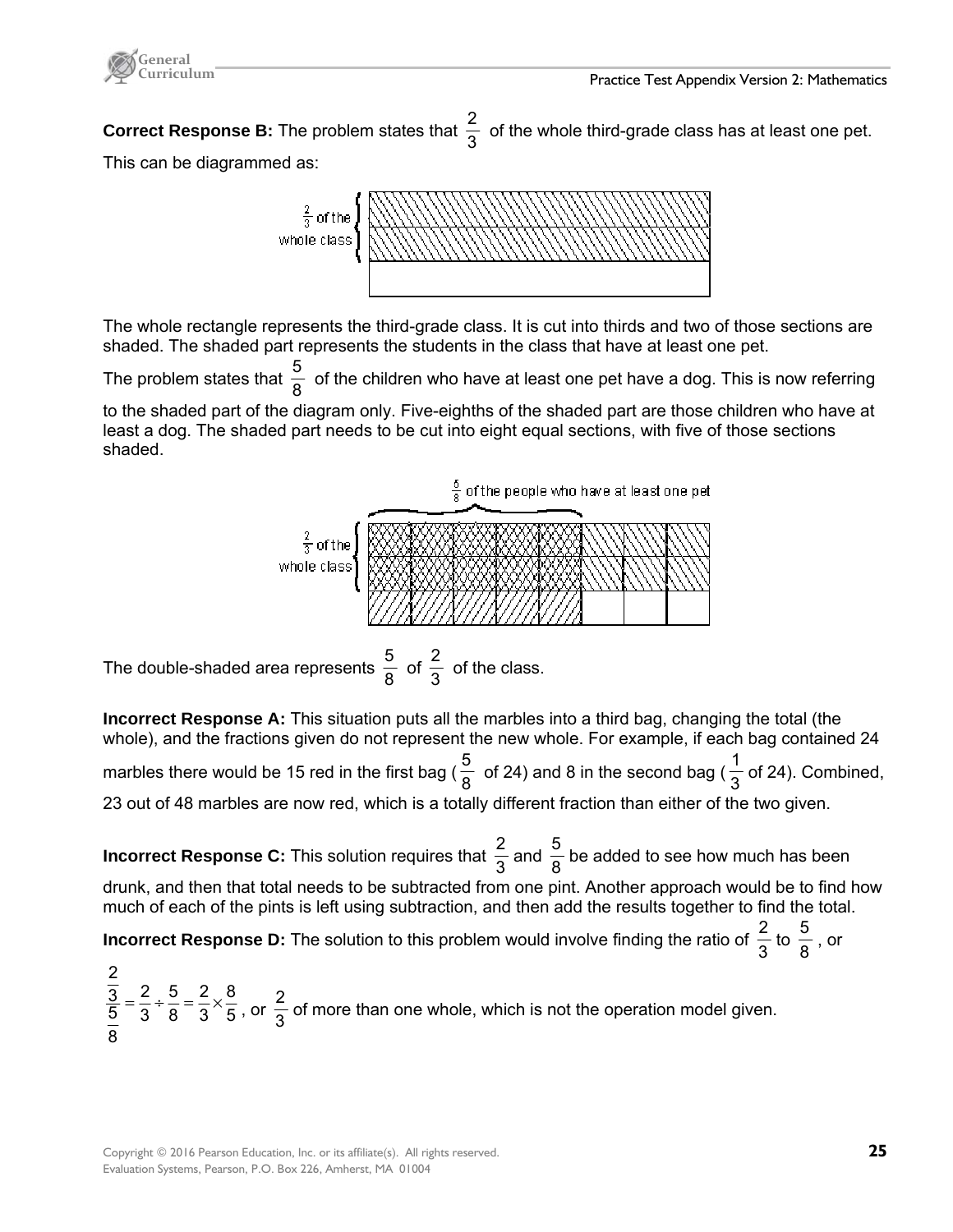

### 17. **Use the number line below to answer the question that follows.**



Which of the following inequalities best represents the graph shown on the number line?

- A.  $|x-2| \ge 3$
- B.  $|x+2|≥3$
- C.  $|x-3| \ge -2$
- D.  $|x+3| \ge -2$

**Correct Response B:** The symbol | | is called absolute value. The absolute value of a number is its distance from zero.  $|4| = 4$  and  $|-4| = 4$  because both 4 and  $-4$  are 4 units from zero. When distances between numbers are calculated, subtraction is used; to get the distance between 25 and 60, subtract 25 from 60, which is 35. If the subtraction is done "backward," i.e., 25 – 60, a negative number results. Distance is not negative, so using absolute value solves this problem: |25 – 60| = |–35| = 35. Now, no matter which order the numbers are subtracted in, the distance is 35. Looking at the number line, notice that the darkly shaded rays are placed so that the graph has symmetry around –2. The numbers in the darkened ray on the right are 3 or more units away from the –2. The numbers in the darkened ray on the left are also 3 or more units away from the –2. Remember that distance is found by subtraction, so to write "the distance between some number called x and the number  $-2$ ," use  $|x - (-2)| = |x + 2|$ . Now, the distances between the x numbers and  $-2$  are 3 or more, so  $|x + 2| \ge 3$ .

**Incorrect Response A:** This response could have come from incorrectly expressing the distance between x and  $-2$  as  $|x - 2|$  rather than  $|x - (-2)|$ .

**Incorrect Response C:** This response could have come from confusing the positions of the –2 and the 3 in the equation when trying to express distance from  $-2$ .  $|x - 3|$  is the expression for the distance between x and 3.

**Incorrect Response D:** This response could have come from confusing the positions of the –2 and 3 in the distance equation and then incorrectly writing distance as addition rather than subtraction.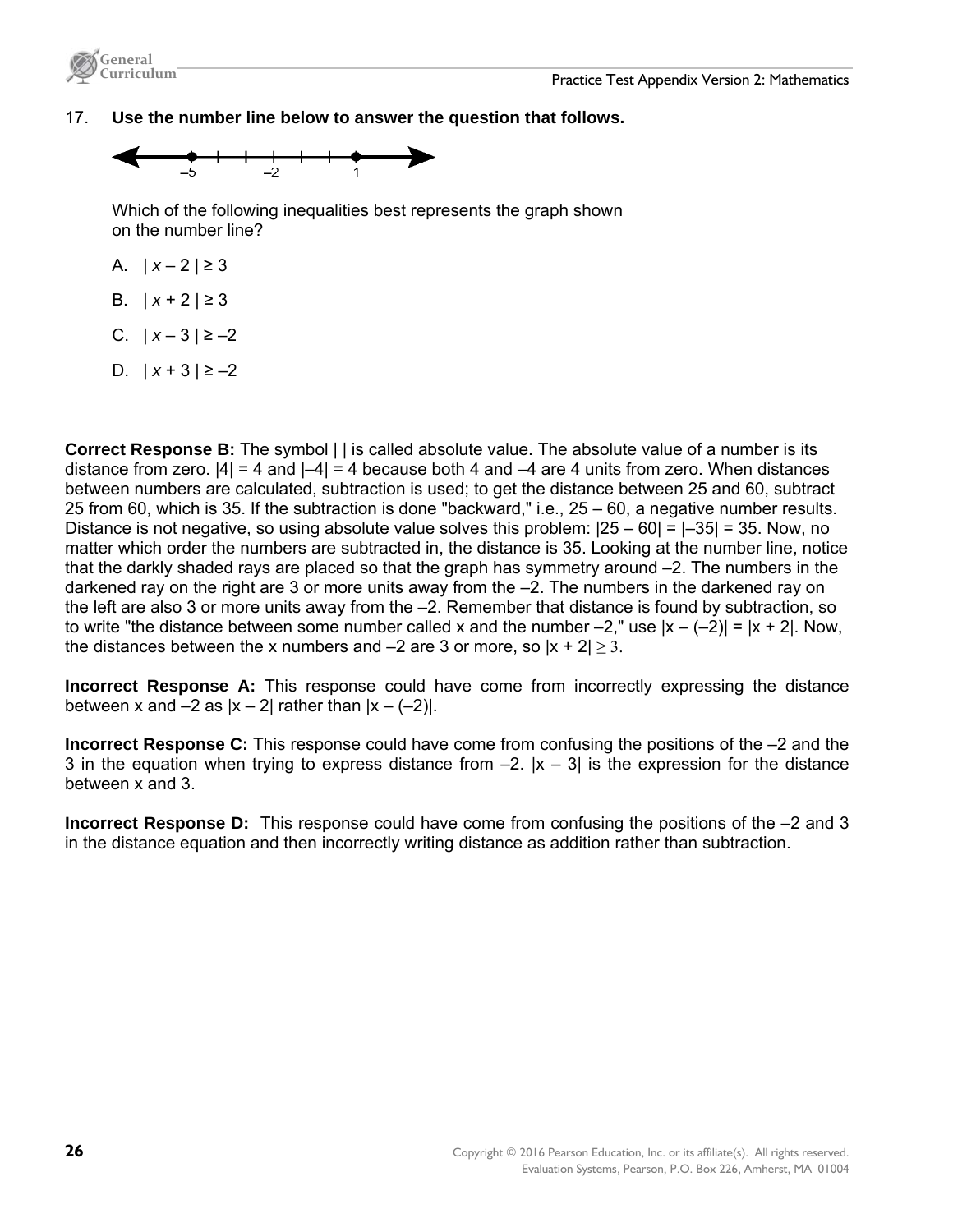

- 18. What is the value of the expression  $\sqrt{9+16} 12 \div 2^2 + 3 \times (9-5)$ ?
	- A. 5
	- B. 7
	- C. 14
	- D. 16

**Correct Response C:** The value of the expression is 14. The properties of different operations in mathematics require them to be done in a particular order. This is called "order of operations." For example:  $7 + 3 \cdot 4$  means 7 added to 3 groups of 4.

The "7" represents an amount of things, a quantity, but the "3" represents groups of those things. A simple word problem to illustrate this would be: Four children picked apples at an orchard. Ann picked 7 apples. Each of her three friends picked four apples. How many apples did they pick altogether?

The 7 represents the amount of apples, as does the 4, but the 3 represents 3 *people*. Apples and people cannot be added since they are different. The multiplication must be done before the addition. Three people each have 4 apples, so  $4 + 4 + 4$  or 3 groups of 4 or  $3 \cdot 4 = 12$  apples. Seven apples from Ann plus 12 apples from the friends equal 19 apples.

The order of operations states parentheses and exponents are done first, then multiplication and division are done in the order that they appear reading from left to right. After these operations are done, addition and subtraction are done in the order that they are present from left to right.

In the given expression, the  $\sqrt{9} + 16$  and (9–5) should be simplified first. Square roots and other roots are like having parentheses.  $\sqrt{9 + 16} = \sqrt{25} = 5$  and (9 – 5) = 4, so the new expression is  $5 - 12 \div 2^2 + 3 \cdot 4$ . The 2<sup>2</sup> is done next:  $2^2 = 2 \cdot 2 = 4$ . Now the expression is  $5 - 12 \div 4 + 3 \cdot 4$ .

Subtraction, division, and multiplication remain to be done. By the order of operations, multiplication and division are done next from left to right. In this case, division of 12 by 4 comes first, then 3 is multiplied by 4, and  $5 - 3 + 12$  is what is left of the expression. Lastly, addition and subtraction are done in order from left to right:  $5 - 3 = 2$  then  $2 + 12$  is 14.

**Incorrect Response A:** This response results from performing the operations in the order written from left to right, ignoring the order of operations rules.

**Incorrect Response B:** In this case, the  $\sqrt{9 + 16}$  is computed as  $\sqrt{9} + \sqrt{16}$ , which is not true. The square root of the sum of 9 and 16 is the square root of 25 or 5, but the square root of 9 is 3 and the square root of 16 is 4, giving  $3 + 4 = 7$  as the result. Also, the rest of the computation was done from left to right, again ignoring the order of operations.

**Incorrect Response D:** This response uses the same square root error as in response B, but applies order of operations rules and does the rest of the evaluation correctly.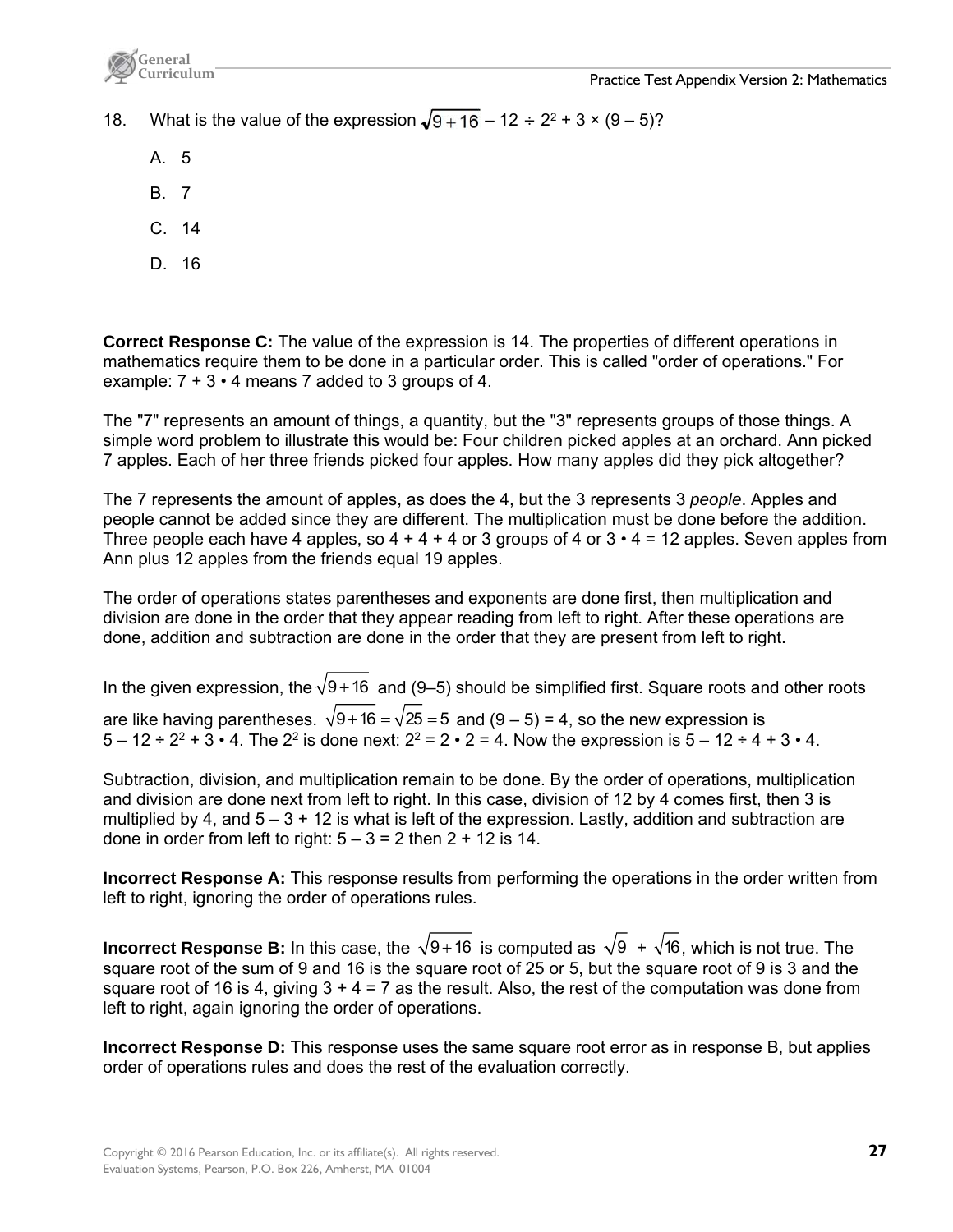

- 19. What is the value of the expression  $\left(3\frac{1}{4}-1.019\right)\div 0.07$  rounded to the nearest tenth?
	- A. 31.9
	- B. 32.1
	- C. 34.1
	- D. 34.6

**Correct Response A:** In order of operations, calculations in parentheses are performed before division. (Refer to the previous question to review order of operations.) The mixed number 3  $\frac{1}{4}$  = 3.25 or 3.250 (the zero was not necessary, but helps in the subtraction).

3.350 2.231 ÷ 0.07 = 31.87 or .07  $\sqrt{2.231}$ , moving the decimal point to get 7 31.87 223.10  $-1.019$  $-1.019$ <br>2.231

The quotient is 31.87 to two decimal places. The digit in the hundredths place is 5 or larger, so the tenths digit is increased by one. 31.87 to the nearest tenth is 31.9.

**Incorrect Response B:** In this response, the subtraction is done incorrectly by "bringing down" the 9 and not subtracting it from the 3.350, resulting in 2.249 for the subtraction. The division is then done correctly using the incorrect difference.

**Incorrect Response C:** In this response,  $3\frac{1}{4}$  is converted to 3.4, then the rest of the computation proceeds correctly from this error.

**Incorrect Response D:** In this response,  $3\frac{1}{4}$  is again converted to 3.4, the subtraction "brings down" the 1 and 9, not subtracting those digits from 3.400; this results in 2.419, which is incorrect. The division was done correctly using the 2.419.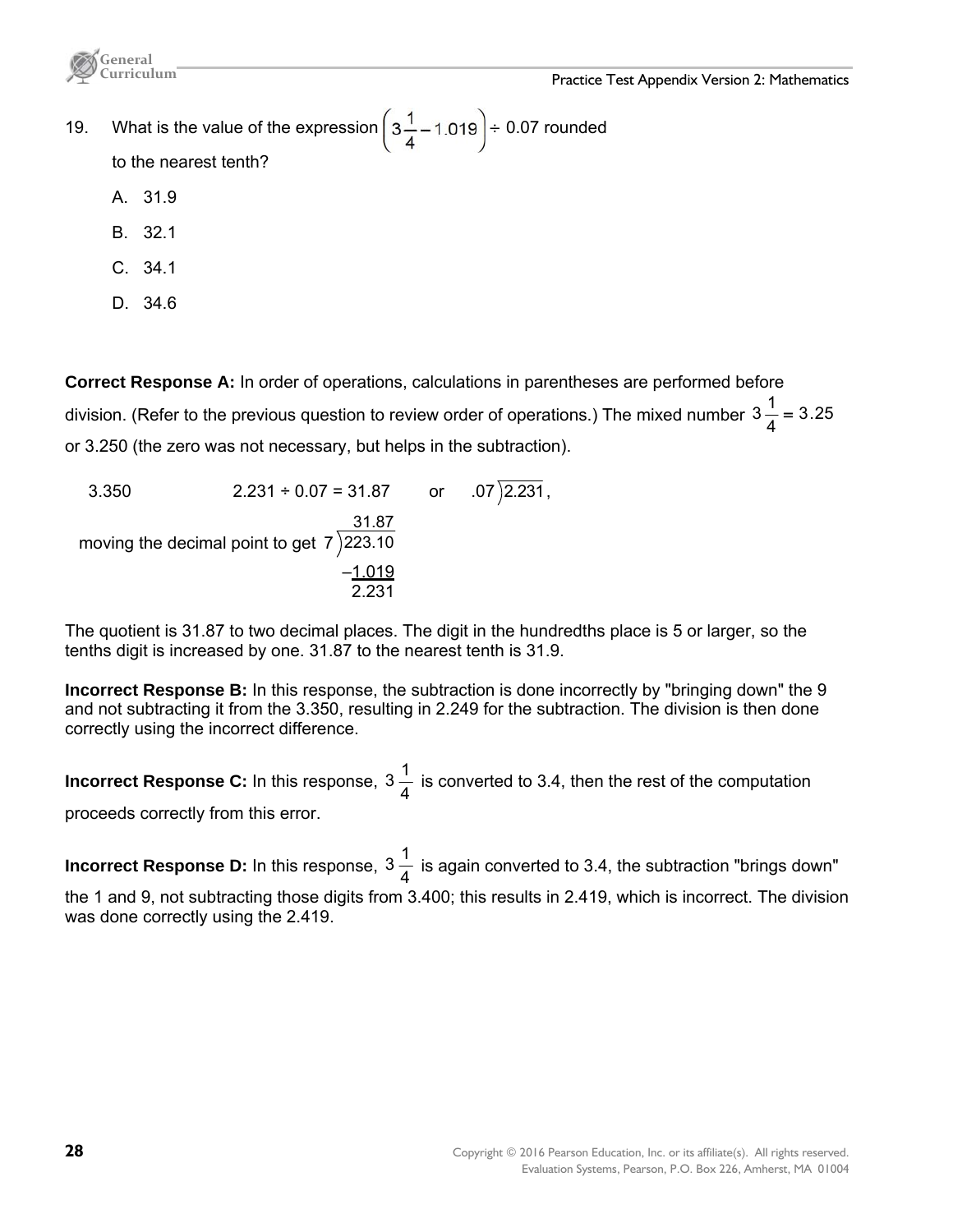

### 20. **Use the calculation below to answer the question that follows.**

To multiply  $13 \times 45$ :

 $1 \times 45 = 45$  $2 \times 45 = 90$  $4 \times 45 = 180$  $8 \times 45 = 360$ 

Since  $13 = 8 + 4 + 1$ , then  $13 \times 45 = 360 + 180 + 45 = 585$ 

The strategy above is based on which of the following properties of real numbers?

- A. identity
- B. commutative
- C. reflexive
- D. distributive

**Correct Response D:** The distributive property is often written as  $a (b + c) = a \cdot b + a \cdot c$ , but it also applies to adding more than 2 numbers. It can be extended to  $a(b+c+d+e+...)=a \cdot b + a \cdot c + a$ • *d* + *a* • *e* + …….. Due to the commutative property of multiplication, this expression can also be written in reverse order:  $(b + c + d)$   $a = b \cdot a + c \cdot d + d \cdot a$ .

This strategy is using multiplication with the addition of three numbers:  $13 \cdot 45 = (8 + 4 + 1) \cdot 45$ , which is equal to  $8 \cdot 45 + 4 \cdot 45 + 1 \cdot 45$ .

The 13 groups of 45 are being written as 8 groups of 45 + 4 groups of 45 + 1 group of 45, using the distributive property.

**Incorrect Response A:** The identity properties say that any number + 0 = the number and any number  $\times$  1 = the number. Neither of the identity properties is used here.

**Incorrect Response B:** The commutative property states that two numbers can be added or multiplied in any order and the result will be the same:  $a \cdot b = b \cdot a$ , or  $a + b = b + a$ . The strategy shown uses multiplication combined with addition. The commutative property deals with only one operation at a time.

**Incorrect Response C:** The reflexive property says that a number is equal to itself. The reflexive property is not in use here.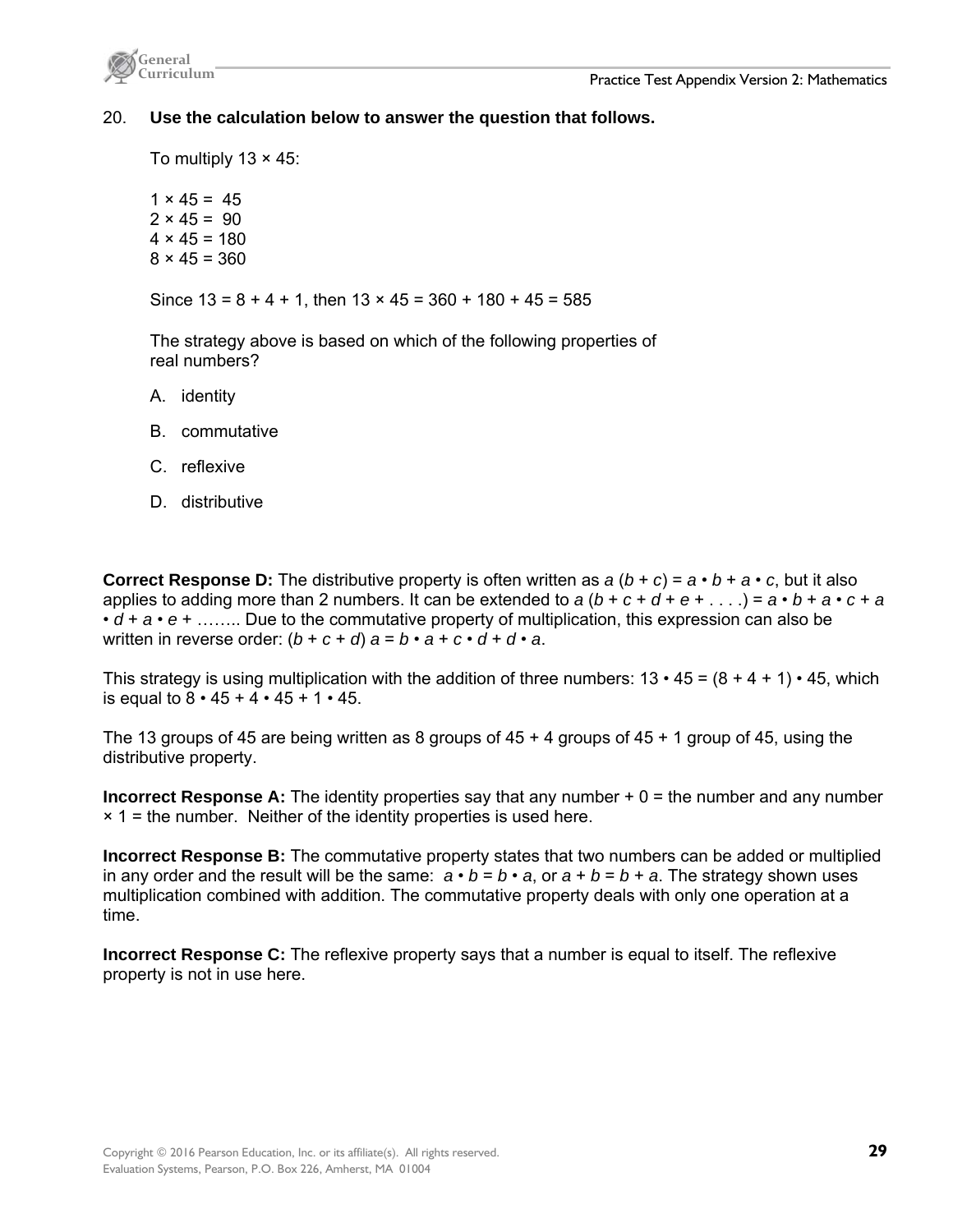



- 21. A home products store sells two types of grass seed.
	- A 50-pound bag of bluegrass costs \$165.
	- A 50-pound bag of fescue costs \$108.

In a particular week, the store sold 8 more bags of fescue than of bluegrass. The income from the bags of bluegrass was \$294 less than the income from the bags of fescue. Which of the following equations could be solved to find *b*, the number of bags of bluegrass sold that week?

- A.  $108(b+8) = 165b + 294$
- B.  $108b + 294 = 165(b 8)$
- C. 108(*b* + 8) + 294 = 165*b*
- D.  $108b = 165(b-8) + 294$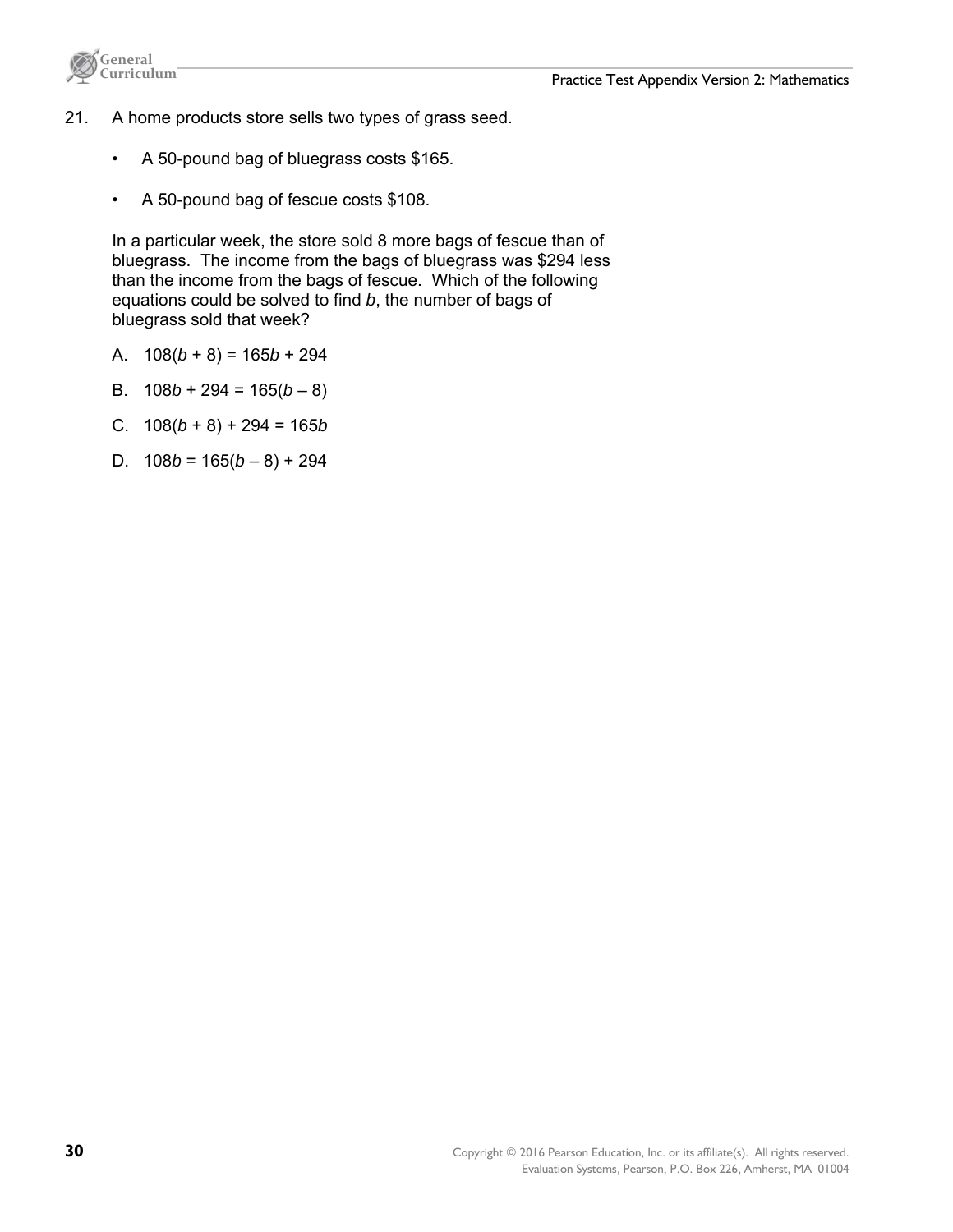

**Correct Response A:** To set up an equation to solve for b, look for given information that allows for relationships to be set equal to each other. Two pieces of information are given here: the relationship between the number of bags sold and the relationship between the incomes earned from each type of grass.

It was given that the variable, *b*, represents the number of bags of bluegrass sold. The problem states that 8 more bags of fescue were sold than of bluegrass. This (the number of bags of fescue sold) would be shown by adding 8 to the number of bags of bluegrass, i.e.,  $b + 8$ .

The other information given states that the income earned by selling bags of bluegrass was \$294 less than was earned selling bags of fescue. To make an equation, an equality is needed. Both sides of the equation must represent the same amount (in this case, the same amount of money).

Each 50 lb. bag of bluegrass costs \$165. This means that 165*b* represents the amount of money earned selling these bags of seed (for example, if you had 6 bags of bluegrass, 165 would be added six times, or 6 times 165).

Each 50 lb. bag of fescue seed costs \$108 and there are *b*+8 of them. (*b*+8) times 109 will equal the income from the bags of fescue seed. This is written as 108(*b*+8). Note that the *b*+8 was put into parentheses. The total of *b*+8 is the number of bags, and all of it must be multiplied by the price of 108.

The information given states that 294 fewer dollars were earned selling the bluegrass bags. 165*b* represents a number that is 294 less than the number that 108(*b*+8) represents. If 294 is added to the smaller amount (165*b*), then each expression would represent the same amount:  $108(b+8) = 165b + 294.$ 

In words, the equation essentially states: "the money earned selling bags of fescue is equal to the money earned when \$294 is added to the money made selling bags of bluegrass seed."

**Incorrect Response C:** 108(*b*+8) is already larger than 165*b* by the information given. The information states that it is \$294 more. Adding another \$294 to it will yield a number 2(294) more than 165*b*. For example, if you wish to make an equality using 8 and 20, then 12 must be added to the smaller number, 8, so that 8 + 12 = 20. The 294 must be added to the smaller amount of money, 165*b*, in order to make each side of the equation represent the same number.

**Incorrect Response B:** Two errors are made here. One error is the same as found in response A, adding 294 to the already larger number. The second error is representing the number of bags of bluegrass as *b* – 8. Eight *more* bags of fescue seed were sold, but *b* – 8 represents 8 fewer bags of fescue sold.

**Incorrect Response D:** This error is discussed in response B. The 294 is added to the correct side of the equation but, again,  $b + 8$  is needed, not  $b - 8$ .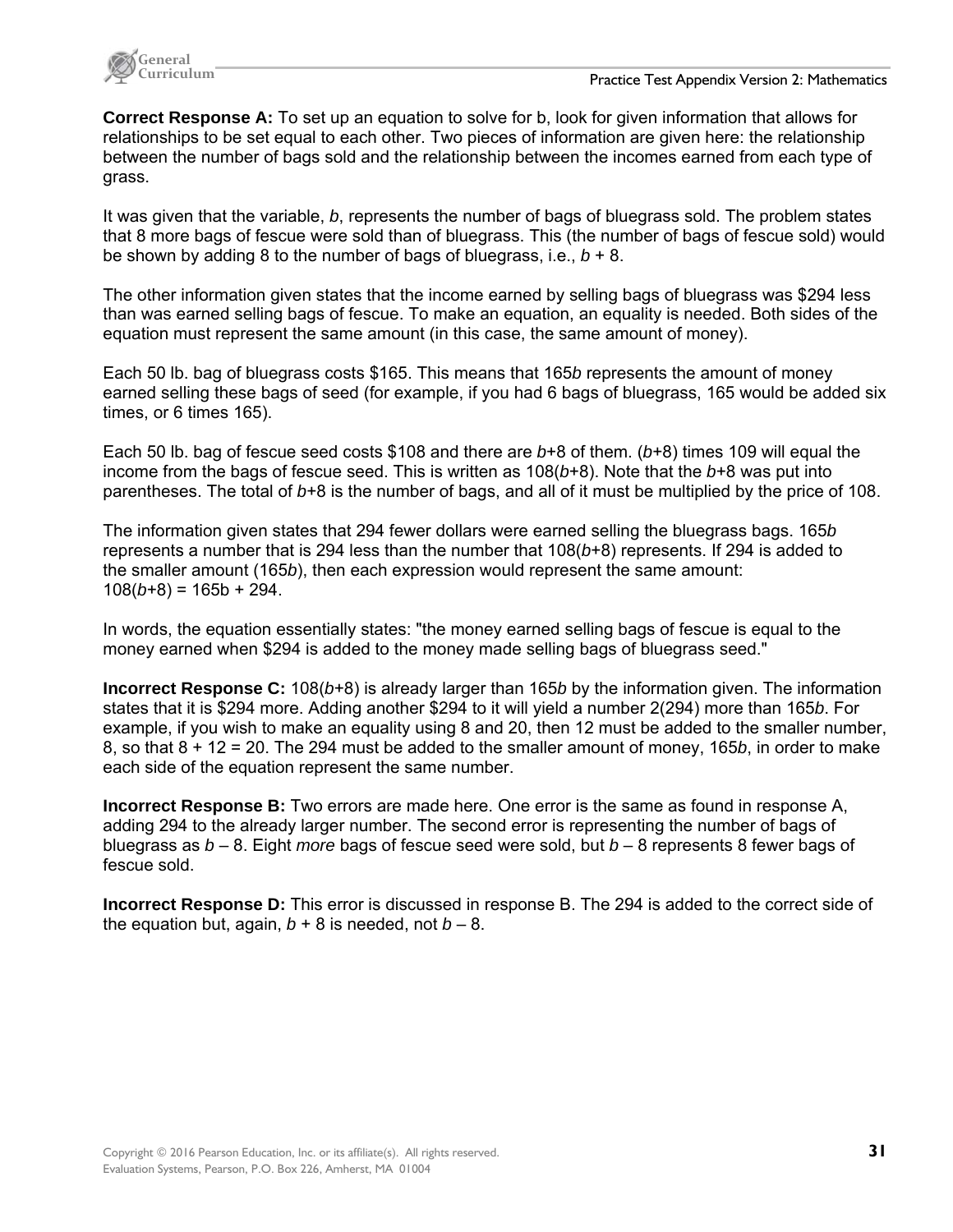

22. The formula  $L = \pi(r_1 + r_2) + 2d$  calculates the length L of a belt around two pulleys whose radii are  $r_1$  and  $r_2$  if the distance between their centers is *d*. Which of the following formulas could be used to calculate  $r_1$ , the radius of one of the pulleys?

A. 
$$
r_1 = \pi(L - 2d) - r_2
$$

**General** 

B. 
$$
r_1 = \frac{L-2d}{\pi} - r_2
$$

C. 
$$
r_1 = \frac{L - 2d - r_2}{\pi}
$$
  
D. 
$$
r_1 = \frac{L - 2d}{\pi}
$$

2

*r*

π

**Correct Response B:** The formula to calculate  $r_1$  is obtained by "solving the given equation for  $r_1$ ." This means the  $r_1$  must be isolated (get  $r_1$  = all the other terms) by using algebraic steps: L =  $\pi(r_1 + r_2) + 2d$ . Think of the steps in this formula that must be done to find *L*. First, add  $r_1$  and  $r_2$  because calculations in parentheses are solved first in the order of operations. Second, multiply that sum by  $\pi$ , and then lastly add 2*d*. To isolate *r*1, this all must be "undone" by working backwards. The last step done was to add 2*d*, therefore 2*d* must be subtracted. Next, the sum of  $r_1 + r_2$  was multiplied by  $\pi$ , so the reverse must be done, which is to divide by  $π$ . Lastly,  $r_2$  was added to  $r_1$ , so it needs to be subtracted.

2*d* can be subtracted from both sides of the equality:  $L - 2d = \pi (r_1 + r_2) + 2d - 2d$ , which simplifies to  $L 2d = \pi(r_1 + r_2)$ ,

Each side can be divided by  $\pi$  (to "undo" multiplying  $(r_1+r_2)$  by  $\pi$ ):  $\frac{1}{\pi} = \frac{R(r_1+r_2)}{\pi}$ π  $\frac{L-2d}{\pi} = \frac{\pi(r_1 + r_2)}{\pi}$ , which simplifies

to 
$$
r_1 + r_2 = \frac{L - 2d}{\pi}
$$
.

Lastly,  $r_2$  needs to be subtracted from each side of the equation so that  $r_1$  is by itself:  $r_1 + r_2 - r_2 = \frac{L - 2d}{a} - r_2$ +  $r_2 - r_2 = \frac{L - 2d}{\pi} - r_2$ . Simplified, this becomes  $r_1 = \frac{L - 2d}{\pi} - r_1$ .

**Incorrect Response A:** This response might come from multiplying each side of the equation by π when in fact it is division by  $\pi$  that is needed.

**Incorrect Response C:** This response may result from trying to subtract *r*2 before dividing by π.

**Incorrect Response D:** This response distributes  $\pi(r_1 + r_2)$  to get  $\pi r_1 + \pi r_2$  which is a correct strategy. Each side is divided by  $\pi r_2$  when subtraction of  $\pi r_2$  is needed, and the  $\pi$  that was part of  $\pi r_1$  was lost.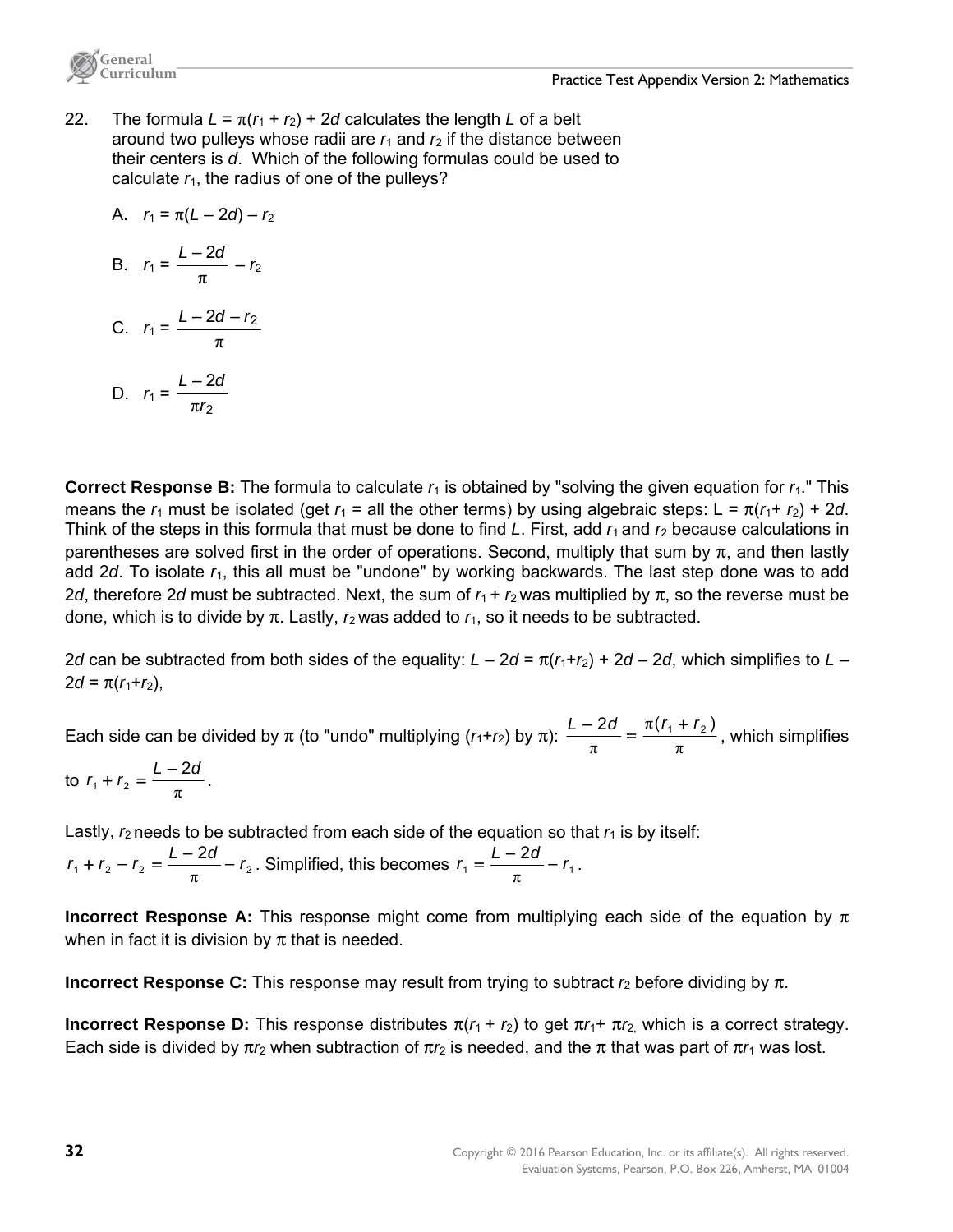



23. The ratio of adults to children on a bus was 4 to 1. When 15 adults got off at the next stop and no one else got on, the ratio of adults to children became 5 to 2. Which of the following equations could be used to find *c*, the number of children on the bus?

A. 
$$
\frac{4c - 15}{c} = \frac{5}{2}
$$
  
B. 
$$
\frac{\frac{1}{4}c - 15}{c} = \frac{5}{2}
$$
  
C. 
$$
\frac{c}{4c - 15} = \frac{5}{2}
$$
  
D. 
$$
\frac{c}{\frac{1}{4}c - 15} = \frac{5}{2}
$$

**Correct Response A:** To create a valid equation, two ratios are needed that relate the number of adults to children on the bus after the bus stop. One ratio given is 5 adults for every 2 children after 15 adults got off, so  $\frac{\textit{\# adults}}{\textit{\# children}} = \frac{5}{2}$  $\frac{\textit{# adults}}{\textit{the children}} = \frac{5}{2}$ . Another ratio given was 4 adults for each child on the bus before 15 adults got off the bus. This ratio means that there were four times as many adults on the bus as there were children. If *c* is defined to be the number of children on the bus before the stop, then 4 times *c* (or 4*c*) represents the number of adults on the bus before the stop. When 15 adults get off at the bus stop there are now 4*c* – 15 adults on the bus. There are still *c* children on the bus. The new ratio of adults to children is 4*c* – 15 to *c* or  $\frac{4c-15}{c}$  . The information given states that after the stop the ratio of adults to children becomes 5 to 2. These two ratios represent the same relationship when comparing the number of adults to the number of children. The two ratios can be set equal to each other.  $\frac{4c-15}{c} = \frac{5}{2}$ .

**Incorrect Response B:** This response reverses the relationship between the adults and children. There are 4 adults for each child. To make an equation where the numerical value is the same, four times the number of children is needed. For example, if there are 20 adults and 5 children, 4*a* = *c* would be  $4 \cdot 20 = 5$ , which is not true. However,  $a = 4c$  would be  $20 = 4 \cdot 5$ , which is true.

**Incorrect Response C:** This response does not keep the comparison consistent:  $\frac{c}{4c-15}$  is the ratio of children compared to adults; but the right half of the equation is 5 over 2, which is the ratio of adults to children. A proportion consists of two ratios that are equal, each representing the same numerical relationship between adults and children.

**Incorrect Response D:** As in response C, this response is not consistent in representing the order of comparison, and also makes the error discussed in response B.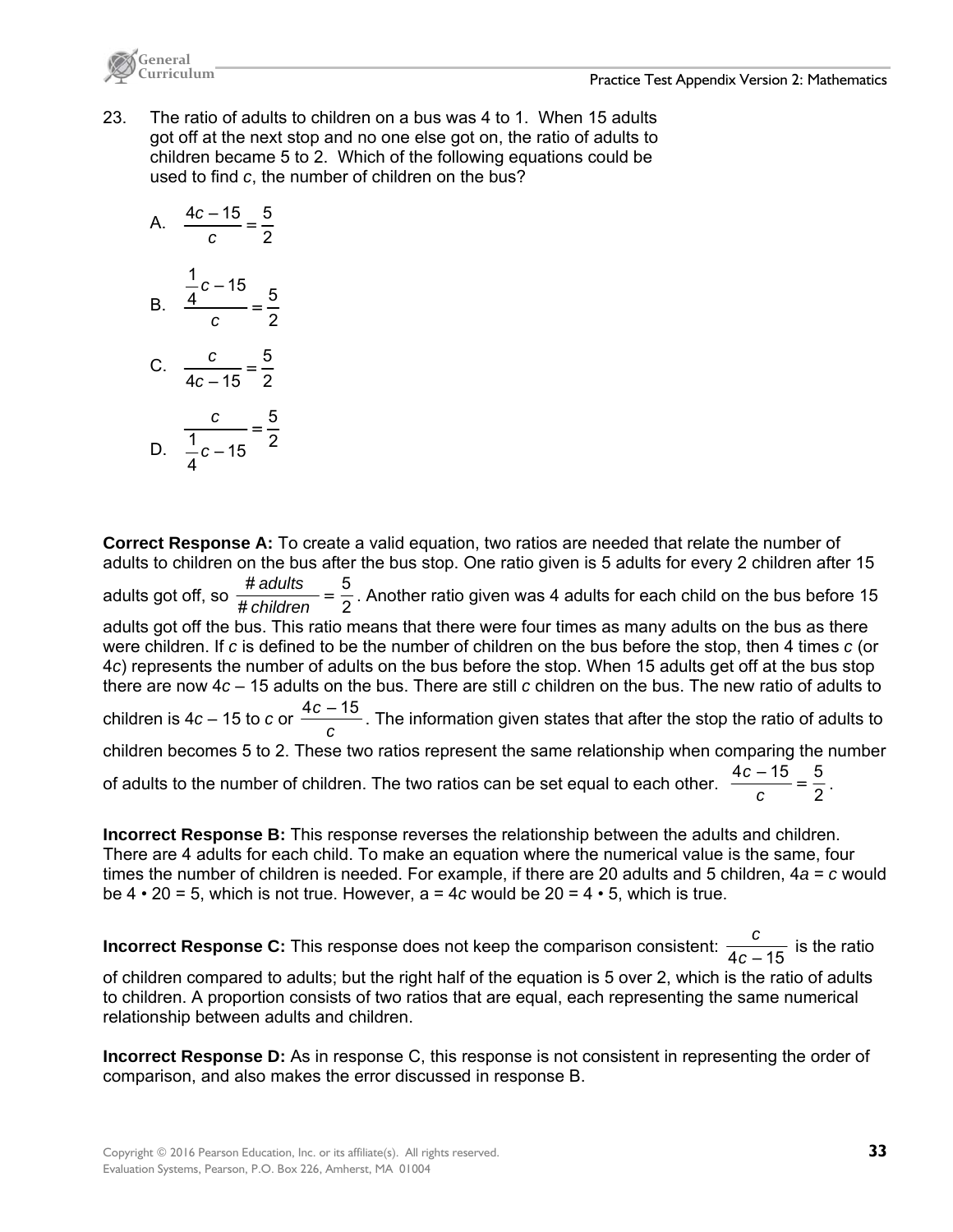



- 24. The sum of four consecutive integers is greater than 25, but less than 50. If *x* represents the least of the four integers, which of the following inequalities can be used to solve for *x*?
	- A. 25 < 4*x* + 4 < 50
	- B. 25 > 4*x* + 4 < 50
	- C. 25 < 4*x* + 6 < 50
	- D.  $25 > 4x + 6 < 50$

**Correct Response C:** Consecutive integers go up by one each time. If *x* represents the least (lowest) of the four integers, then  $x + 1$  is the second integer,  $x + 2$  is the third integer (adding 1 to  $x + 1$ ), and *x* + 3 is the fourth integer (one more than *x* + 2). The sum is the answer to an addition problem. The sum of four consecutive integers would be  $x + (x + 1) + (x + 2) + (x + 3)$ . The parentheses are not necessary here, but help to "show" each individual integer. Addition is commutative: numbers may be added in any order.

$$
x + (x + 1) + (x + 2) + (x + 3) = x + x + 1 + x + 2 + x + 3 = x + x + x + x + 1 + 2 + 3 = 4x + 6
$$

The problem states that the sum, 4*x* + 6, must fall between 25 and 50. The symbol ">" means "greater than." The symbol "<" means "less than." If the sum is greater than 25, then 25 is "less than" the sum and the sum is "less than" 50. Symbolically, that is:  $25 < 4x + 6 < 50$ .

**Incorrect Response A:** This response may come from interpreting adding four consecutive integers as adding *x* + 1 four times. The inequalities are used correctly.

**Incorrect Response B:** This response includes the same error as response A, but also reverses the left inequality. This would read "25 is greater than the sum of the four consecutive numbers" instead of "25 is less than the sum of the four consecutive numbers."

**Incorrect Response D:** This response "reverses" the left inequality, which is one of the errors made in response B.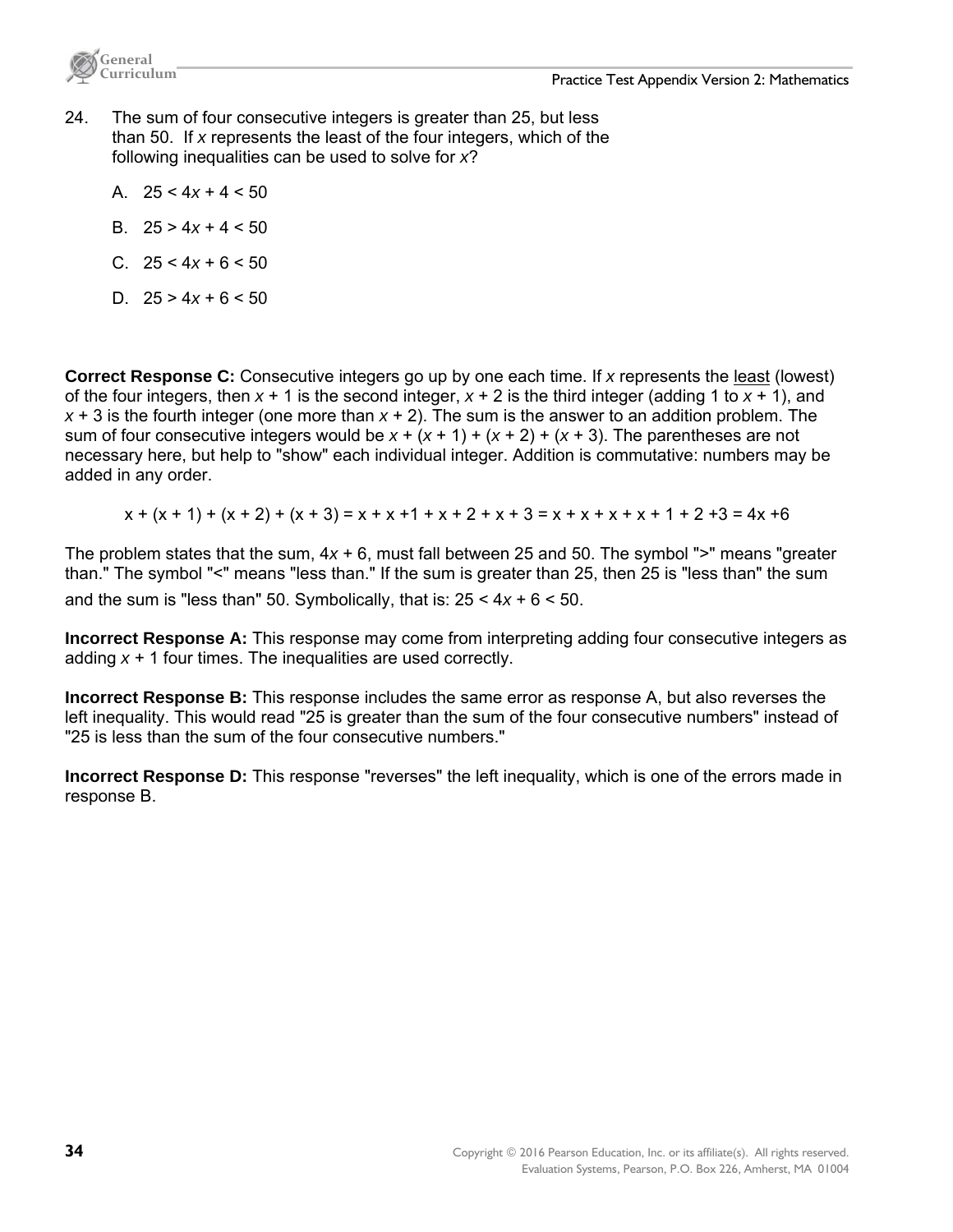

- 25. At a constant temperature, the volume of a gas is inversely proportional to the pressure exerted on the gas. The volume of a certain gas sample is 12 cubic feet at a pressure of 1000 millimeters of mercury. What will the volume of this gas sample be at a pressure of 600 millimeters of mercury if the temperature is kept constant?
	- A. 7.2 cubic feet
	- B. 20 cubic feet
	- C. 72 cubic feet
	- D. 200 cubic feet

**Correct Response B:** If a relationship is inversely proportional, the product of the quantities involved is constant. If one factor gets larger, then the other factor must get smaller to keep the product the same. For example, suppose  $a \cdot b = 40$ , then if  $a = 1$ ,  $b = 40$ ; if  $a = 2$ ,  $b = 20$ ; if  $a = 4$ ,  $b = 10$ ; if  $a = 5$ ,  $b = 8$ ; and so on . . . The 40 is called the constant of variation. If  $a \cdot b = 40$ , then *b*  $a = \frac{40}{4}$ . This form is

commonly used to express inversely proportional quantities.

If *V* is inversely proportional to *P*, then  $V = \frac{c}{P}$  or  $V \cdot P = c$ , where *c* is the constant of variation. *V* is the

volume of gas and *P* is the pressure exerted on the gas. When *V* = 12, it is given that *P* = 1000. Then *c* = *V* • *P* = 12 • 1000 = 12000 in this situation. If *V* • *P* = 12000 and *P* = 600 in the problem given, then *V*  $\cdot$  600 = 12000, and  $V = 20$ .

**Incorrect Response A:** This response uses a direct proportion to attempt to solve the problem. In a direct proportion, as one part increases the other part also increases, and as one part decreases the other part also decreases, always in a proportional way. In this case, one quantity is multiplied by the constant of variation to get the second quantity:  $a = c \cdot b$  instead of  $c = a \cdot b$ , where *c* is the constant.

**Incorrect Response C:** This response uses a direct proportion similar to response A and also makes an error of factor 10 in the multiplication or the division.

**Incorrect Response D:** This response likely uses the correct inverse proportional relationship but makes an error of factor 10 in the multiplication or division.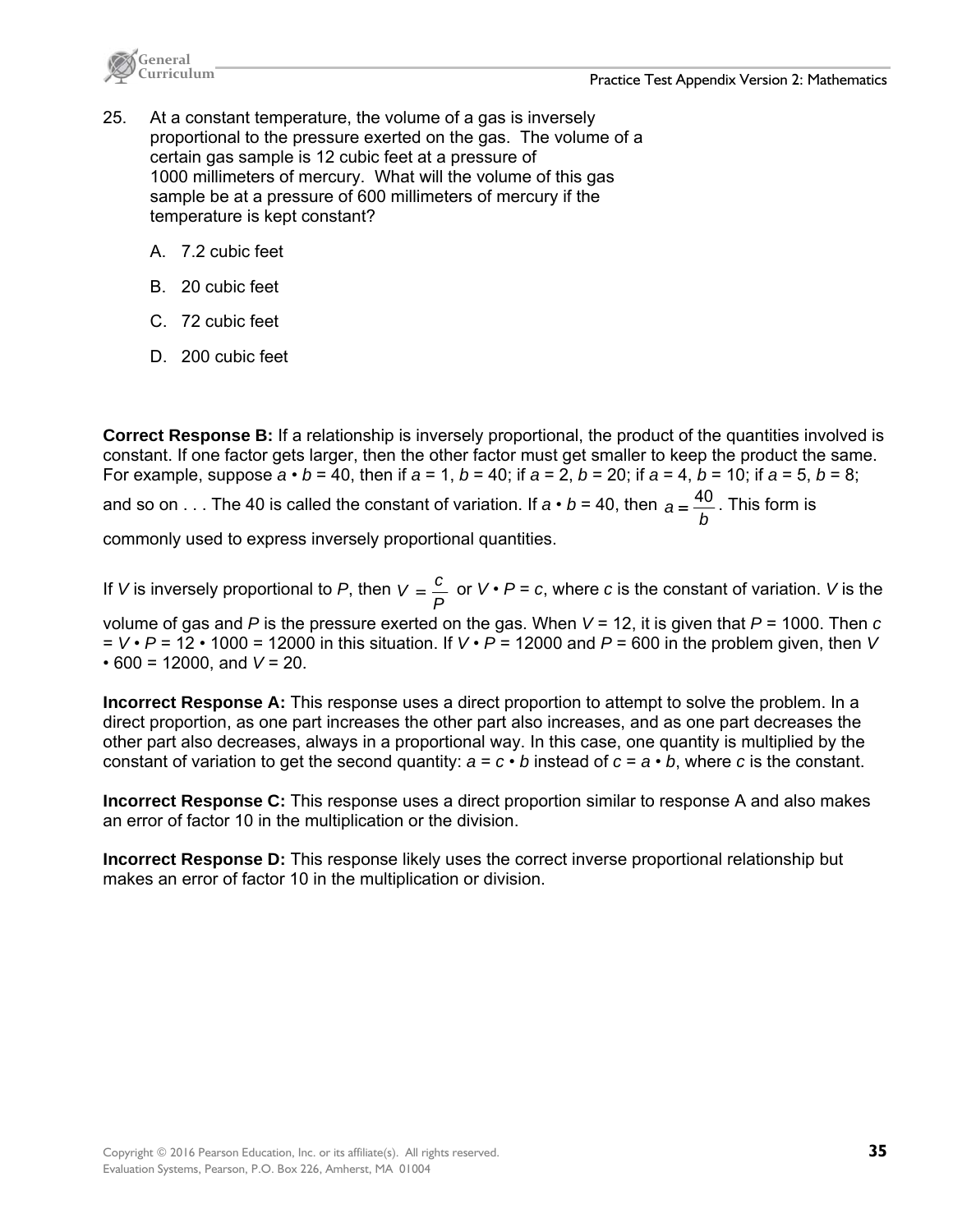

- 26. Which of the following ordered pairs would lie on the graph of the function  $f(x) = 2|x| - 1$ ?
	- A.  $(-7, -3)$
	- B.  $(-3, -7)$
	- $C.$   $(-3.5)$
	- D.  $(5, -3)$

**Correct Response C:** Each of the pairs given are called ordered pairs. The first member is the *x*-value followed by a comma and then the *y*-value: (*x*, *y*). Sometimes, function notation is used to denote the "answer" that results when a number is substituted for *x*. To find *f*(2), for example, 2 is substituted for *x*: *f*(2) = 2 |2| – 1 = 2 • 2 – 1 = 3. So *f*(2) = 3 and the ordered pair is written (2, 3). If a point lies on the graph of a function, its coordinates must "satisfy" the equation/function. They must make the function equation a true statement. Use each pair in the function to see which pair satisfies the equation. This will find the correct response by elimination. This function contains absolute value. Absolute value is the distance an amount is from zero, regardless of direction. It is always a value of zero or above since distance is a positive value.  $|4| = |-4| = 4$  because both 4 and -4 are a distance of 4 units from zero.

Given  $(-3, 5)$ :  $f(-3) = 2|-3|-1 = 2 \cdot 3 - 1 = 6 - 1 = 5$ .  $f(-3) = 5$ . When  $-3$  is substituted for x, 5 is the result.

**Incorrect Response A:** This response may be the result of reading the ordered pair backward, substituting –3 for *x* in the equation, and ignoring the absolute value to get a result of –7.

**Incorrect Response B:** This response comes from reading the ordered pair correctly, ignoring the absolute value, and using  $-3$  instead of 3 in the computation:  $(2 \cdot -3) -1 = -7$ .

**Incorrect Response D:** This response could be the result of reading the ordered pair backward, substituting –3 for *x* in the equation, and performing the computation correctly.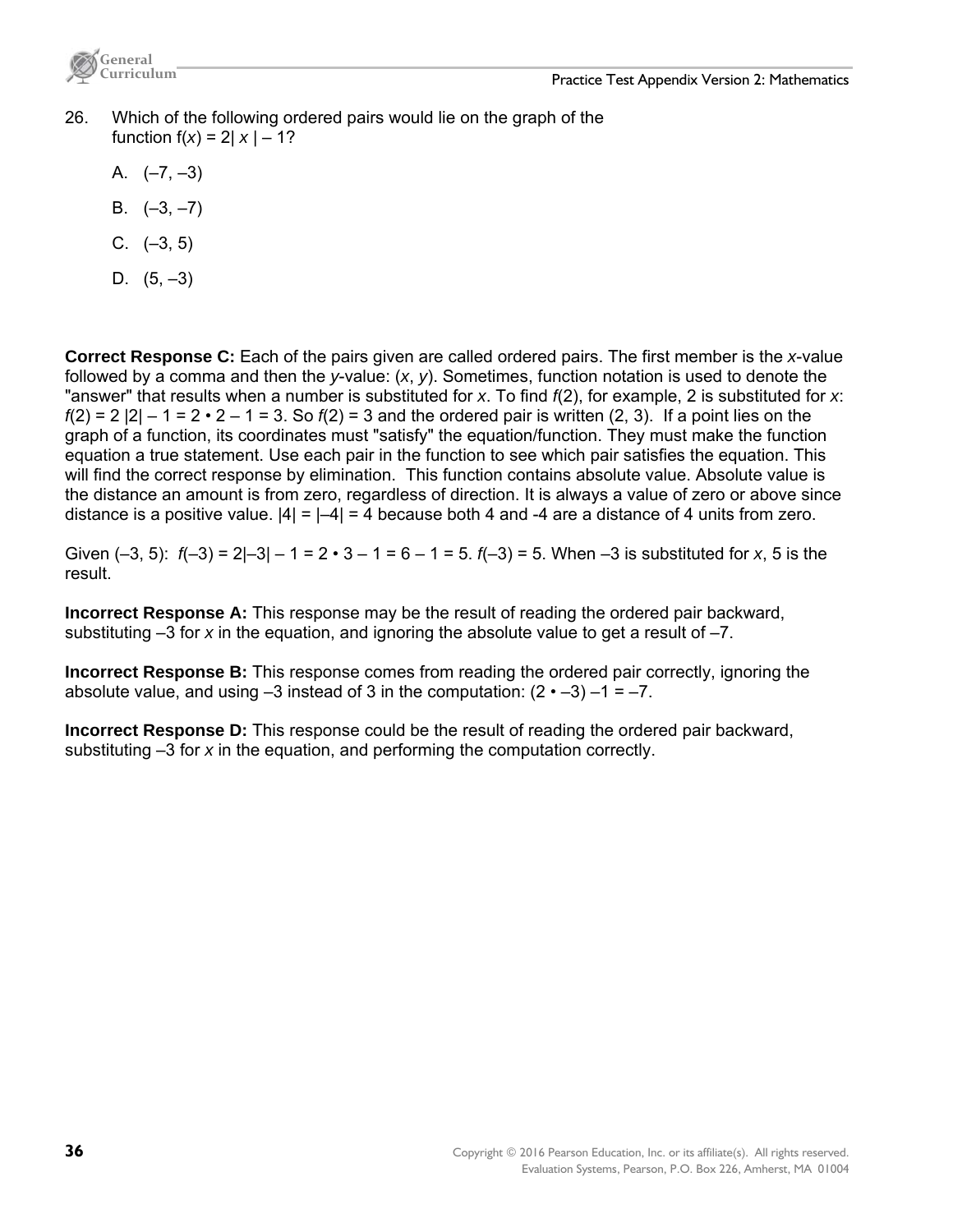

27. Which of the following graphs represents *y* as a function of *x*?

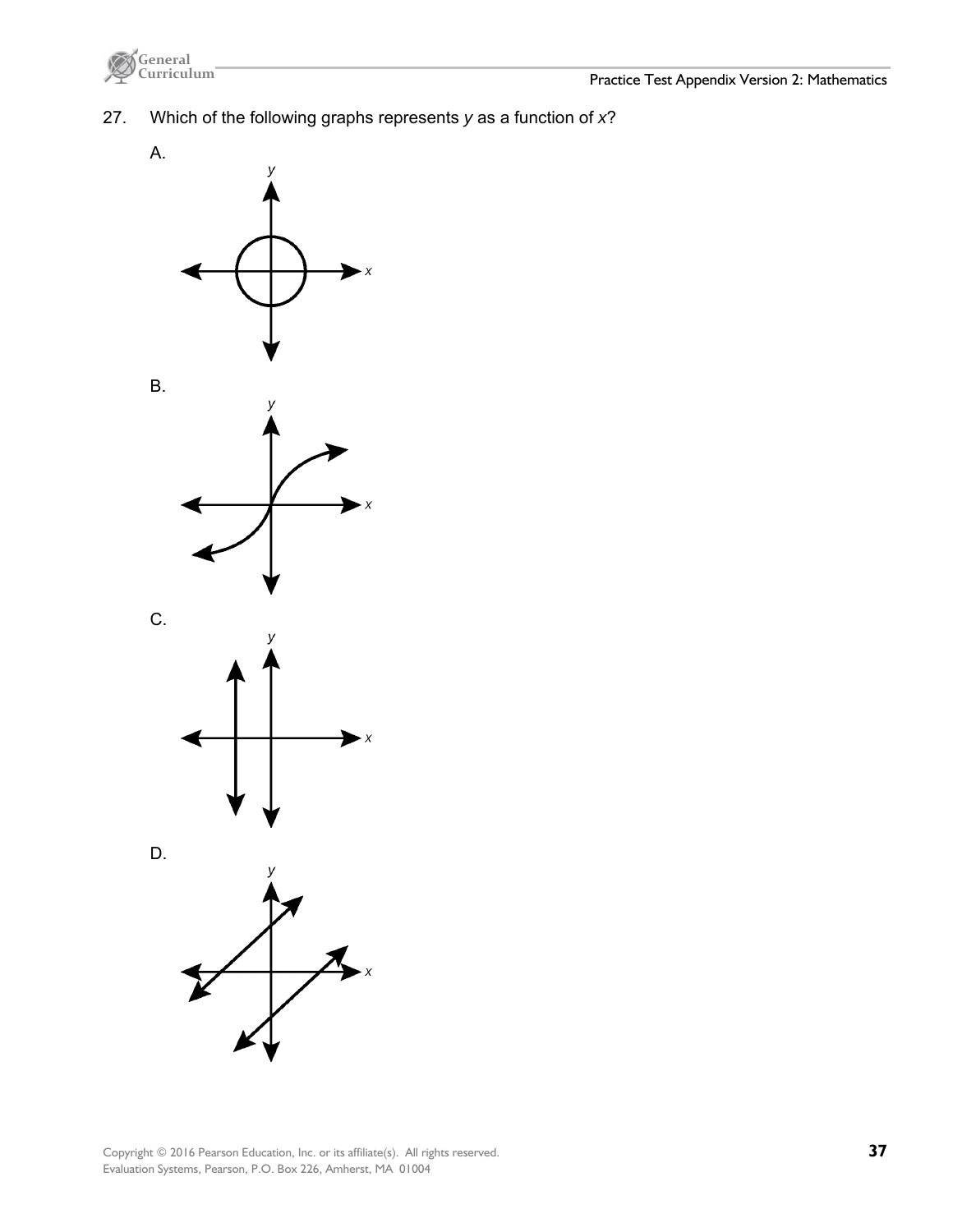

**Correct Response B:** A function is a special subset of equations for which every input (*x*) has one and only one output (*y*). Imagined lines drawn parallel to the *y*-axis will only intersect the graph once if it is a function. Graph B has exactly one *y*-value for each of its *x*-values.

**Incorrect Response A:** To show that a graph does not represent a function, it is necessary to show that at least one *x*-value is paired with more than one *y*-value. There are many *x*-values on this graph that are paired with two *y*-values. For example, where *x* = 0 there are two *y*-values, one above zero and one below zero on the *y*-axis.

**Incorrect Response C:** Again, it is necessary to show that at least one *x*-value is paired with more than one *y*-value. This graph is a line parallel to the *y*-axis. For one value of *x*, there are an infinite number of *y*-values. For example, if *x* = –6, pairs on the graph could be (–6, –8), (–6, –2), (–6, 0), (–6, 1), (–6, 2.5), etc.

**Incorrect Response D:** Again, it is necessary to show that at least one *x*-value is paired with more than one *y*-value. On this graph, for every *x*-value there are two *y*-values, one on each of the two parallel lines. For example, at *x* = 0 there is a point on the top line intersecting the *y*-axis and a point on the bottom line intersecting the *y*-axis. At *x* = 0, *y* can equal both of these values.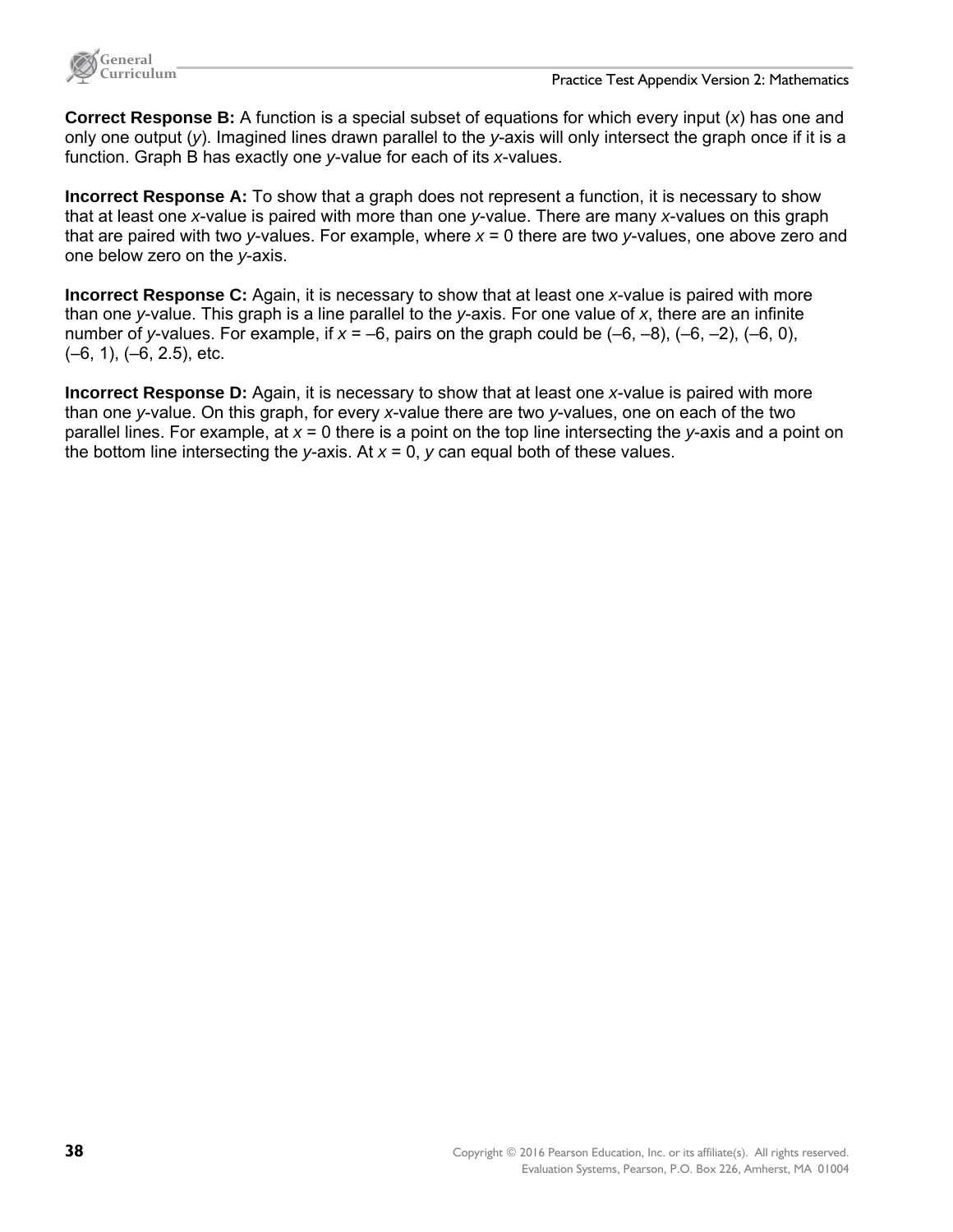



28. **Use the graph below to answer the question that follows.** 



Which of the following lines, if graphed on the coordinate system above, would be parallel to line *AB*?

A. 
$$
y = 3
$$

B. 
$$
y = 2x
$$

C. 
$$
y = -\frac{2}{3}x + 2
$$

D. 
$$
y = -\frac{3}{2}x + 1
$$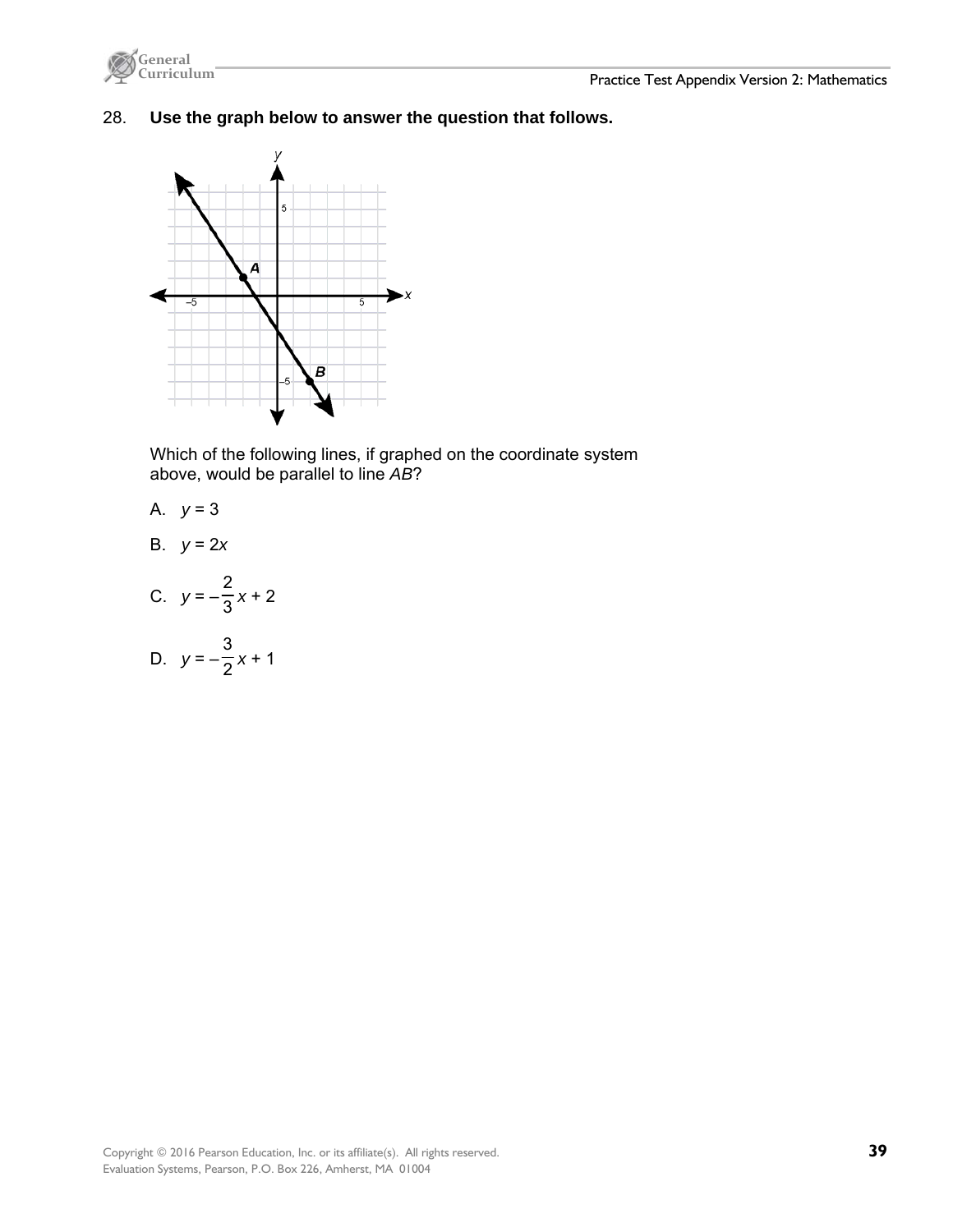**Correct Response D:** Parallel lines on a graph have the same slope. Slope is the slant of the line. A steeper slant is a larger slope. If the slope is positive, the line slants from left to right going upward  $\overline{(\mathcal{L}^*)}$ . If the slope is negative, the line slants from left to right going downward  $\overline{(\mathcal{L}^*)}$ . Slope is the ratio of the rise to the run, or the amount of change in the vertical direction ( $\hat{\psi}$ ) compared to the amount of change in the horizontal direction  $(\leftrightarrow)$ . A visual way to find the slope is to start at point B on the given graph and move up and over to the *y*-intercept (where the graph crosses the *y*-axis). From point B, move UP 3 (i.e., +3) and LEFT 2 (i.e., –2). To get from the *y*-intercept to point A, move UP 3 units and LEFT 2 units. The slope is the ratio of vertical change to horizontal change, or  $\frac{+\,3}{-\,2}$  $\frac{+3}{-2}$  , which can also be written as  $-\frac{3}{2}$  . A straight line (linear) graph represents a constant or steady rate. Any two points

chosen to find the slope will simplify to the same ratio.

Another approach is to use the formula for slope:  $m = \frac{y_2 - y_1}{x - x_1}$ 2  $\gamma$ – –  $m = \frac{y_2 - y_1}{x_2 - x_1}$ , where  $m$  = the slope of the line between two points  $A(x_1, y_1)$  and  $B(x_2, y_2)$ . On the given graph, A is (-2, 1) and B is (2, -5). The *y*-intercept (0, -2) could also have been used as one of the two points instead of *A* or *B*. Any easily read point on the graph should work. Using *A* and *B*,  $m = \frac{-5 - 1}{2 - (-2)} = \frac{-6}{4} = -\frac{3}{2}$ . If the *y*-intercept was used with point *A*, then  $m = \frac{-2-1}{0-(-2)} = -\frac{3}{2}$ .

Compare this slope to the slopes of the given equations. All of the equations are in slope-intercept form. Slope-intercept form is *y* = *mx* + *b*, where *m* is the slope and *b* is the y-intercept. The coefficient of

*x* is the slope of each of the lines. Response D has a slope of  $-\frac{3}{2}$ .

**Incorrect Response A:**  $y = 3$  can be written in slope-intercept form as  $y = 0x + 3$ . The coefficient of x is the slope of the line. A zero slope is flat. This equation will have a graph with a line that is parallel to the *x*-axis and with a *y*-intercept of 3.

**Incorrect Response B:** This graph would have a slope of 2 since the coefficient of the *x* is 2. The graph will slant upward from left to right, so it will intersect the given graph.

**Incorrect Response C:** This response is most likely a result of calculating the slope as the change in *x* over the change in *y* rather than the change in *y* over the change in *x*. Slope is always vertical change compared to horizontal change.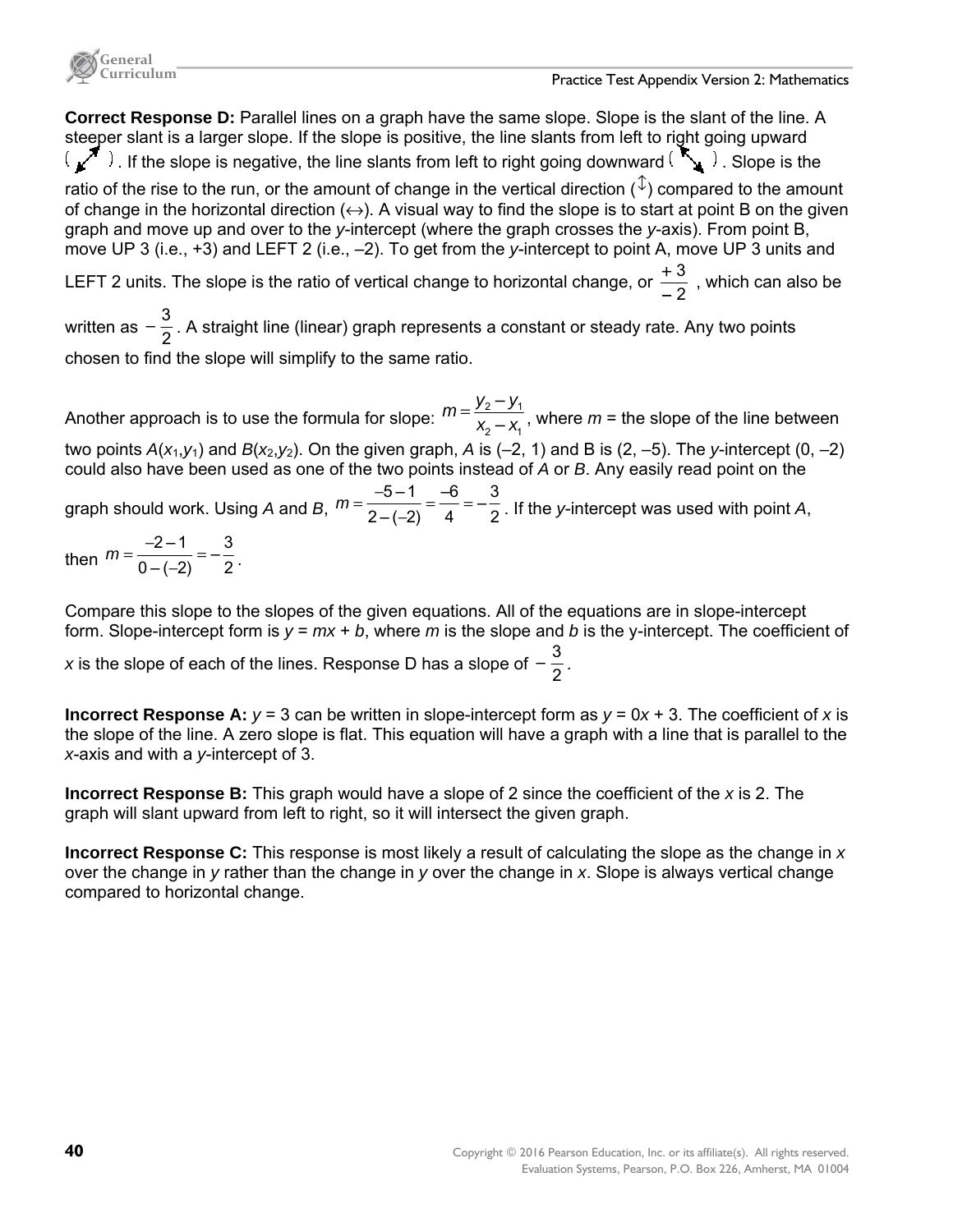

### 29. **Use the table below to answer the question that follows.**

| <b>Depth Below</b><br><b>Surface</b><br>(kilometers) | <b>Temperature</b><br>(°C) |
|------------------------------------------------------|----------------------------|
| 5                                                    | 80                         |
|                                                      | 180                        |

In 1984 a deep drilling project showed that for depths greater than 3 kilometers, the temperature of the earth's crust can be modeled as a linear function of the depth below the surface of the earth. Using a linear model and given the data in the table above, what is the temperature of the earth at a depth of 18 kilometers?

- A. 315°C
- B. 360°C
- C. 405°C
- D. 430°C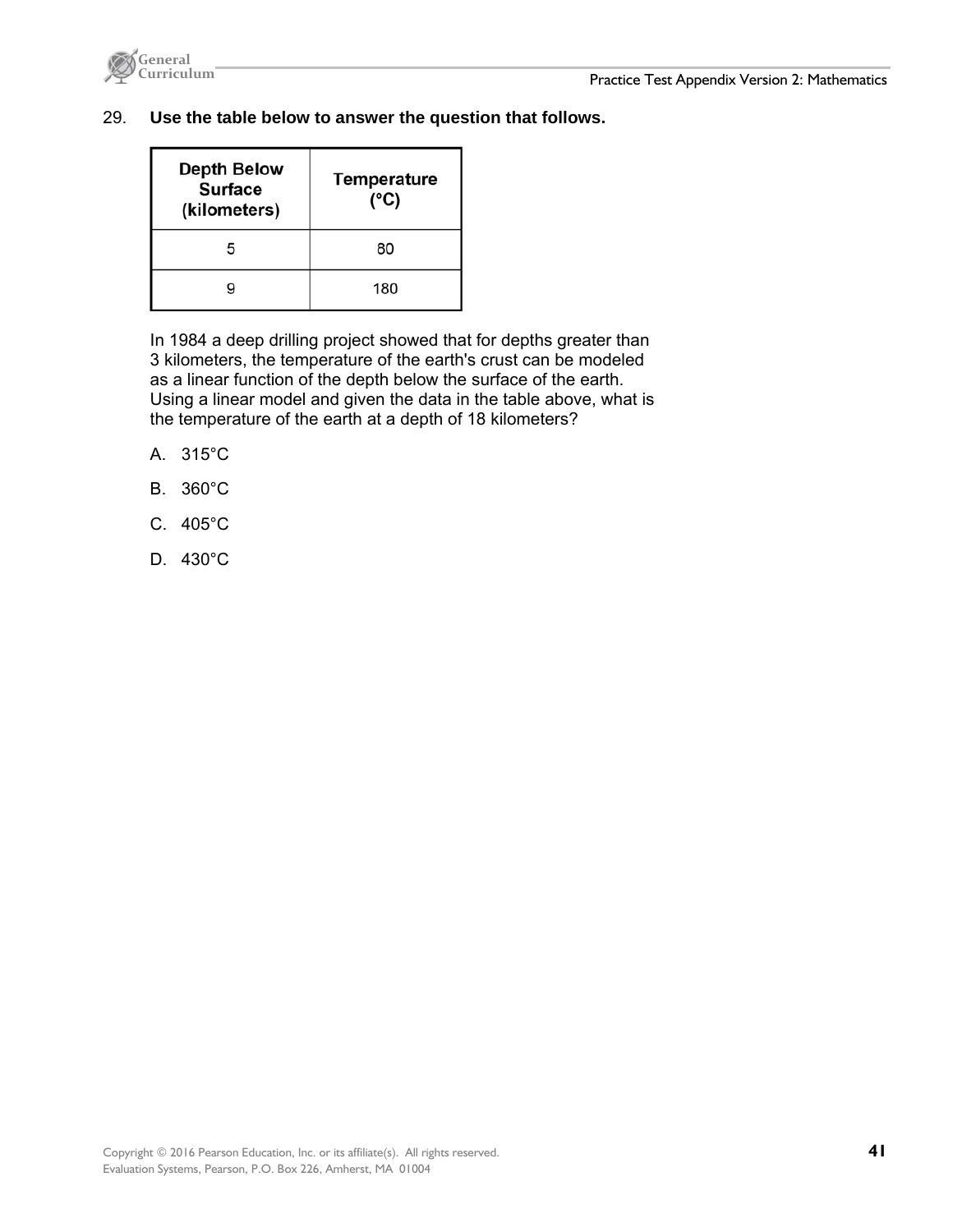

**Correct Response C:** Linear functions have a constant rate of change. This is the slope of the line. If two points are given, the rate of change or slope can be found. Slope = the change in *y*-values between two points compared to the change in *x*-values between the same two points. Written as a formula,

$$
m = \frac{y_2 - y_1}{x_2 - x_1}
$$
. From the table, P<sub>1</sub> = (5, 80) and P<sub>2</sub> = (9, 180), so the rate of change is  $\frac{180 - 80}{9 - 5}$  = 25 or

25 to 1. This means that there is a change in temperature of 25°C for each kilometer of depth; for every one kilometer increase in depth, the temperature rises 25°C.

The question asks what the temperature will be at a depth of 18km. The depth increases another 9 kilometers beyond the deepest value in the table. For each of those 9 extra kilometers, the temperature goes up 25 degrees. 9 • 25 is 225 degrees. At 9 kilometers, the temperature was 180 degrees. 180°+  $225^\circ = 405^\circ$ .

Another approach to the problem is to find the equation that represents the relationship between the temperature and the depth. It is a linear relationship according to the information given. One form of the linear equation is the slope-intercept form:  $y = mx + b$ , where *m* is the slope and *b* is the *y*-intercept. In this case, the *y* is the temperature and the *x* is the depth. The slope of the line was found above: *m* = 25, so the equation has the form *y* = 25*x* + *b*. Two points on the graph are given in the table. They are on the graph and must "satisfy" the equation (i.e., make the equation true). Using (5, 80), the 5 is substituted for *x* and the 80 is substituted for *y*:  $80 = 25 \cdot 5 + b$ ,  $80 = 125 + b$ ,  $b = -45$ . The equation is *y* = 25*x* – 45. If (9, 180) was used instead, the result would have been the same since both points are on the line and must work in the equation. With the equation found, if  $x = 18$ , then  $y = 25 \cdot 18 - 45 = 450 - 18$  $45 = 405$ .

**Incorrect Response A:** This response might have come from incorrectly assuming a rate of change using the first data point: 80 degrees change for every 5 kilometers. Going from 5 km to 9 km takes 4 units while going from 80° to 180° takes 100 units, so there is an increase of 25° per unit. Putting those two ideas together:  $18 = 3$  groups of 5 plus 3 extra units so the new temperature =  $3 \times 80 + 3 \times 25$ .

**Incorrect Response B:** This response might have come from failing to consider the rate as the change in temperature compared to the change in depth, using only the second data point and thinking that every 9 km results in a change of 180 degrees.

**Incorrect Response D:** This response might have come from seeing that for every 4 km the temperature changed by 100 degrees but incorrectly adding 50 degrees for the last one km of change in depth instead of adding 25 degrees.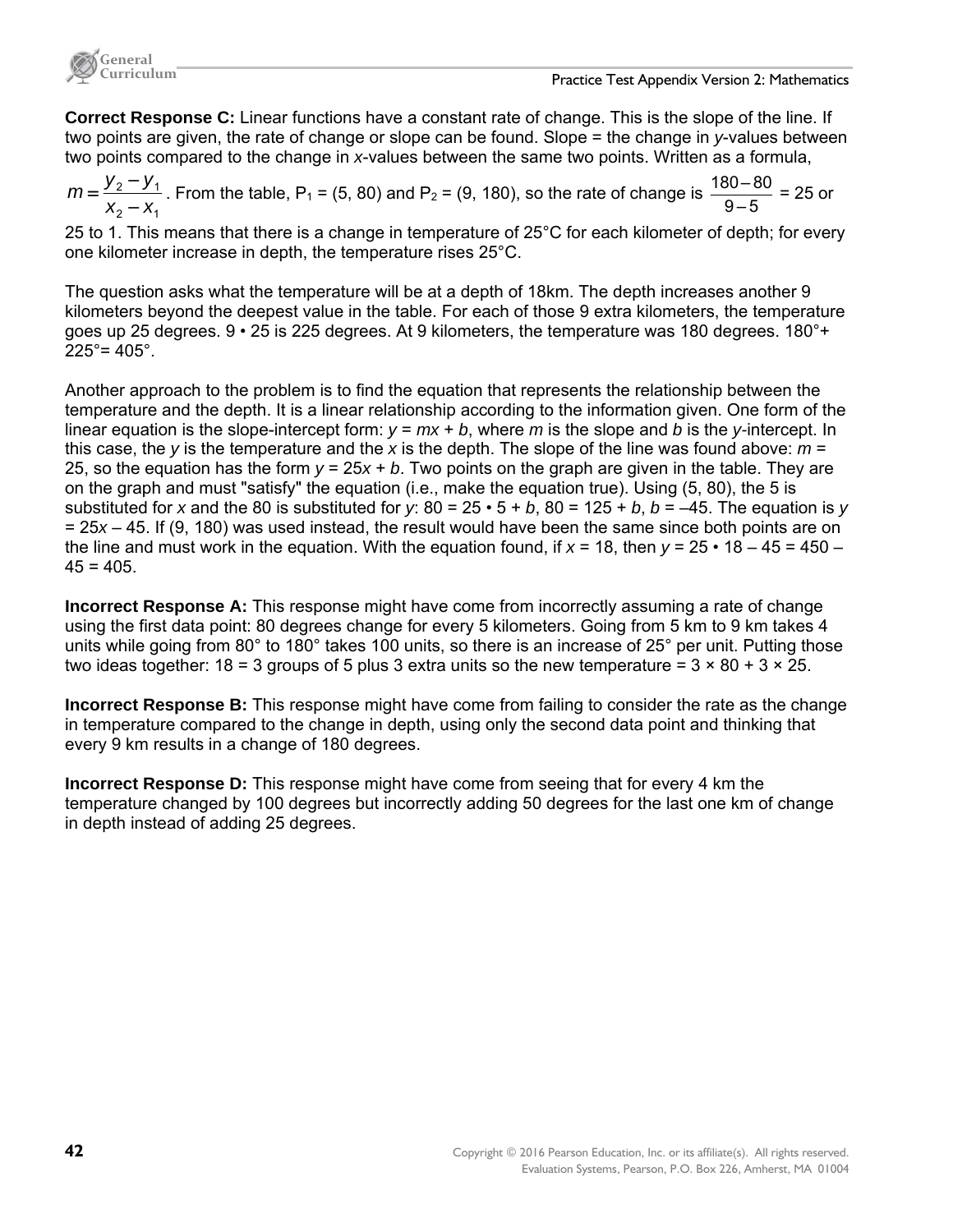

- 30. On a coordinate plane, the graph of the function  $y = mx + b$  has a positive *y*-intercept and a negative *x*-intercept. Which of the following statements must be true?
	- A.  $m > 0$  and  $b > 0$
	- B.  $m > 0$  and  $b < 0$
	- C.  $m < 0$  and  $b > 0$
	- D.  $m < 0$  and  $b < 0$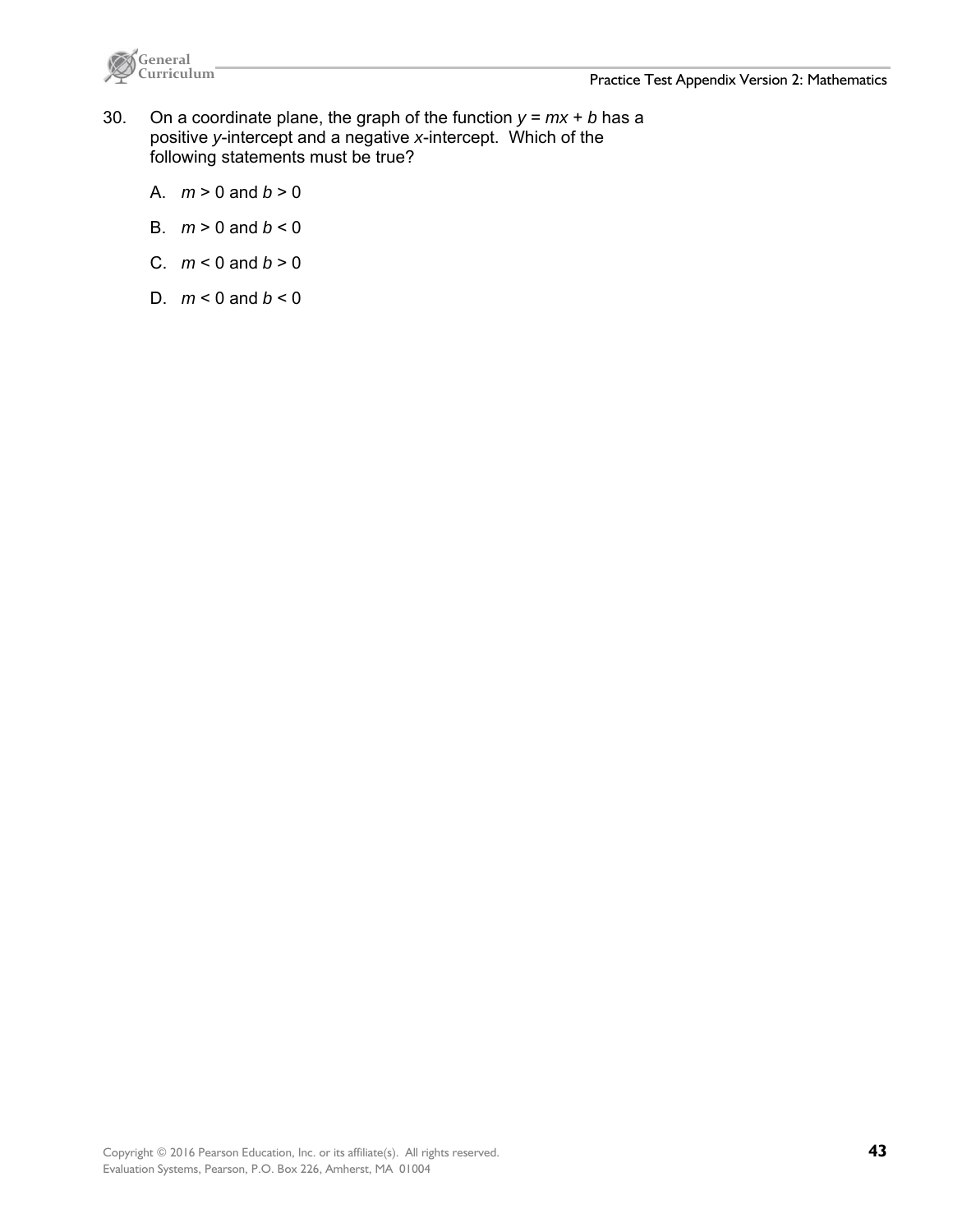

**Correct Response A:**  $y = mx + b$  is the slope-intercept form of a linear equation. A linear equation has a graph that is a straight line. The *m* represents the slope or slant of the line. The *b* is the y-intercept. A positive *y*-intercept means that the intercept is on the *y*-axis above zero.



A negative *x*-intercept means that the graph crosses the *x*-axis to the left of zero. Connecting the two intercepts gives a sketch of the graph.



It is given that the *y*-intercept (*b*) is positive so  $b > 0$ . The slope, *m*, of the line is also positive if the line rises from left to right. To move from the *x*-intercept (*x*, 0) to the *y*-intercept (0, *y*), go UP and RIGHT. Both moves are positive directions on the graph, so *m* > 0 also.

**Incorrect Response B:** This response correctly identifies the slope as positive but incorrectly identifies the *x*-intercept value as *b*.

**Incorrect Response C:** This response incorrectly identifies the slope as negative but correctly identifies the *y*-intercept value as *b*.

**Incorrect Response D:** This response incorrectly identifies both the slope and *y*-intercept.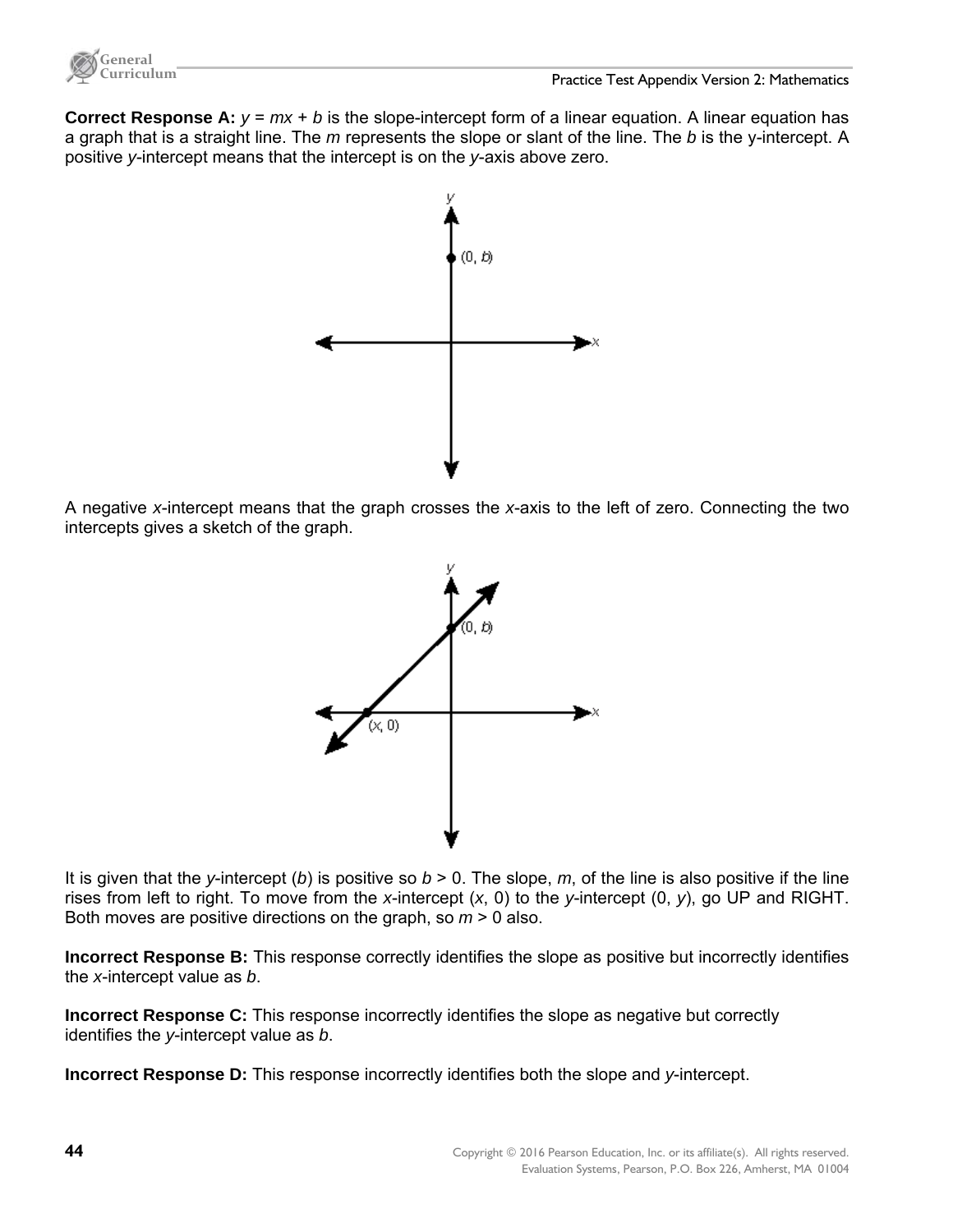

- 31. In the early morning a baker sells 2 dozen muffins, and no doughnuts. For the rest of the day, sales follow a pattern of 7 doughnuts for every 2 muffins. If the horizontal axis (*x*-axis) represents the number of doughnuts sold in a day and the vertical axis (*y*-axis) represents the number of muffins sold in a day, which of the following statements describes the graph of a line drawn through the data points?
	- A. The line has an *x*-intercept at 24 and a slope of  $\frac{7}{2}$ .
	- B. The line has an *x*-intercept at 24 and a slope of  $\frac{2}{7}$ .
	- C. The line has a *y*-intercept at 24 and a slope of  $\frac{7}{2}$ .
	- D. The line has a *y*-intercept at 24 and a slope of  $\frac{2}{7}$ .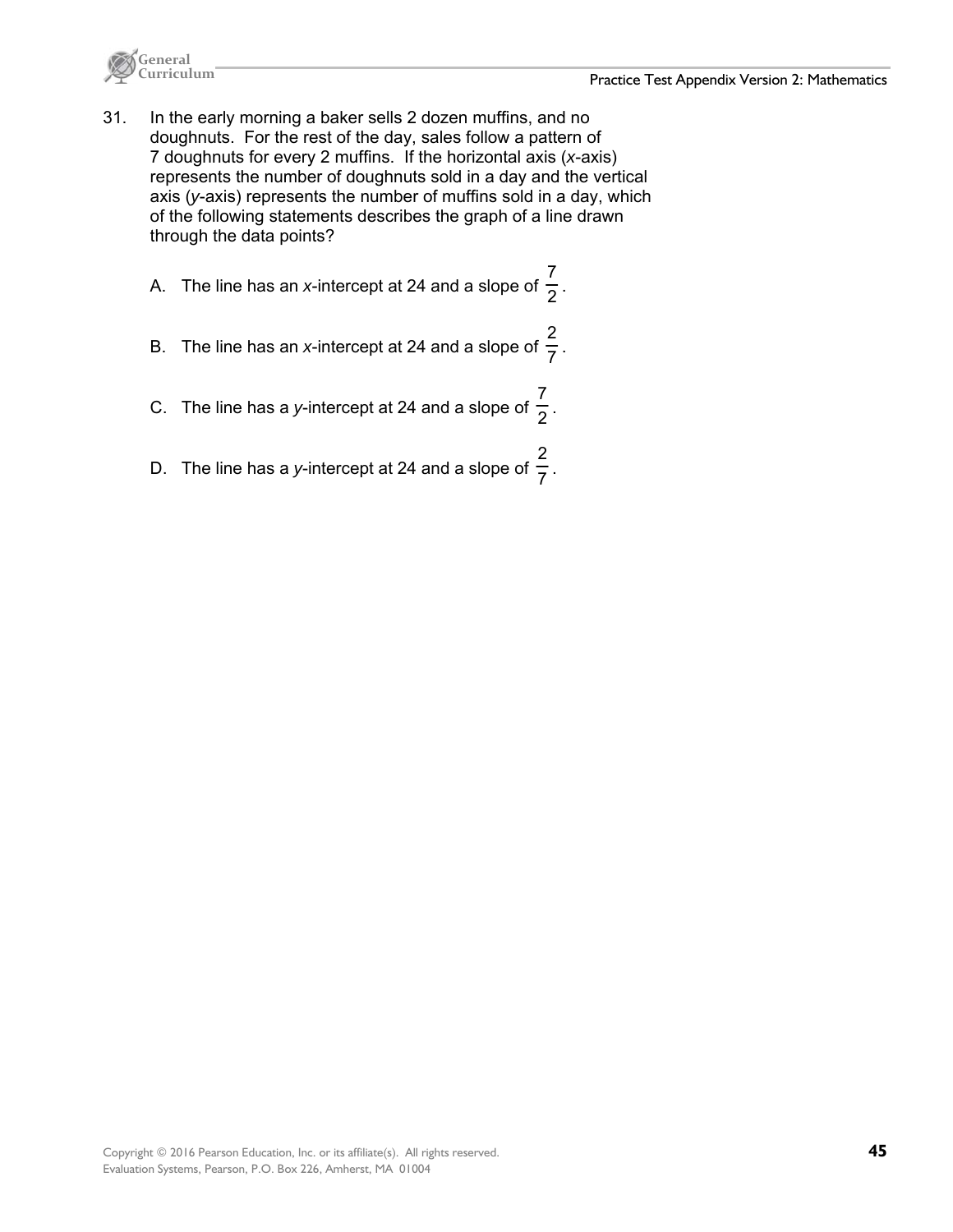

**Correct Response D:**  $y = mx + b$  is the slope-intercept form of a linear equation. A linear equation has a straight line for its graph. The *m* value is the slope or slant of the line. Slope is the rate of change, or the ratio of how much the *y*-values change compared to how much the *x*-values change. The *b* value is where the graph crosses the *y*-axis. It is called the *y*-intercept of the graph. In this situation, the *y*-axis represents the number of muffins sold and the *x*-axis represents the number of doughnuts sold. The pattern is 7 doughnuts sold for every 2 muffins or 2 muffins sold for every 7 doughnuts. Slope is the ratio of change in *y* to the change in *x*, so the ratio of the number of muffins sold to the number of

doughnuts sold is the slope:  $m = \frac{2}{7}$ . Before this pattern begins, two dozen (or 24) muffins are sold. At

0 doughnuts sold, 24 muffins have already been sold. This is the point (0, 24) on the graph, and is also the *y*-intercept of the graph.



**Incorrect Response A:** This response comes from incorrectly applying the definition of slope, comparing the change in *x*-values to the change in *y*-values instead of the other way around. Alternatively, this response could have come from reversing the axes, using the *x*-axis to represent the number of muffins sold and the *y*-axis to represent the number of doughnuts sold.

**Incorrect Response B:** This response correctly identifies the slope but misinterprets (0, 24) as the *x*intercept.

**Incorrect Response C:** This response interprets (0, 24) correctly as the *y*-intercept but incorrectly applies the definition of slope as in response A.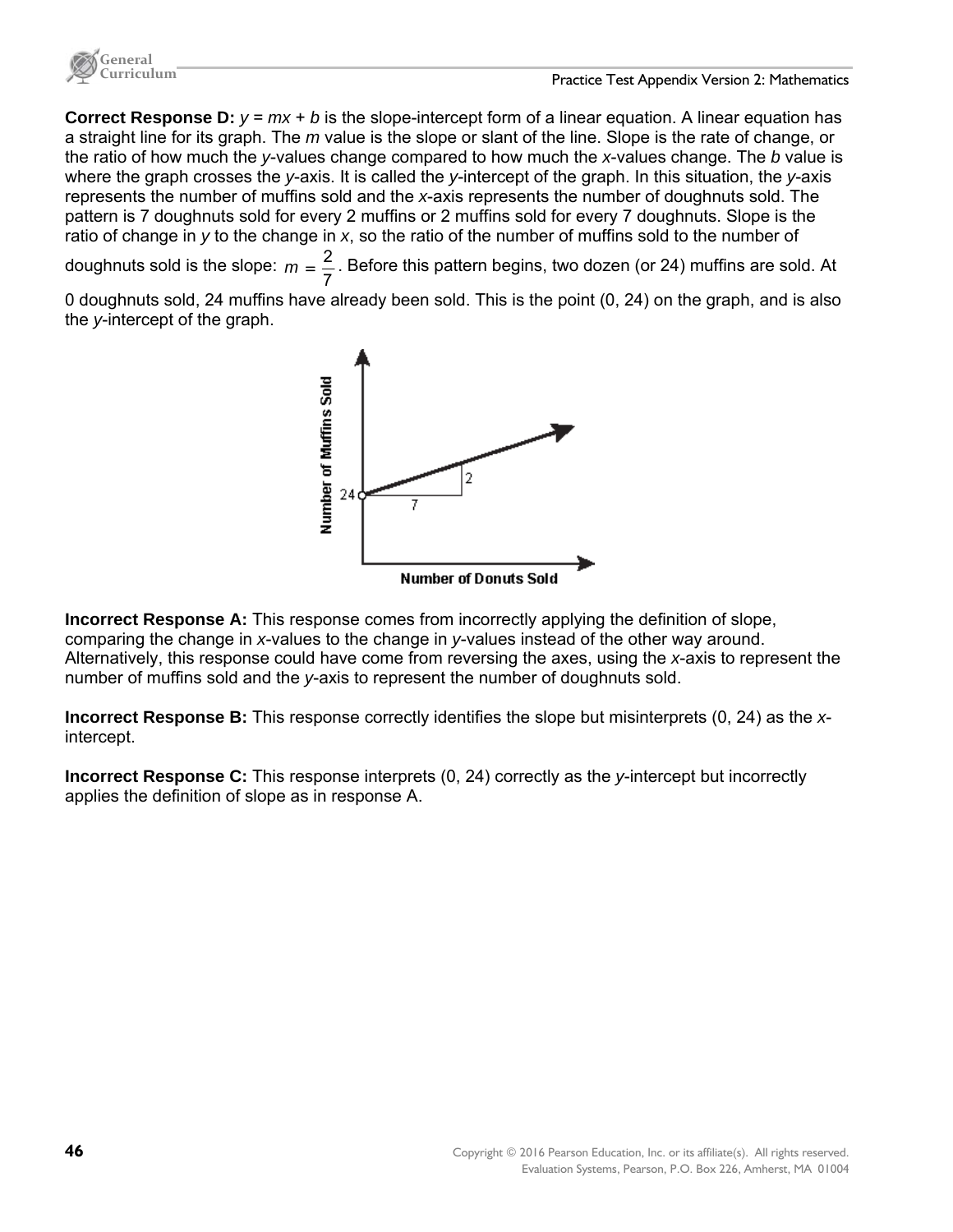

- 32. The length, width, and height of a rectangular box are each doubled. How does the surface area of the larger box compare to the surface area of the original box?
	- A. 2 times the surface area of the original box
	- B. 4 times the surface area of the original box
	- C. 12 times the surface area of the original box
	- D. 24 times the surface area of the original box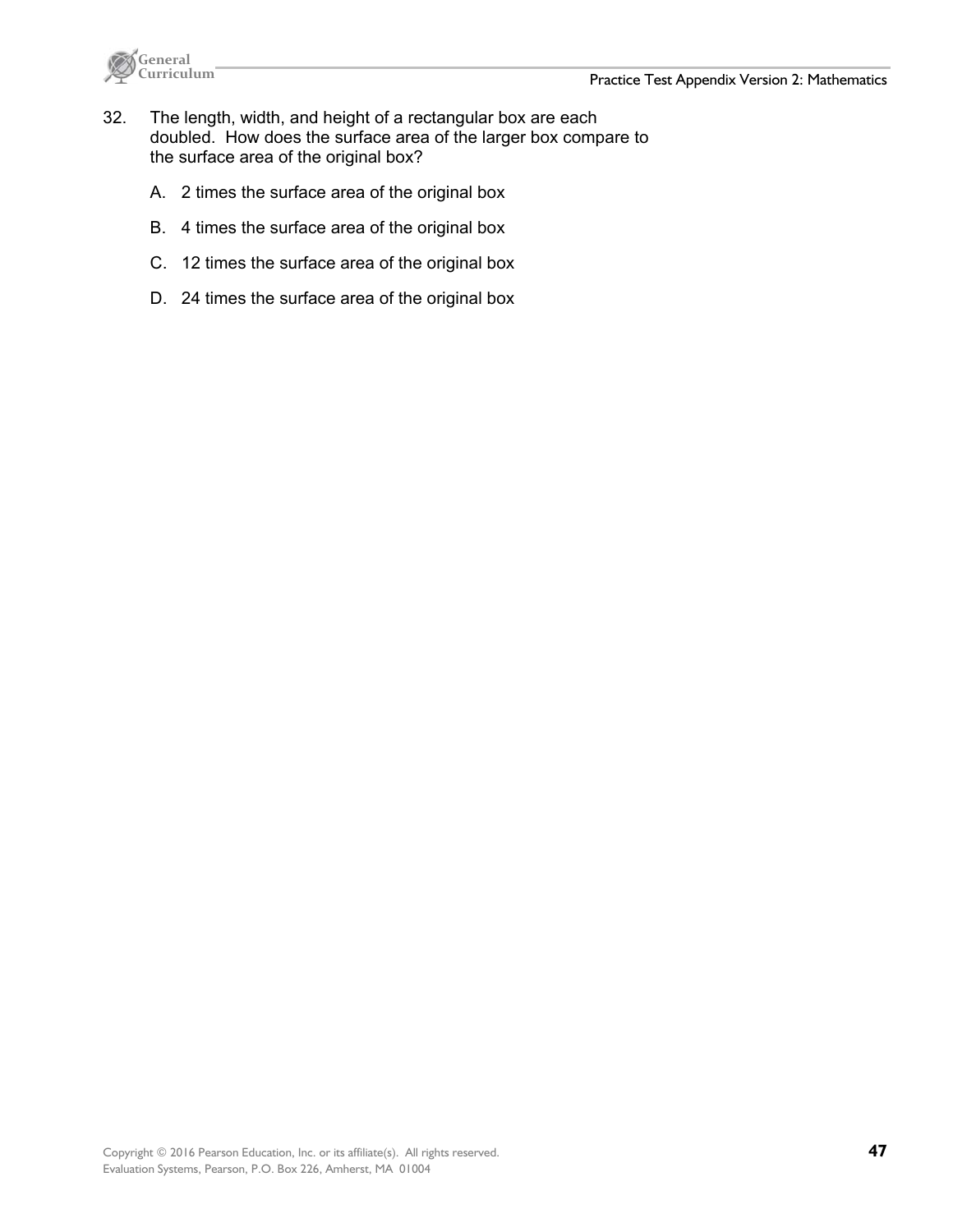

**Correct Response B:** Surface area (SA) is the sum of the areas of all six sides of the box (top + bottom + left side + right side + front + back). Two approaches will work to solve this. One approach is to do a specific example and compare the results.

Let length = 10, width = 5, height =  $3$ .



All six sides are rectangles. Area of a rectangle = length x width. Front and back are each *l* • *h* = 10 • 3  $=$  30. Top and bottom are each  $\ell$  •  $w$  = 10 • 5 = 50. Left and right sides are each  $w \cdot h$  = 5 • 3 = 15. SA =  $2 \cdot 30 + 2 \cdot 50 + 2 \cdot 15 = 60 + 150 + 30$ . The surface area is 190 square units.

Now double each of the dimensions and find the new surface area. Let *l* = 20, *w* = 10, *h* = 6.



Front and back are each  $20 \cdot 6 = 120$ . Top and bottom are each  $20 \cdot 10 = 200$ . Left and right sides are each  $10 \cdot 6 = 60$ . SA =  $2 \cdot 120 + 2 \cdot 200 + 2 \cdot 60 = 240 + 400 + 120$ . The new surface area is 760 square units.

Compare the new area to the original area. 760 to 190 simplifies to 4 to 1. The new area is four times as large as the original area.

Another approach is a general approach using algebra. The original surface area is represented by SA = 2*lw* + 2*wh* + 2*lh*. Each dimension (*l*, *w*, and *h*) must be doubled. Replace *l* with 2*l*, *w* by 2*w* and *h* by 2*h*. SA = 2(2*l*)(2*w*) + 2(2*w*)(2*h*) + 2(2*l*)(2*h*) = 2(4*lw*) + 2(4*wh*) + 2(4*lh*) =8*lw* + 8w*h* + 8*lh*. Compare the result to the original surface area: SA = 2*lw* + 2*wh* + 2*lh*. If the original equation is multiplied by 4, the new equation is derived. The new area is four times as large as the original area.

**Incorrect Response A:** This response results from a common misconception. Doubling the surface area could be the result of only one of the dimensions being doubled. For example, *l* • (2*w*) = 2(*lw*). Since area is the product of two dimensions and each one is doubled, the product is always four times larger: 2*l* • 2*w* is 4(*lw*).

**Incorrect Response C:** This response might come from assuming that each face of the larger box has twice the area of the original face. There are six faces, so two times the six equals 12.

**Incorrect Response D:** This response might come from correctly comparing the area of one face, *l* • *w*, to the area of that face when lengths are doubled, 2*l* • 2w = 4*lw*, then incorrectly multiplying this result by six for the six faces: 6 • 4*lw* = 24*lw*.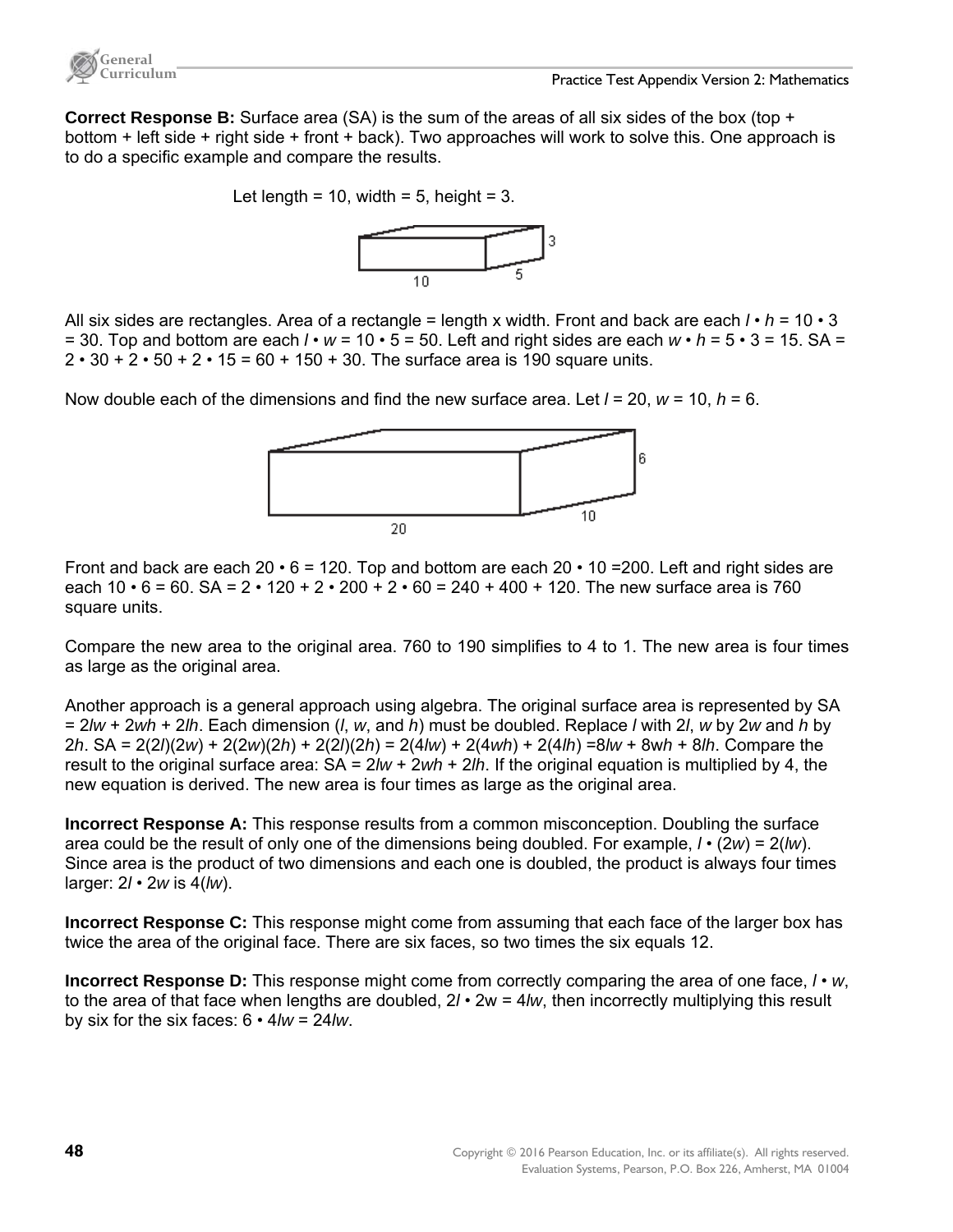



# 33. **Use the information below to answer the question that follows.**

1 kilometer = 1000 meters 1 hour =  $3600$  seconds

Mach numbers were invented to report the speeds of jet planes that can travel faster than the speed of sound. A Mach number tells how many times as fast as the speed of sound the jet travels. For example, Mach 2 is twice the speed of sound.

A jet travels at Mach 3. If the speed of sound in air is approximately 344 meters per second, which of the following expressions represents the speed of the jet in kilometers per hour?

 $A. \frac{1000}{1000}$  $3 \times 344 \times 3600$  $B. \frac{3600}{3600}$  $3 \times 344 \times 1000$ C.  $\frac{1}{3 \times 1000}$  $344 \times 3600$ D.  $3 \times 3600$  $344 \times 1000$ 

**Correct Response A:** Mach 3 is three times the speed of sound. The speed of sound is 344 meters per second. Multiplying the speed of sound by 3 yields the speed of the jet per second: (3 x 344). The speed of the jet per hour is found by multiplying meters per second times seconds per hour. There are 3600 seconds in an hour. For each of the 3600 seconds that the jet travels, it covers 3 × 344 meters. Therefore,  $(3 \times 344) \times 3600$  is the number of meters the jet goes in one hour. To convert the speed from meters to kilometers, divide by 1000. There are 1000 meters in each kilometer. Each group of 1000 meters is a kilometer. The number of groups of 1000 in (3 × 344) × 3600 will be the speed in

kilometers per hour that the jet travels. The solution is:  $\frac{(3 \times 344) \times 3600}{1000}$ .

**Incorrect Response B:** This response comes from doing the reverse of what is needed. It multiplies by 1000 and divides by 3600.

**Incorrect Response C:** This response comes from incorrectly using/interpreting the meaning of Mach 3. Three times the speed of sound is the speed of the jet.

**Incorrect Response D:** This response makes both errors discussed for responses B and C.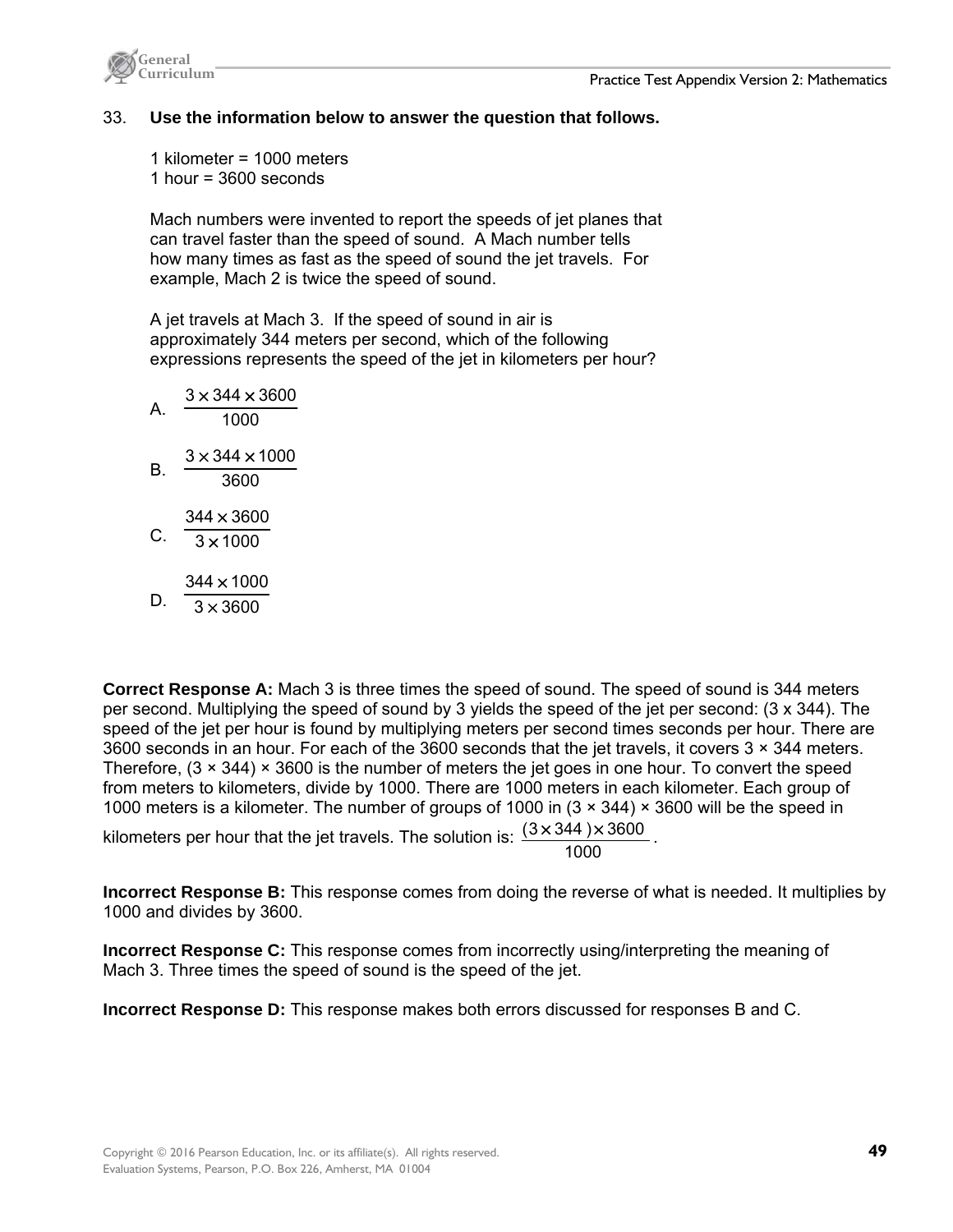



### 34. **Use the statements and the diagram below to answer the question that follows.**

The diagonals of a rhombus bisect each other.

The diagonals of a rhombus are perpendicular to each other.



A window is being manufactured in the shape of the rhombus shown above. Its height will be 40 inches and its width will be 30 inches. If the window is to have a single pane of glass, how many square inches of glass will be required?

- A. 150
- B. 300
- C. 600
- D. 1200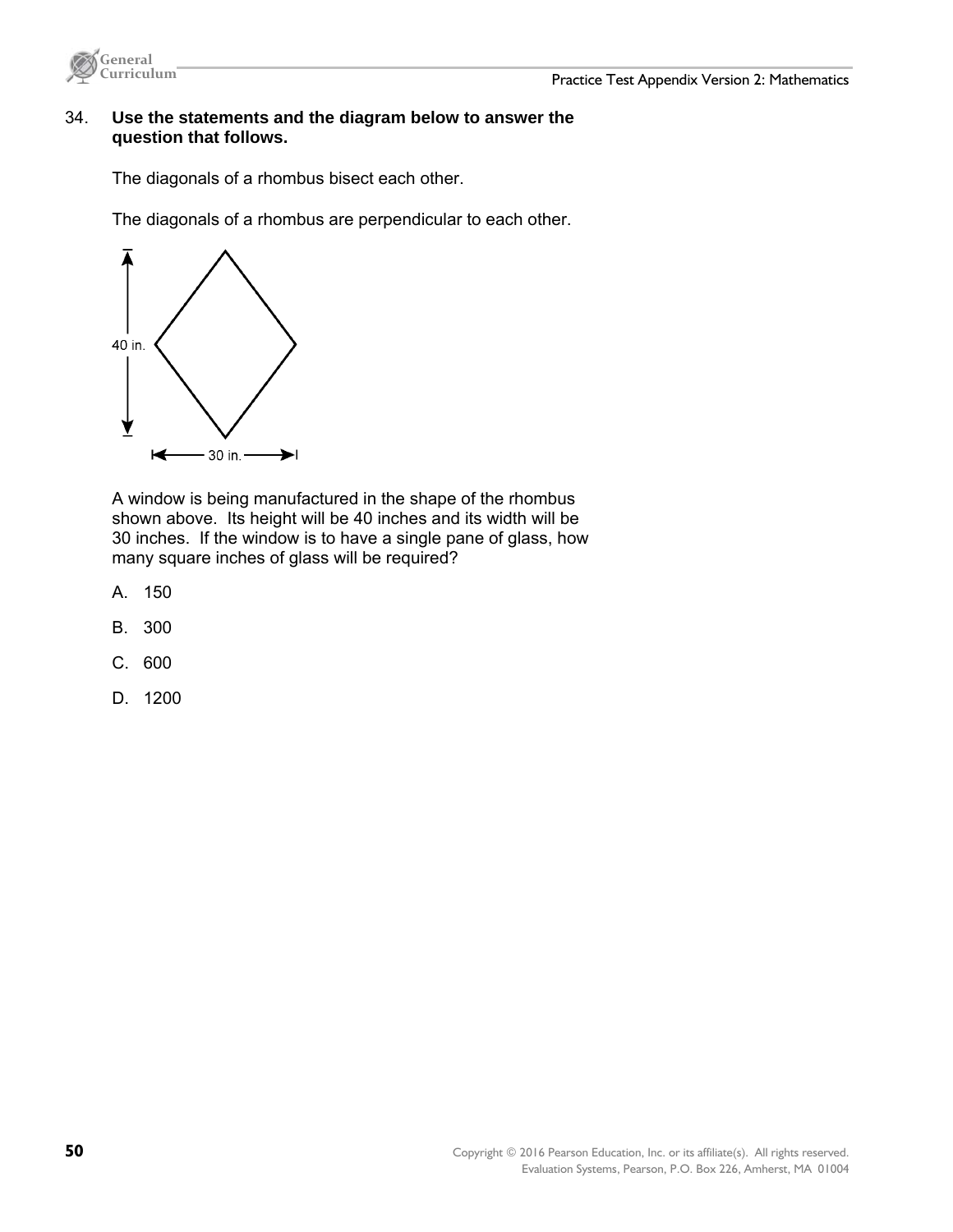

**Correct Response C:** A rhombus is a parallelogram with all sides equal. A parallelogram is a foursided figure with opposite sides parallel. Several approaches will find the solution. One approach is to look at half of the figure as a triangle with a base of 30 inches.



The information given says that the diagonals of the original figure bisect (cut into two equal parts) each other and are perpendicular (form a 90°angle) to each other. The area of a triangle is *bh* 2  $\frac{1}{b}$  bh or half the product of the base and the height. The triangle above has a 30-inch diagonal as its base, and half of the 40-inch diagonal (40 ÷ 2 = 20) for its height.  $\frac{1}{6}$  bh =  $\frac{1}{6}$  • 30 • 20 =  $\frac{1}{6}$  • 600 = 300 2 • 30 • 20 =  $\frac{1}{2}$ 2 1  $\frac{1}{2}bh = \frac{1}{2} \cdot 30 \cdot 20 = \frac{1}{2} \cdot 600 = 300$  square inches. This area represents half of the area of the glass so it must be doubled:  $2 \cdot 300 = 600$  square inches.

Another approach looks at one-fourth of the rhombus, a right triangle.



• 300 = 150 2 • 15 • 20 =  $\frac{1}{2}$ 2 1  $A = \frac{1}{2}bh = \frac{1}{2} \cdot 15 \cdot 20 = \frac{1}{2} \cdot 300 = 150$  square inches. Note that the base is half of the 30-inch

diagonal this time. There are four of these right triangles in the pane of glass so 150 must be multiplied by four to find the total area:  $4 \cdot 150 = 600$  square inches.

**Incorrect Response A:** This response comes from correctly finding the area of the right triangle, which represents one-fourth of the rhombus, but then forgetting to multiply by 4 to find the total area.

**Incorrect Response B:** This response comes from finding the area of half of the rhombus, but then not doubling it to find the area of the entire pane of glass.

**Incorrect Response D:** This response might come from forgetting to multiply one-half of the base times height when finding triangle area, or incorrectly thinking that the area is the product of the given measurements.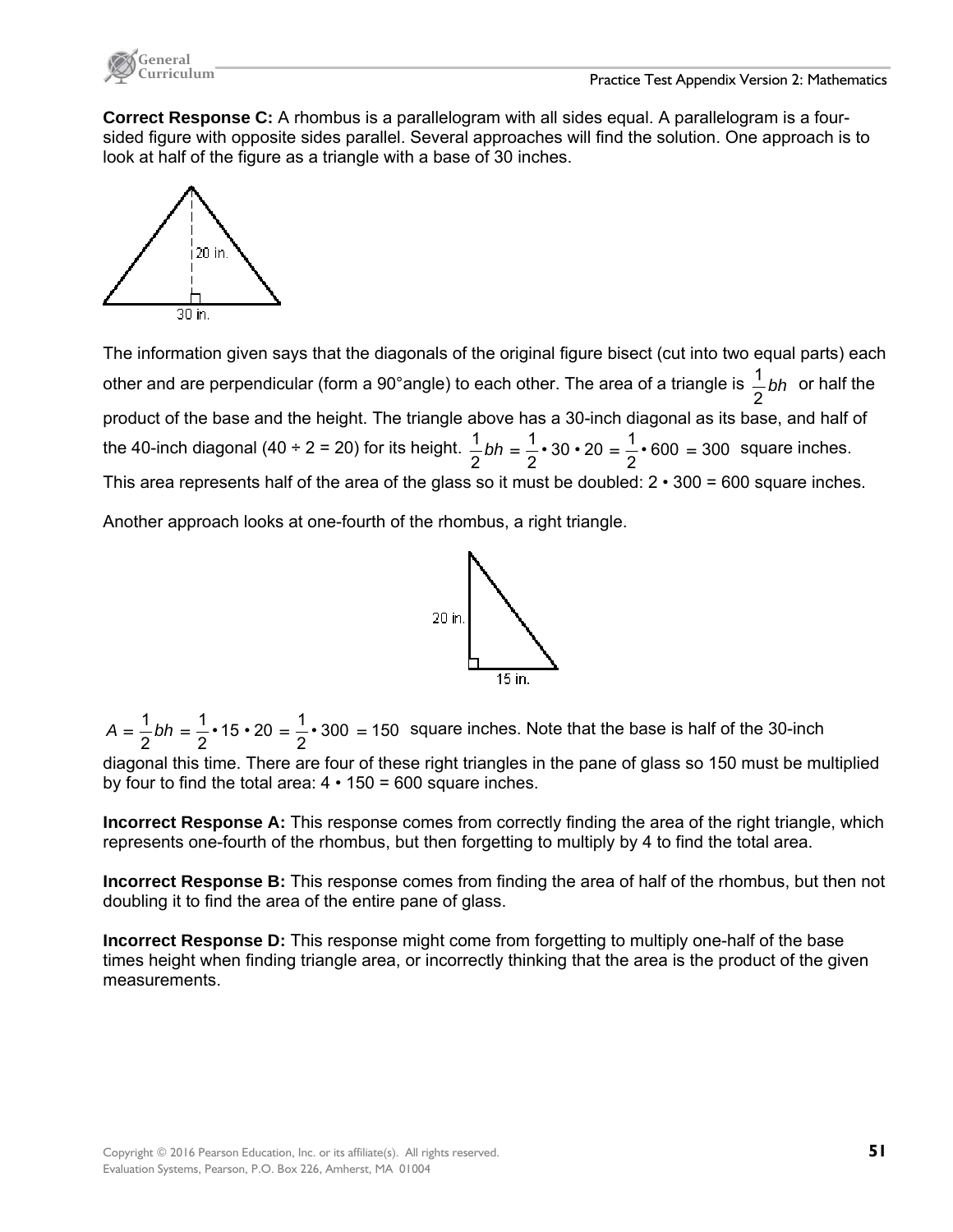

- 35. To measure the length of a winding path through a city park, a park manager rolled an instrument consisting of a wheel with a 10-inch radius along the path. The wheel made 200 revolutions. If 3 is used as an estimate for  $\pi$ , approximately how long is the path in feet?
	- A. 500 feet
	- B. 1,000 feet
	- C. 5,000 feet
	- D. 12,000 feet

**Correct Response B:** The outside of the wheel made 200 revolutions. Each revolution is the circumference of the wheel. Circumference is the distance around the outside of the circle. *C* = π*d* (or, circumference equals pi times the diameter). The diameter of a circle fits around its circumference a little over 3 times (3.14 is usually used, but 3 as an approximation is given here). The radius of the wheel is 10 inches. The radius is the distance from the center of the circle to circumference of the circle. The diameter is the distance across a circle through its center. The diameter is the length of two radii. If the radius is 10 inches, then the diameter is 20 inches.  $C = \pi d = 3 \cdot 20 = 60$  inches. Each complete revolution of the wheel covers 60 inches. Every 12 inches equals one foot.  $60 \div 12 = 5$ , so each revolution of the wheel covers 5 feet. The wheel rotates 200 times. 200 × 5 feet is 1000 feet.

**Incorrect Response A:** This response uses the radius instead of the diameter to try to find the circumference. The correct formula would then be *C* = 2π*r*, not *C* = π*r*.

**Incorrect Response C:** This response uses the area formula,  $A = \pi r^2$ , instead of the formula for the circumference.

**Incorrect Response D:** This response gives the answer in inches, rather than dividing by 12 to convert the units to feet.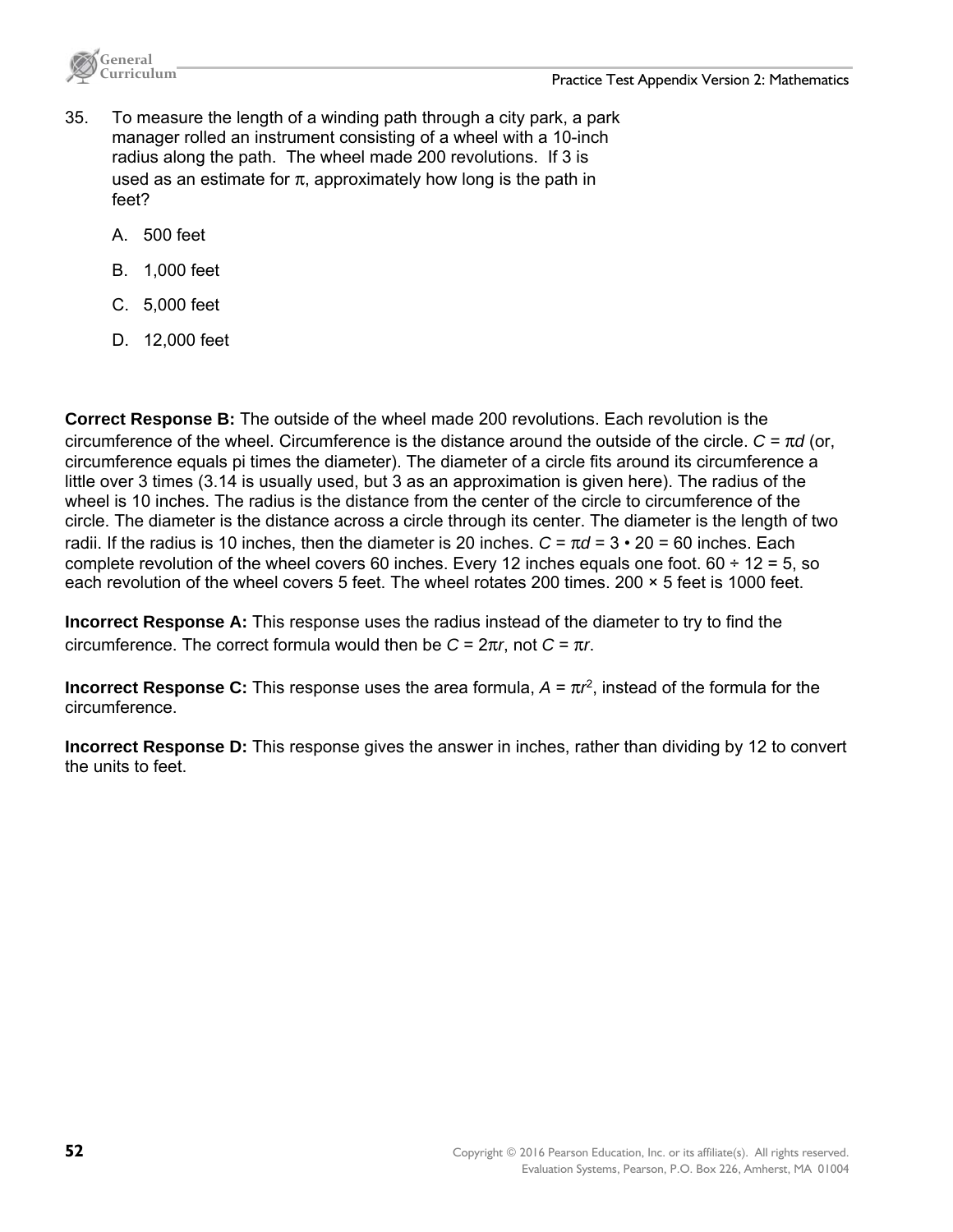



#### 36. **Use the diagram below to answer the question that follows.**



Line *AB* is one of the lines of symmetry in the regular octagon shown above. What is the measure of angle *x*?

- A. 45°
- B. 56.25°
- C. 60°
- D. 67.5°

**Correct Response D:** There are several ways to see and approach this problem. One approach is to cut the octagon into 8 congruent triangles.



The center of the octagon is common to all 8 of the triangles. The angles formed are called central angles and are all equal. There is a total of 360° in the 8 central angles, since they form a circle.  $360 \div 8 = 45$ , so each of those central angles is 45°.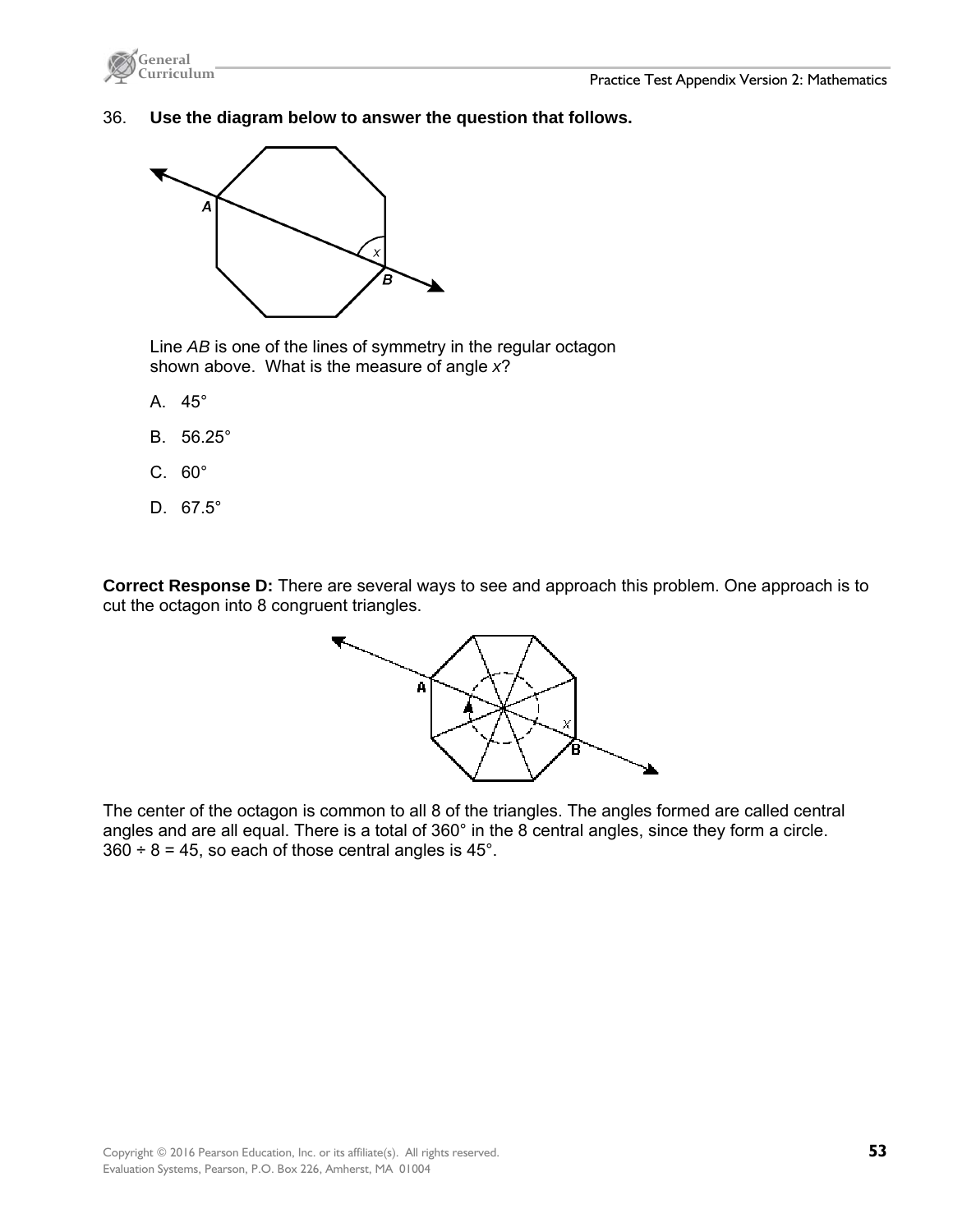



Each of these triangles is an isosceles triangle. An isosceles triangle is a triangle with two equal sides. Each of the two sides goes from the center to a vertex. A stop sign is a regular figure, meaning all the sides are equal and all the angles are equal, so the distance from the center to each vertex will be the same. The two base angles of the triangle will be equal since the opposite sides are equal. The angles in a triangle add up to 180 degrees. The top angle in the triangle is  $45^{\circ}$ . 180°–  $45^{\circ}$  = 135° and the two base angles are equal, so half of 135 will be the measure of each one: 135° ÷ 2 = 67.5°. *x* is the measure of one of the base angles so  $x = 67.5^{\circ}$ .

Another approach is to cut the octagon into triangles using points *A* and *B*.

8



There are six triangles formed. The angles in each of the triangles add up to 180°. There are six triangles for a total of  $6 \cdot 180 = 1080^\circ$ . Notice that all of the angles in the triangles are pieces of the angles in the octagon. Since all of the angles in a **regular** octagon are equal, 1080 ÷ 8 = 135° gives the size of each angle in the octagon. Because *AB* is a line of symmetry, the line segment *AB* bisects the octagon and bisects angle *B*. Angle *x* equals half of angle *B*:  $135^\circ \div 2 = 67.5^\circ$ .

This second approach leads to the formula for finding the size of each angle in any **regular** polygon:

*n* angle measure  $=$   $\frac{180(n-2)}{n}$ , where *n* is the number of sides in the polygon. In this case *n* = 8 since there are 8 sides.  $\frac{180(8-2)}{2}$  gives the result of 135° for each angle.

**Incorrect Response A:** This response comes from correctly finding the value of the central angles in the octagon, but incorrectly assuming that the other two angles in each of the triangles are the same as the central angle. The three angles in a triangle always add up to  $180^\circ$ .  $3 \times 45^\circ = 135^\circ$ , which is not enough.

**Incorrect Response B:** This response might come from incorrectly using the above formula to find the total number of degrees in the angles of an octagon, calculating 180(*n* – 3) instead of 180(*n* – 2).

**Incorrect Response C:** This response might come from assuming that each triangle is equilateral (where all sides are equal), and thus 180 $^{\circ}$  in a triangle  $\div$  3 = 60 $^{\circ}$ . The distance from the center to each vertex is the same but the octagon sides, while equal to each other, could be any length.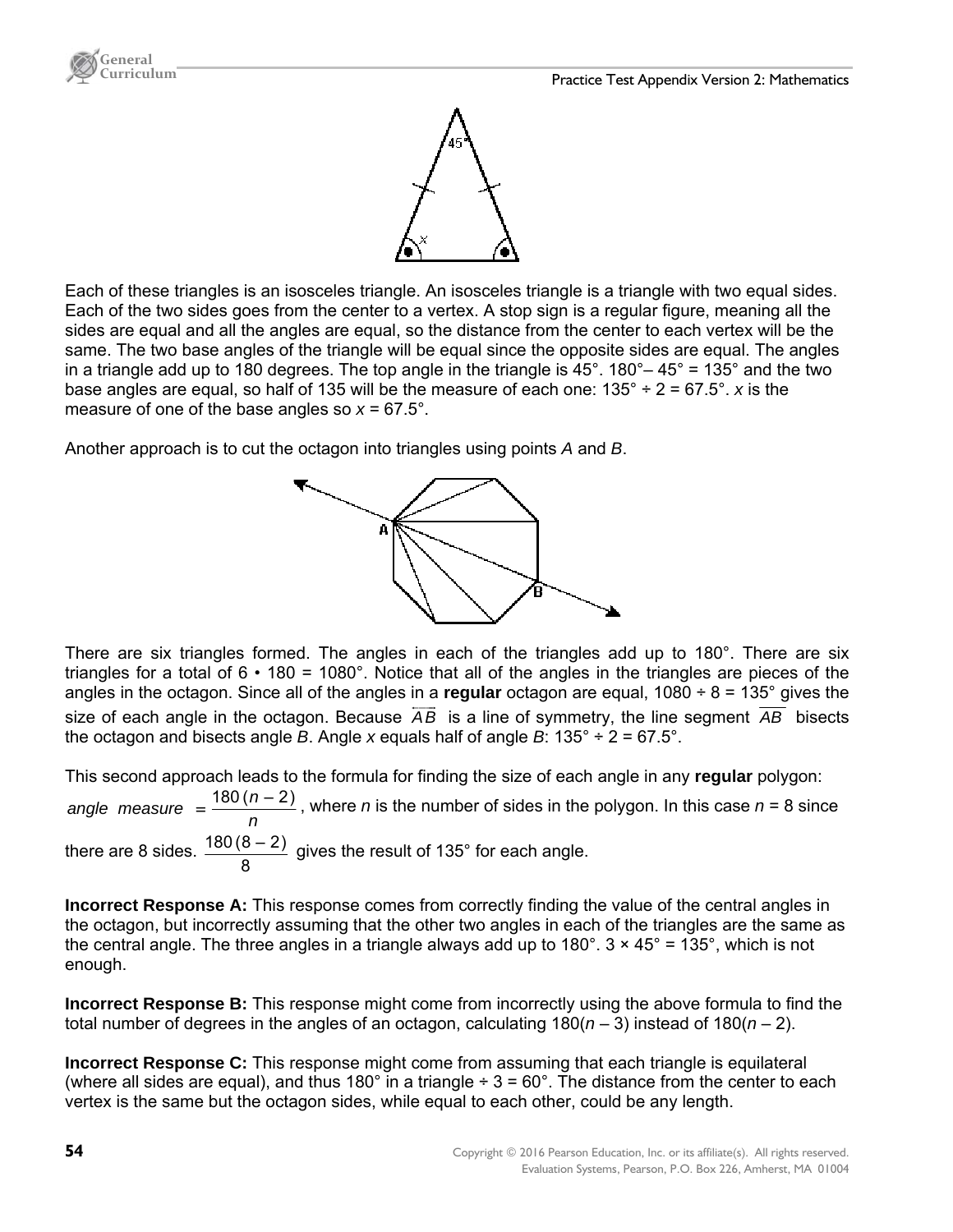

37. **Use the diagram below to answer the question that follows.** 



Euler's polyhedron formula relates the numbers of faces, edges, and vertices of any closed polyhedron. If *E*, *F*, and *V* represent the number of edges, faces, and vertices respectively of the cube shown above, which of the following equations relating these values is true?

- A.  $F + V = E + 2$
- $P + V = F + 6$
- C.  $F + V = E + 8$
- D. *F* + *V* = *E* + 14

# **Correct Response A:**



A cube has six faces: top and bottom, back and front, and left and right sides. A cube has eight vertices (corners) where 3 faces meet. There are four on the top and four on the bottom. A cube has 12 edges (where two faces meet). Four edges are on the top, four edges are on the bottom, and there are four edges "connecting" the top to the bottom. So,  $F = 6$ ,  $V = 8$ , and  $E = 12$ .

The easiest way to find which formula is correct is to put these numbers into each one and see which one is true. *F* + *V* = *E* + 2 is 6 + 8 = 12 + 2, which is true: 14 = 14.

**Incorrect Response B:**  $F + V = E + 6$  is  $6 + 8 = 12 + 6$ , which is false:  $14 \neq 18$ .

**Incorrect Response C:**  $F + V = E + 8$  is  $6 + 8 = 12 + 8$ , which is false:  $14 ≠ 20$ .

**Incorrect Response D:**  $F + V = E + 14$  is  $6 + 8 = 12 + 14$ , which is not true:  $14 \neq 26$ .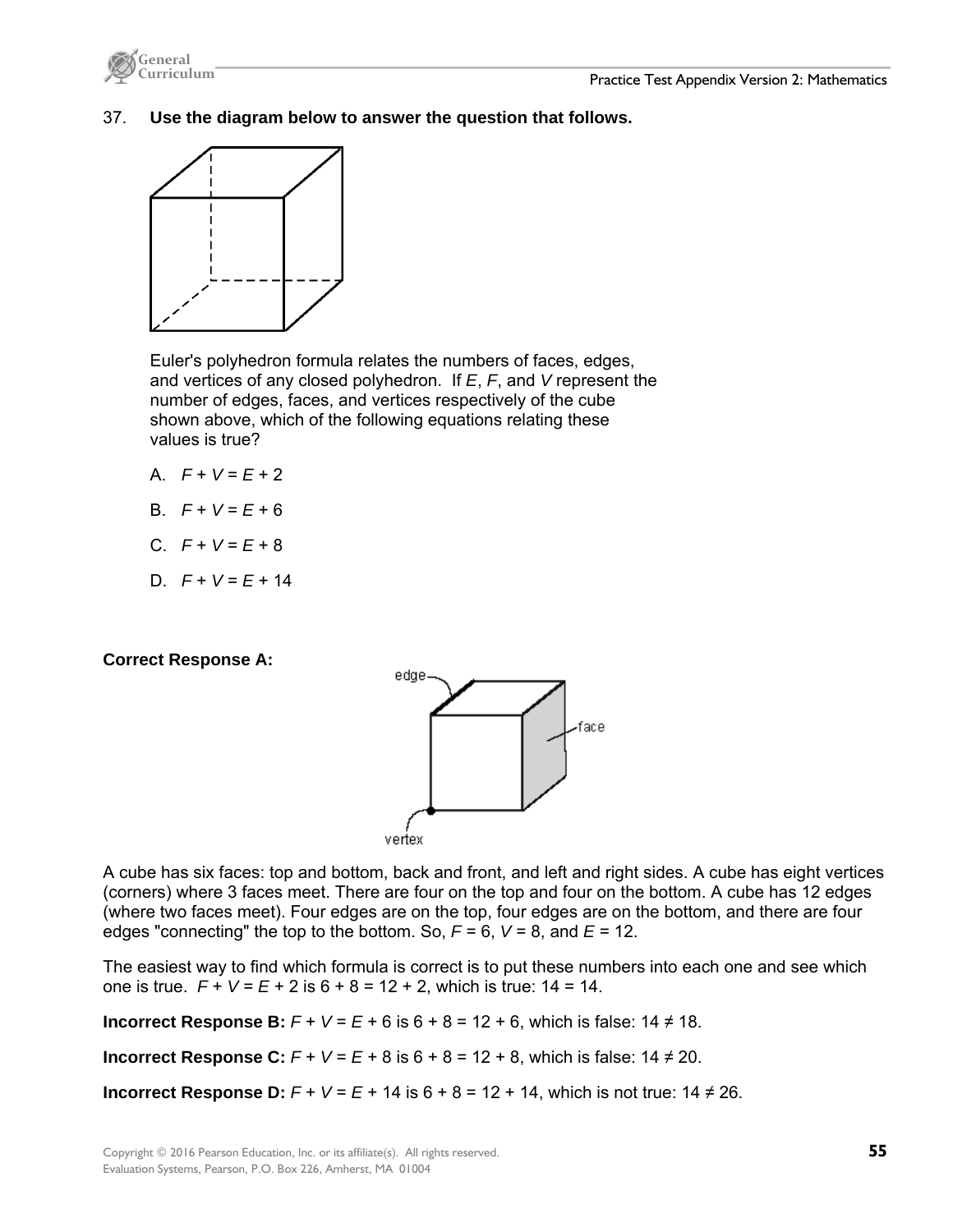



38. **Use the diagram below to answer the question that follows.** 



Quadrilateral *ABCD* is a parallelogram. Which of the following statements is true?

- A. *ABCD* has exactly two lines of symmetry.
- B. Point *C* is the reflection of point *A* across diagonal *BD*.
- C. Reflecting *ABCD* over side *CD* is equivalent to a horizontal translation of length *BC*.
- D. *ABCD* has 180° rotational symmetry about the point of intersection of its diagonals.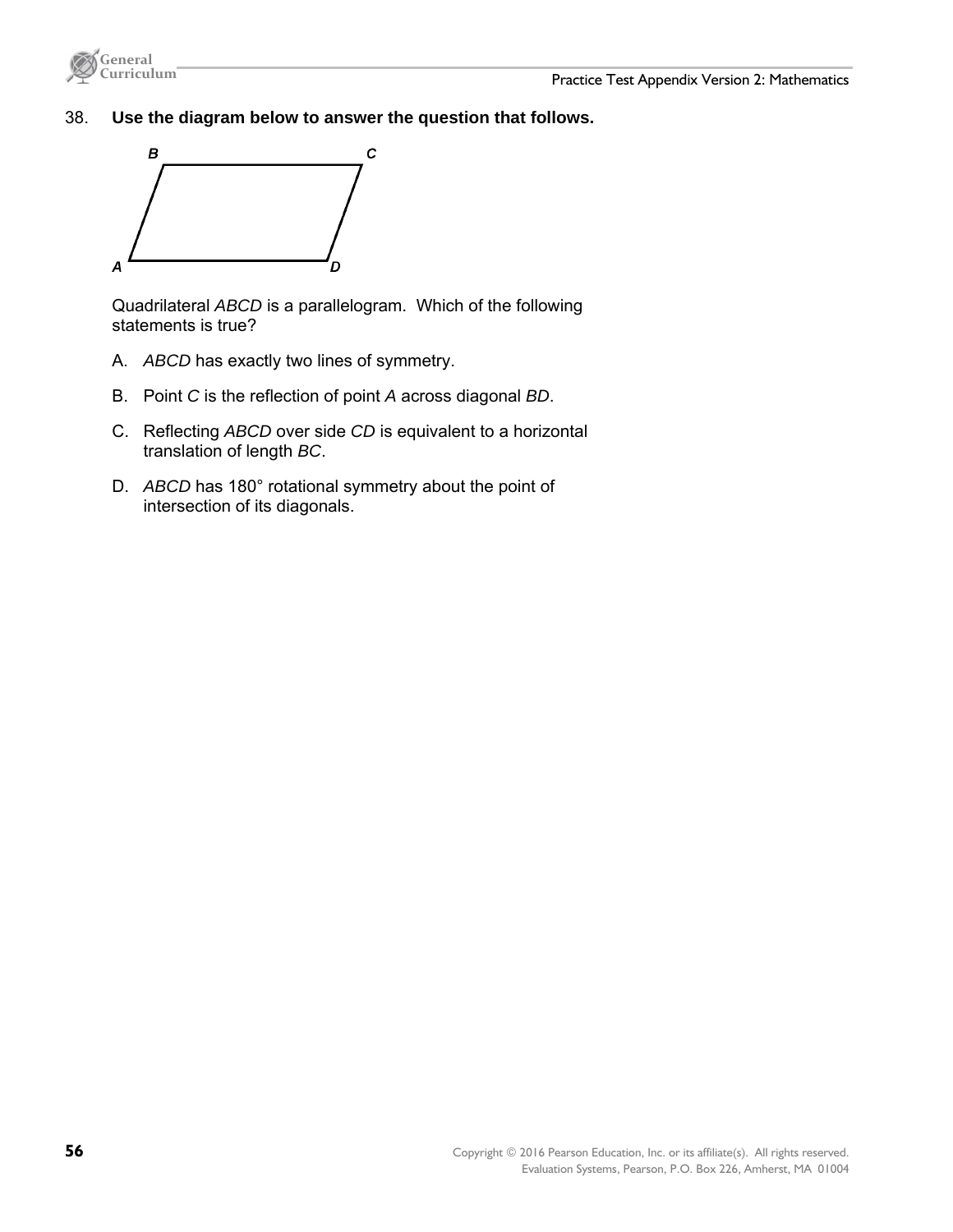**Correct Response D:** When diagonals *AC* and *BD* are drawn, they intersect at *I*.



If the parallelogram is turned 180° around point *I*, *C* falls where *A* had been, and *B* falls where *D* had been, etc. This is rotational symmetry. It will look the same as it did before the rotation except for the labeling.

**Incorrect Response A:** A parallelogram has no lines of symmetry. When folded on a line of symmetry, the two halves of a figure line up with each other. No matter which line it is folded on, the two halves of a parallelogram will not line up because neither the adjacent sides nor the adjacent angles are the same size.

**Incorrect Response B:** If the parallelogram is folded along diagonal *BD* , point *A* does not land on point *C*. This can only happen if the diagonals intersect at a 90° angle (i.e., are perpendicular).

**Incorrect Response C:** If parallelogram *ABCD* is reflected over *C D* , the *C D* side is fixed and does not move. The result will be:



A translation is a slide horizontally or vertically, or both. A translation to the right of point *B* the length of *B C* would give:



The easiest way to explore this would be to cut out a model of a parallelogram and try each of the situations given.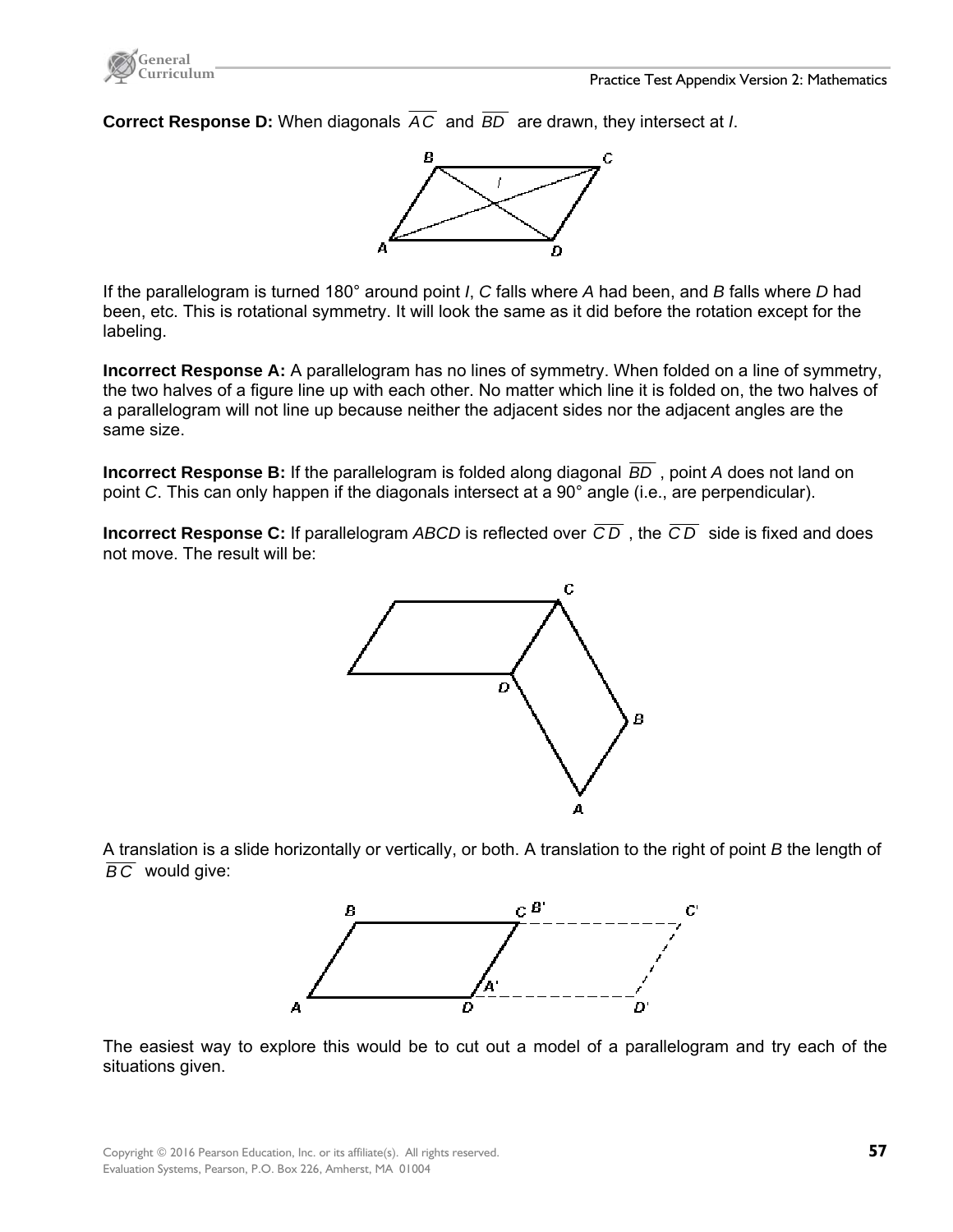

# 39. **Use the graph below to answer the question that follows.**



What is the perimeter of quadrilateral *WXYZ* in the graph above?

- A. 52
- B. 58
- C. 60
- D. 62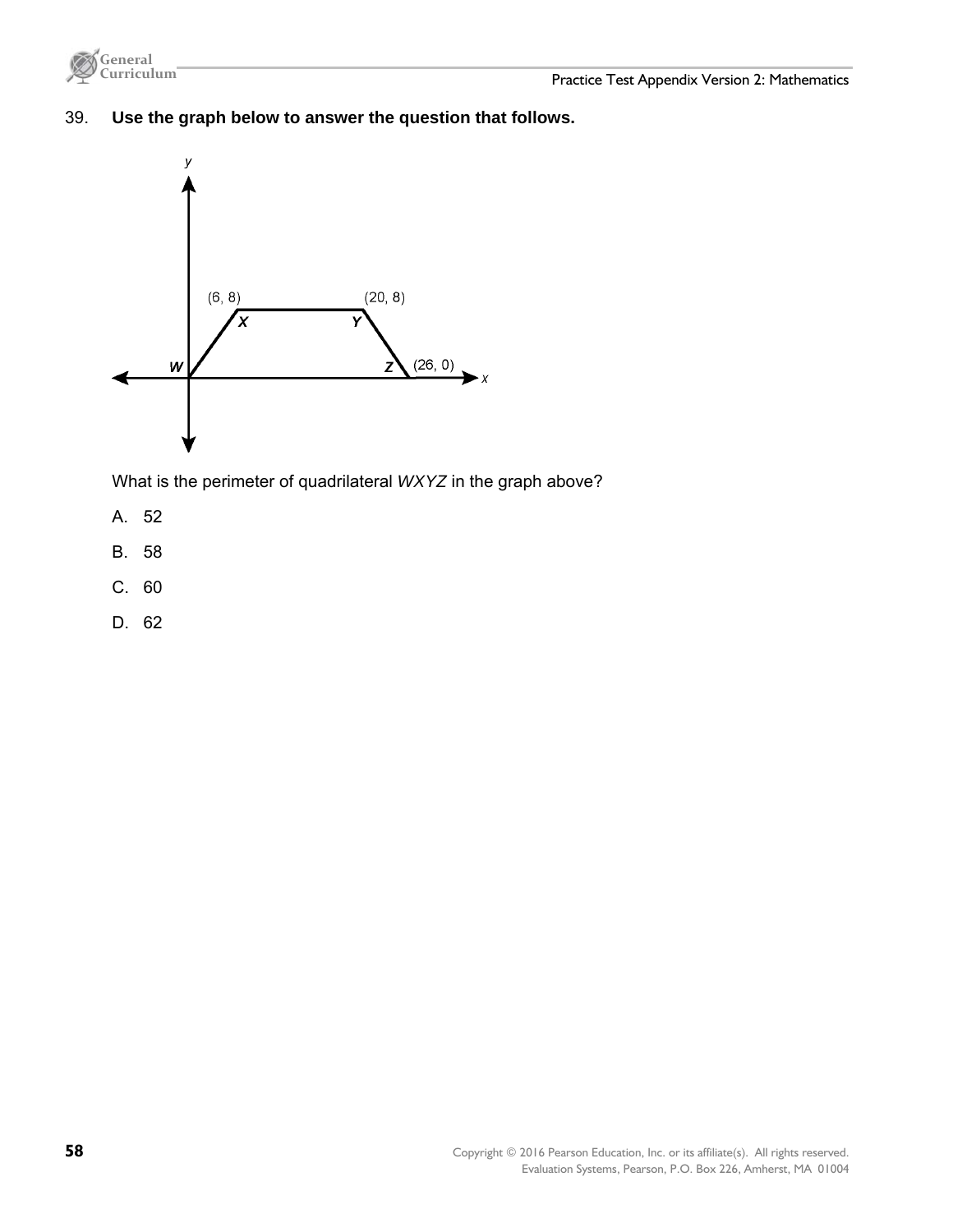

**Correct Response C:** *WZ* = 26 units. It is on the *x*-axis with endpoints (0, 0) and (26, 0), so the length is 26 – 0. *XY* = 14 units. Notice that the *y*-values of point *X* (6, 8) and point *Y* (20, 8) are the same. There is no up or down change. The segment is "flat." The distance or length from 6 to 20 is 14 units (20 – 6).  $\overline{WX}$  is on a slant, from  $W(0, 0)$  to  $X(6, 8)$ . This forms the hypotenuse of a right triangle if a perpendicular line segment is drawn from point *X* to the *x*-axis. Point *E* has the same *x*-value as point *X* because it is the same distance horizontally from zero.



*XE* = 6 units because point *E* is directly below point *X*. The distance from point *E* up to point *X* is 8 units.



This is a right triangle, so the Pythagorean Theorem may be used:  $a^2 + b^2 = c^2$  where *a* and *b* are the sides forming the right angle and *c* is the hypotenuse (the side opposite the right angle). In the diagram above,  $a = 6$  and  $b = 8$ , so  $6^2 + 8^2 = c^2$ . Because  $36 + 64 = 100$ ,  $c^2 = 100$  and  $c = 10$  units. The distance from *W* to *X* is 10 units.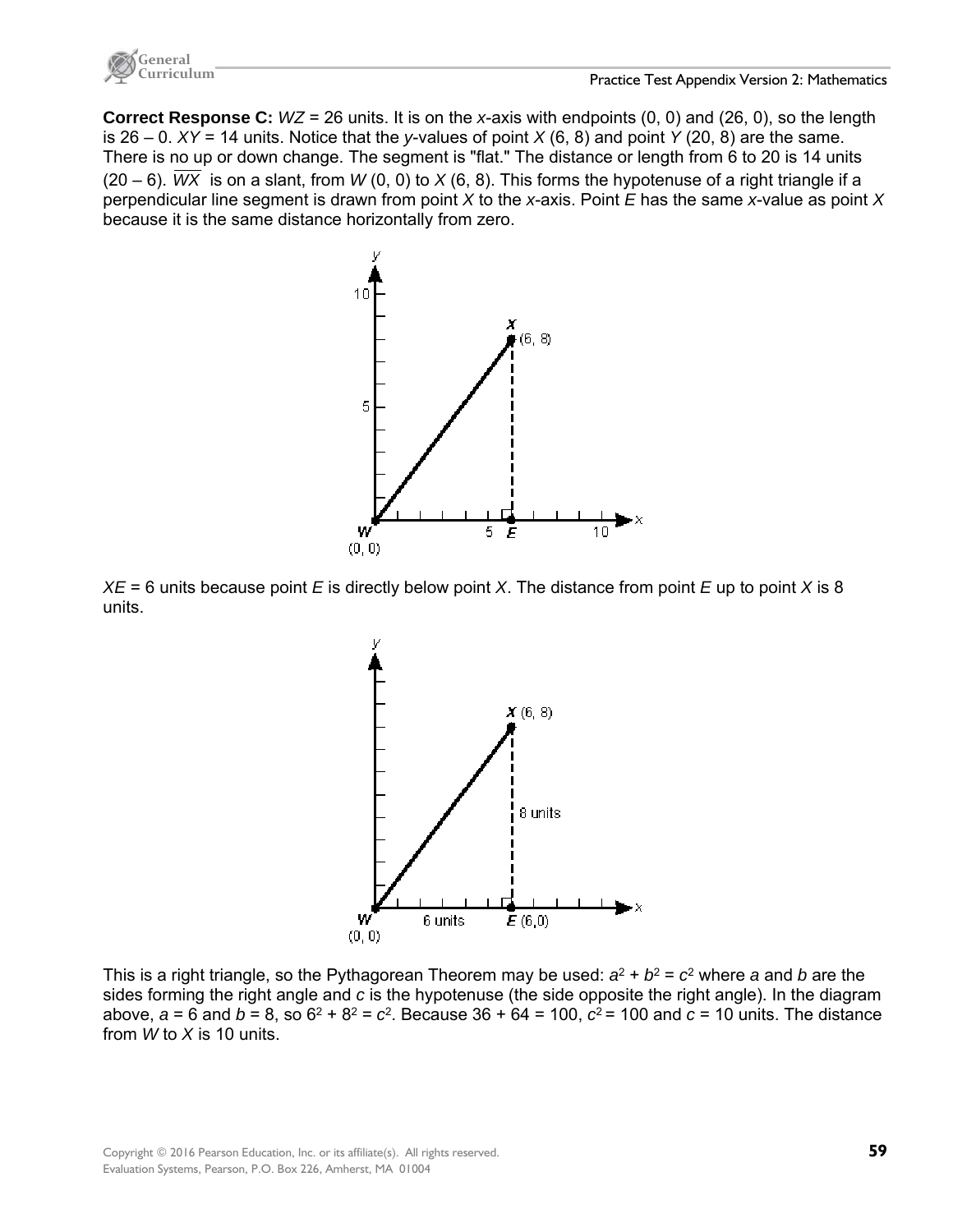

The same procedure can be used to find the length of *YZ* .



Point *F* is directly below point *Y*, so it will have the same *x*-coordinate of 20. It is on the *x*-axis, so its *y*coordinate will be zero: *F* (20, 0). The distance on the *x*-axis from 20 to 26 is 6 units. *FZ* = 6 units. Point *Y* is 8 units directly above point *F*, so *YF* = 8 units. These are the same values as the ones used for triangle *WXE*, so *YZ* = 10 units also.

Perimeter is the distance around a figure. It is the total of the lengths of all of the sides.



Perimeter =  $10 + 14 + 10 + 26 = 60$  units.

**Incorrect Response A:** This response correctly finds the lengths of *WZ* and *XY* , but then uses the *x*coordinate of point *X* as the lengths of  $\overline{WX}$  and  $\overline{YZ}$  : 14 + 26 + 6 + 6 = 52 units.

**Incorrect Response B:** This response correctly finds the length of *WZ* , but incorrectly uses the *x*coordinate of point *Y* as the length of *XY* , not noticing that it is shorter than 20 units since its left end is not at zero. This response also contains the same error as response A, using 6 for the length of *WX* and  $\overline{YZ}$  : 26 + 20 + 6 + 6 = 58.

**Incorrect Response D:** This response correctly finds the length of  $\overline{WZ}$ , correctly uses  $XY = 20$  units as in response B, and then incorrectly uses the *y*-coordinate of point *X* as the lengths of *WX* and *YZ* :  $26 = 20 + 8 + 8 = 62$ .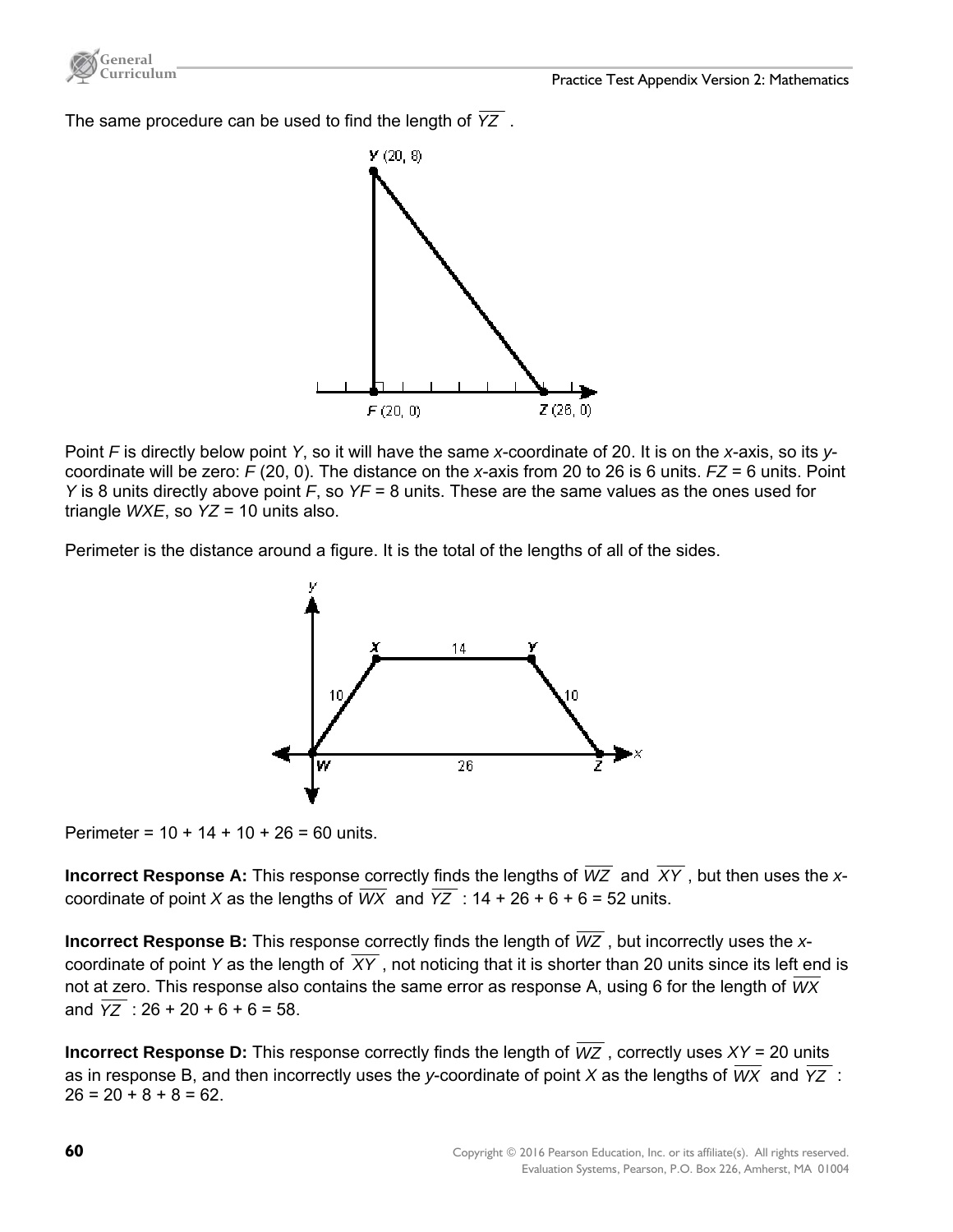

# 40. **Use the diagram below to answer the question that follows.**



If the shaded faces in the figure shown above represent the front view of the figure, which of the following diagrams is the back view of the figure?











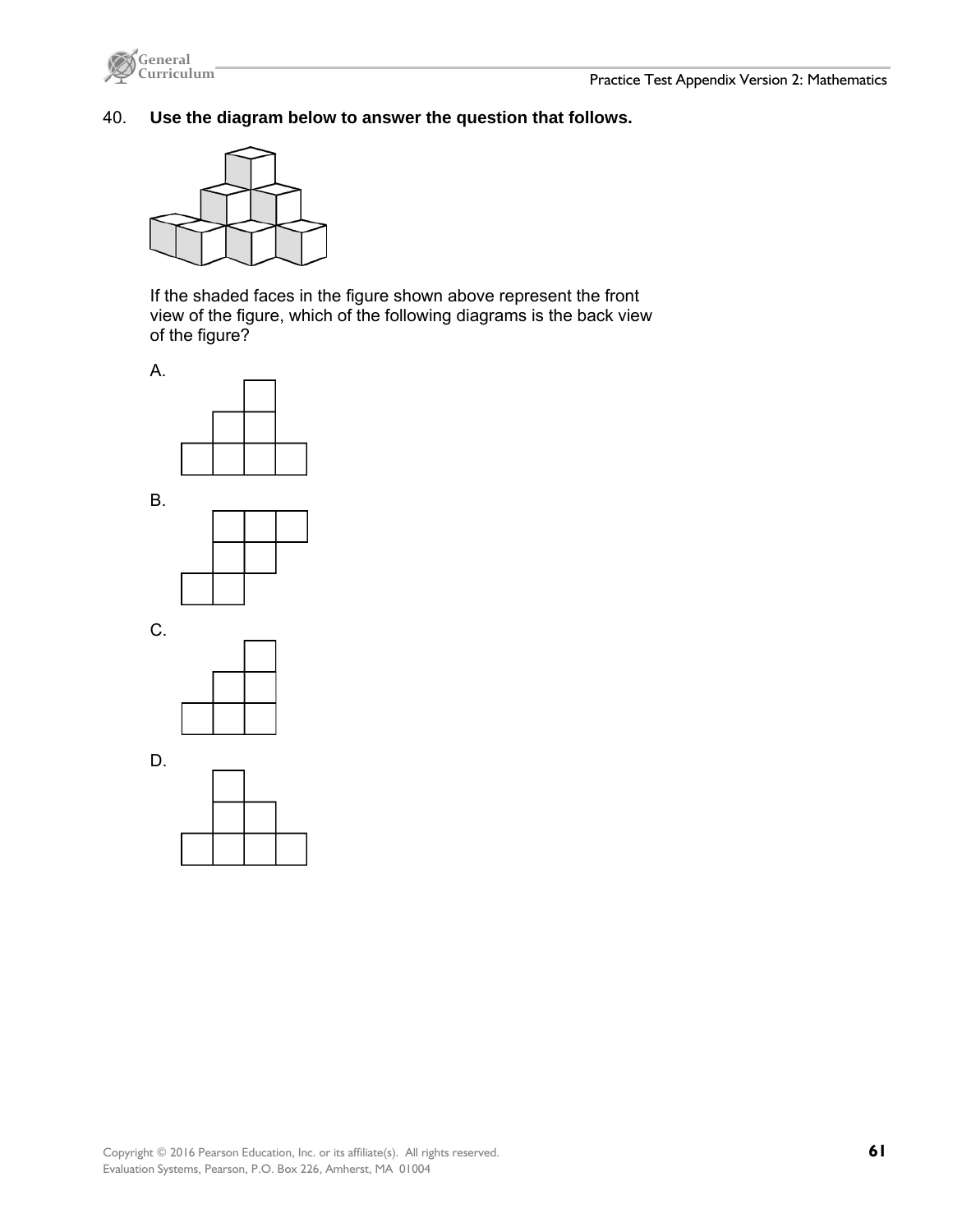

#### **Correct Response A:**



The single cube seen on the far right from the front is on the left from the back, the stack of two cubes will be next, followed by the stack of three cubes. However, note that on the front view the far left cube sticks out past the stack of three cubes and on the backside will be visible.



**Incorrect Response B:** This response shows the view from the top, looking down.

**Incorrect Response C:** This response could almost be the correct view but is missing the one cube from the far left of the front that can be seen from the back, or it could be the view from the back left instead of the back right.

**Incorrect Response D:** This response is the view from the front, ignoring that it would be reversed when looking at the figure from the back.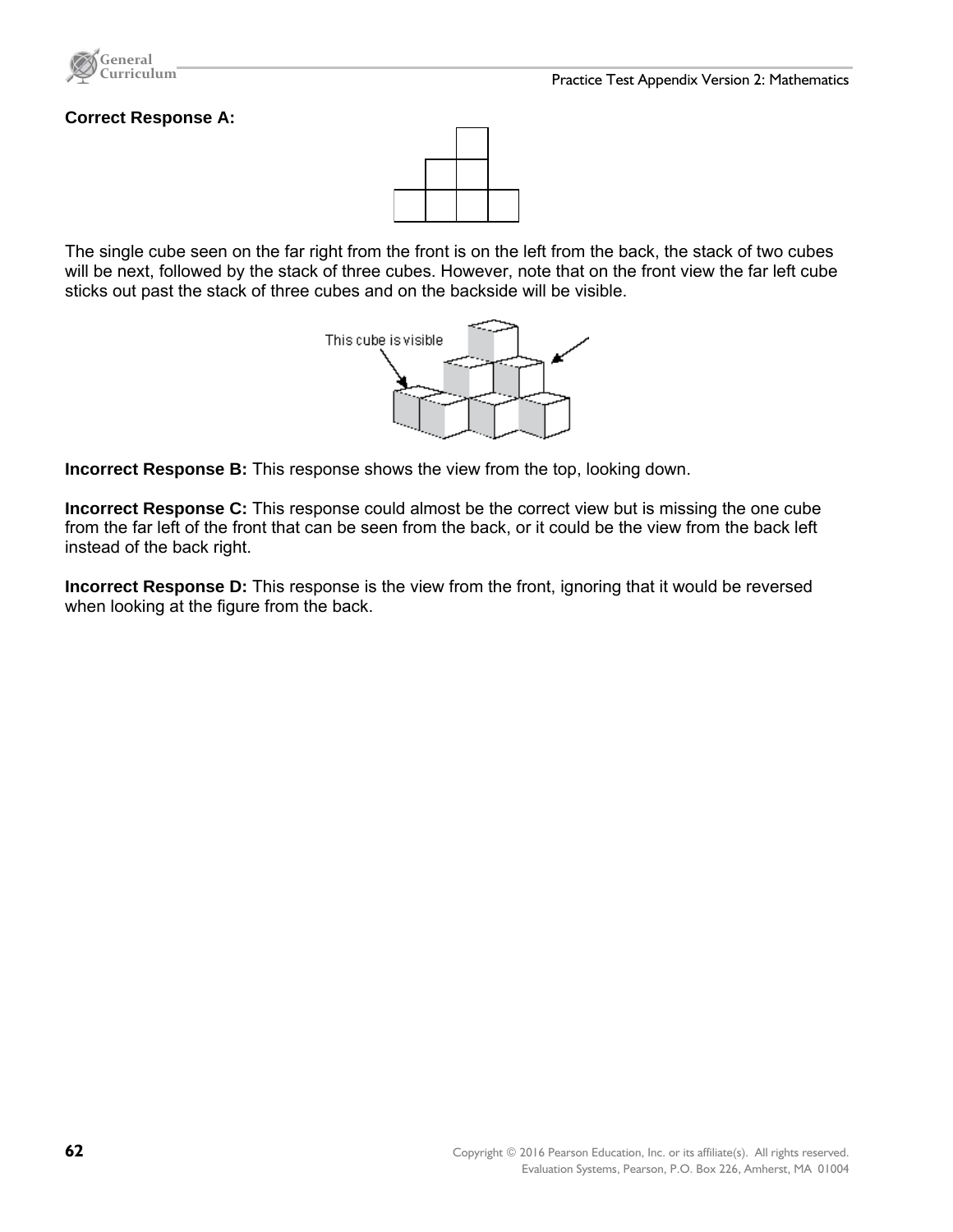

#### 41. **Use the box plot below to answer the question that follows.**





The box plot above represents the advertised prices, in thousands of dollars, of 2-acre parcels of land in a particular county. Based on the box plot, which of the following statements is true?

- A. The mean price of a parcel is \$110,000.
- B. There is only one parcel priced at \$180,000.
- C. More than half of the parcels are priced higher than \$110,000.
- D. If the data represent 50 parcels, then at least 12 of them are priced at or below \$95,000.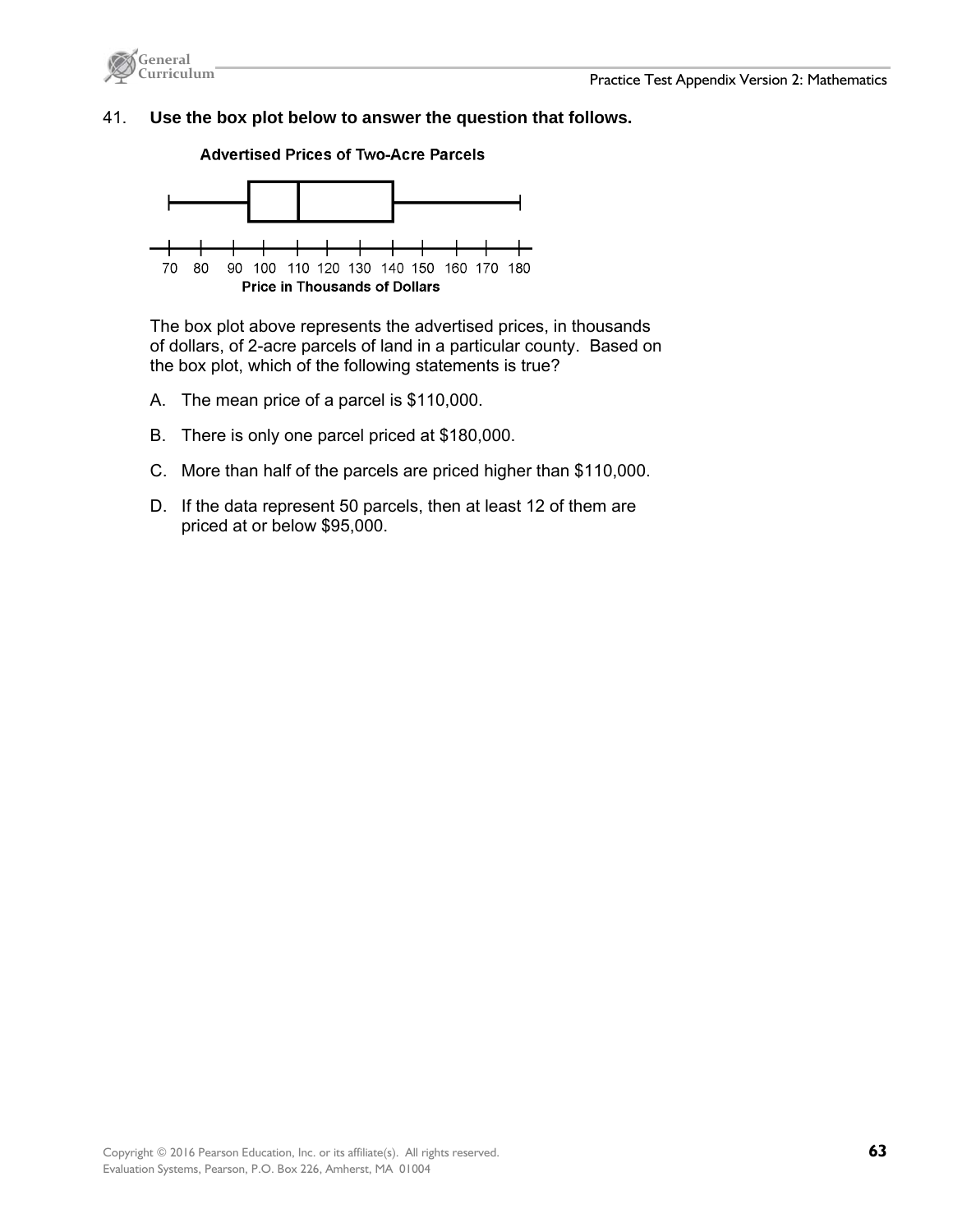

**Correct Response D:** This response correctly interprets the data. A box plot shows the range from lowest to highest of the parcel prices. In this case, the lowest asking price is \$70,000 and the highest asking price is \$180,000. The box "frames" the second and the third quartiles (fourths). The median value is the exact center of the graph. The "whiskers" show the first and fourth quartiles. The scale is in thousands of dollars, from 70 to 180. No information is given about how many of each price actually occurs.



In this case, when the cost of all 50 parcels of land are put in order, half of them are below the median and half are above. Since 50 is an even number, the median would be the average of the twenty-fifth and twenty-sixth asking price. For example, if there were nine prices, an odd number, the median would be the fifth price with four below and four above. If the prices are 20, 21, 23, 27, 30, 31, 35, 38, and 40, then the median is 30 in this example. If there are ten prices: 20, 21, 23, 25, 27, 30, 33, 35, 39, and 41, then the center is between the fifth and the sixth price (i.e., between 27 and 30). (27 + 30)  $\div$  2 = 28.5, which is the median (the average of the two prices). That could be the scenario with fifty parcels. The median is not one of the 50 prices but rather is between the two prices in the center of the distribution. Twenty-five prices would be above and twenty-five would be below the median. There are 25 prices above the median, and the dividing line between the first and second quartiles is the 13<sup>th</sup> price, the median of these 25 prices. By similar reasoning, the dividing line between the third and fourth quartiles is the median of the 25 prices below the median of the entire distribution.



**Incorrect Response A:** The mean is not shown on a box and whisker plot. The \$110,000 is the median price of the parcels.

**Incorrect Response B:** The plot shows the range in prices for the land but not how many there are of each. The \$180,000 represents the highest price in the group but there could be several parcels at that price.

**Incorrect Response C:** \$110,000 is the median price (the price that is exactly in the middle when all of the prices are arranged in numerical order). By definition there are the same number of parcels above and below the median.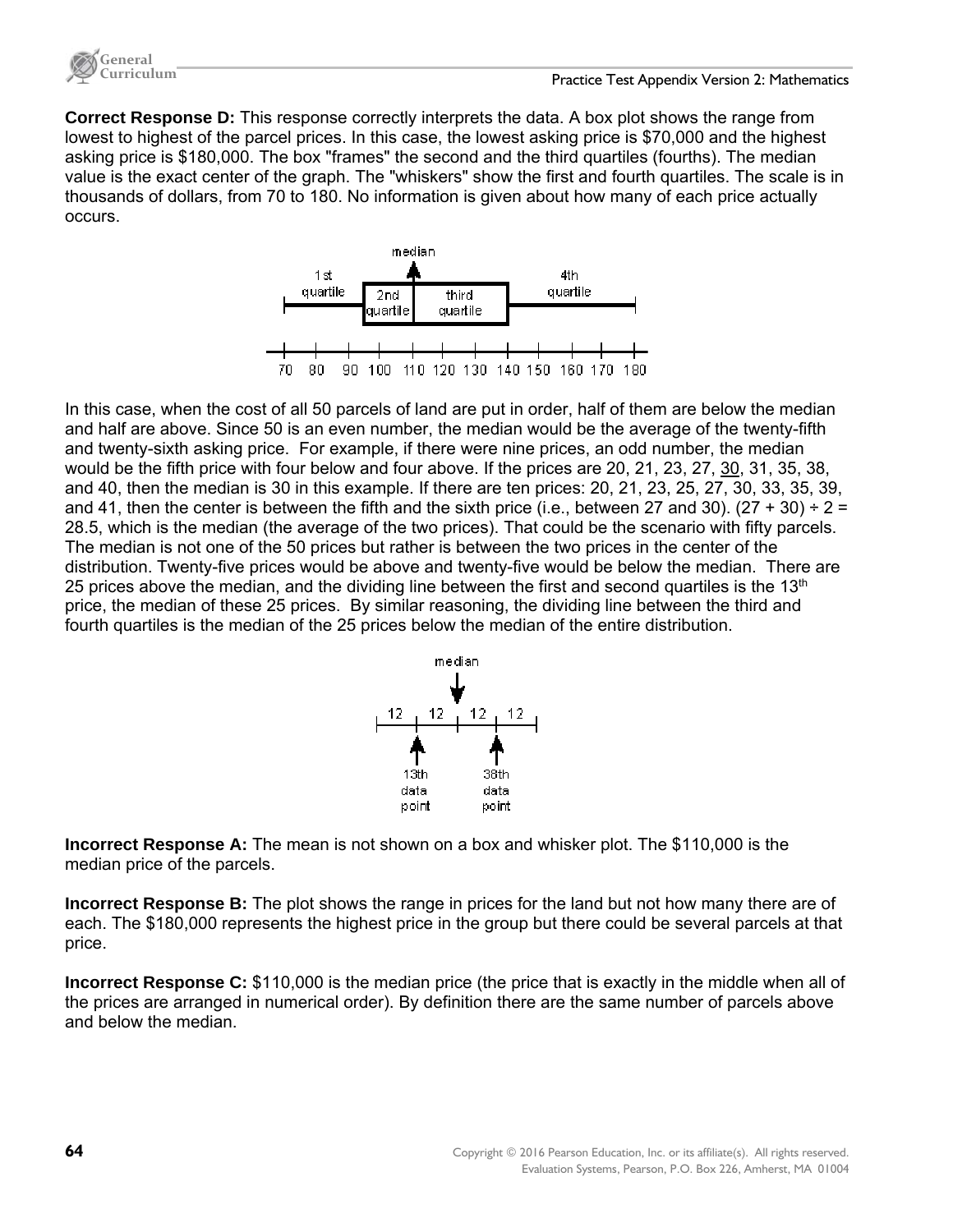

# **Company Sales by Store** 700 600 500 Number Sold 400 300 200 100 Store 2 Store 3 Store 1 Store 4 Key skis ┑ snowboards snowshoes

# 42. **Use the information below to answer the question that follows.**

The data in the graph above represent the number of snowboards, pairs of skis, and pairs of snowshoes sold by a sporting goods company in each of four stores during the winter season. Which of the following circle graphs represents the sports equipment sold in Store 2?



Copyright © 2016 Pearson Education, Inc. or its affiliate(s). All rights reserved. **65**  Evaluation Systems, Pearson, P.O. Box 226, Amherst, MA 01004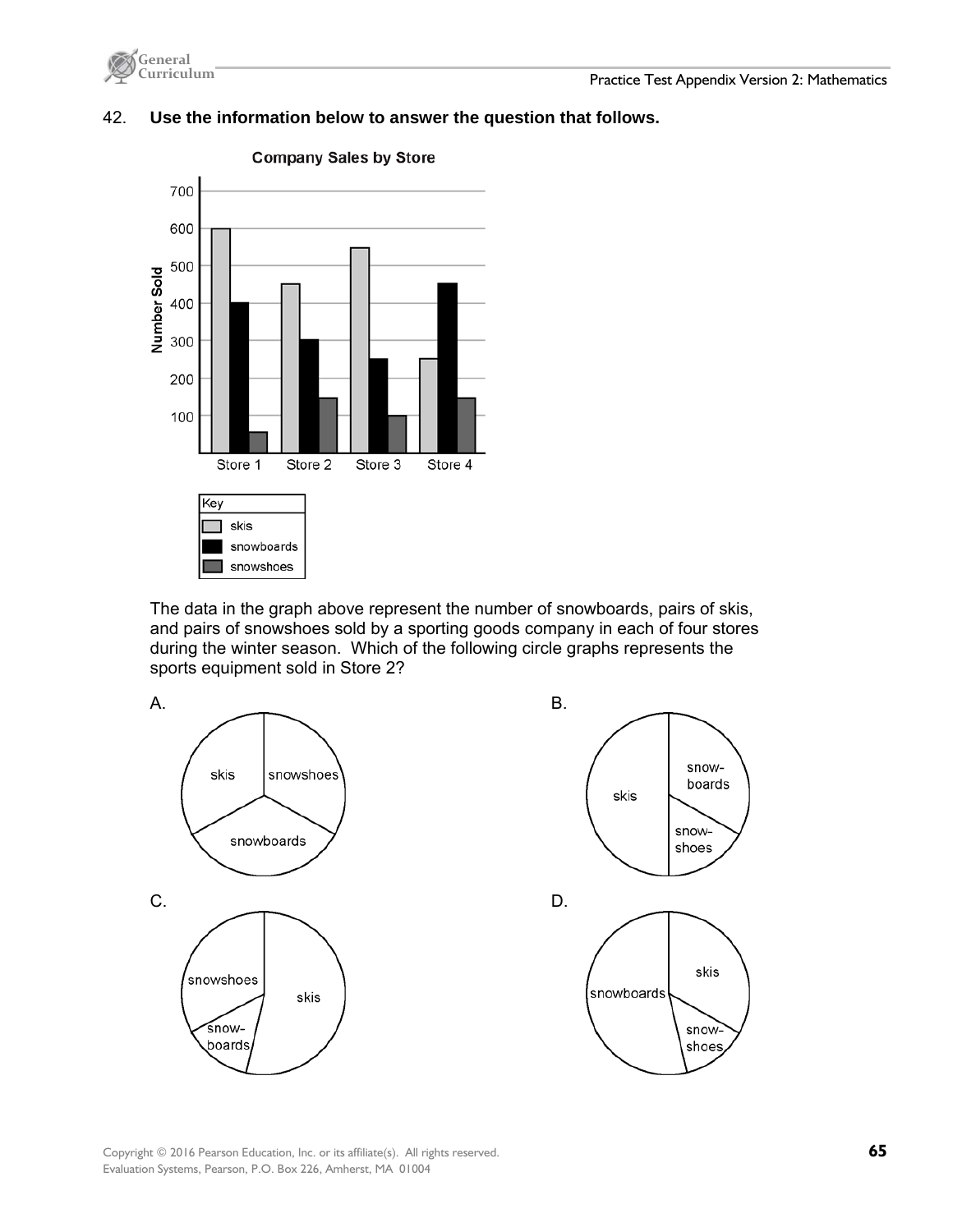

**Correct Response B:** The graph shows that Store 2 sold approximately 150 pairs of snowshoes, 300 snowboards, and approximately 450 pairs of skis. This is a total of 900 pieces of winter sports equipment. The whole circle graph represents the 900. To find the most accurate circle graph, the fraction of the whole that each type of equipment represents is needed. There are 450 pairs of skis out of the 900 pieces of equipment:  $\frac{450}{900} = \frac{1}{2}$  $\frac{450}{900}$  =  $\frac{1}{2}$ . Since one-half of all the sales at Store 2 were skis, half of the circle graph must represent skis. 300 of the 900 pieces of equipment sold were snowboards: 3 1  $\frac{300}{900}$  =  $\frac{1}{3}$ . One third of all of the sales at Store 2 were snowboards. 150 of the 900 pieces of equipment sold were snowshoes:  $\frac{150}{900} = \frac{1}{6}$  $\frac{150}{900}$  =  $\frac{1}{6}$ . One sixth of all the equipment sold at Store 2 were snowshoes.

The fraction representing the three types of sports equipment must add up to the whole: 1 6 6 6 1 6 2 6 3 6 1 3 1 2  $\frac{1}{2} + \frac{1}{2} + \frac{1}{3} = \frac{3}{3} + \frac{2}{3} + \frac{1}{3} = \frac{6}{3} = 1$ .

Notice that after finding the fractions that represent the skis, the problem is solved by elimination. Only one of the four circle graphs shows the ski sales represented by one-half of the graph.

To create the circle graph, cut the circle into six equal parts. Three of these parts equals one-half and represents the ski sales. Two of the equal parts represent the fraction of the whole that is the snowboard sales. The remaining part of the circle represents the fraction of the whole that is the snowshoe sales. This is graph B.

**Incorrect Response A:** This response could have come from seeing the differences in the three bars over Store 2 as equal and not relating all three parts to the whole (900), thus viewing the differences as three equal sections or thirds.

**Incorrect Response C:** This response could have come from misreading the graph and using sales from Store 3 instead of sales from Store 2.

**Incorrect Response D:** This response could have come from misreading the graph and using sales from Store 4 instead of sales from Store 2.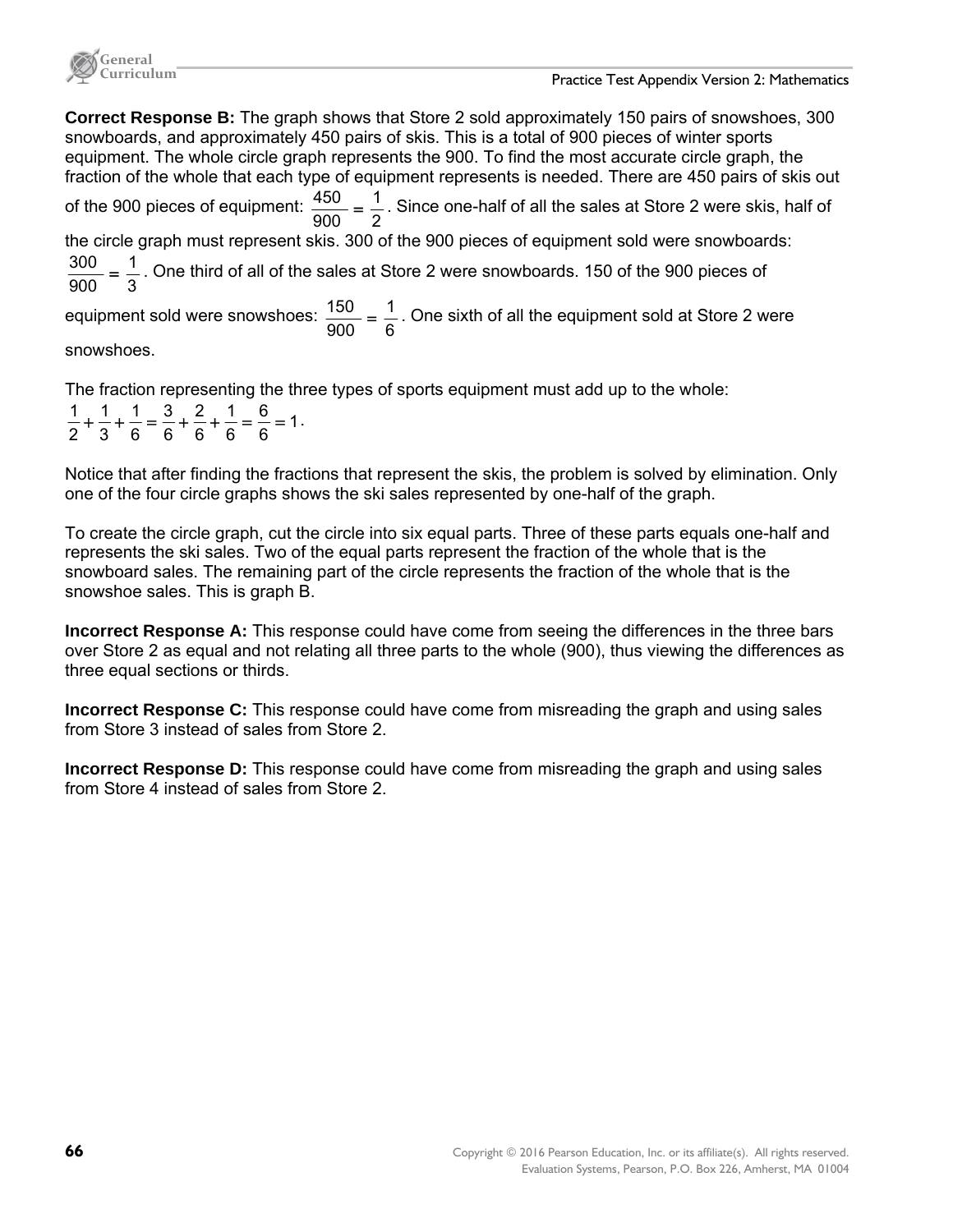

#### 43. **Use the table below to answer the question that follows.**

| Bread       | Number of<br><b>Loaves Sold</b> |
|-------------|---------------------------------|
| whole wheat | 32                              |
| sesame seed | 60                              |
| rosemary    | 25                              |
| poppy seed  | 18                              |
| sourdough   | 15                              |

A bakery sells five kinds of bread. The table shows the number of loaves of each type of bread sold so far this week. Given the data in the table, what is the probability that the next loaf of bread sold will be sesame seed?

A. 
$$
37\frac{1}{2}\%
$$

- B. 40%
- C. 60%
- D.  $66\frac{2}{3}$ %  $66\frac{2}{5}$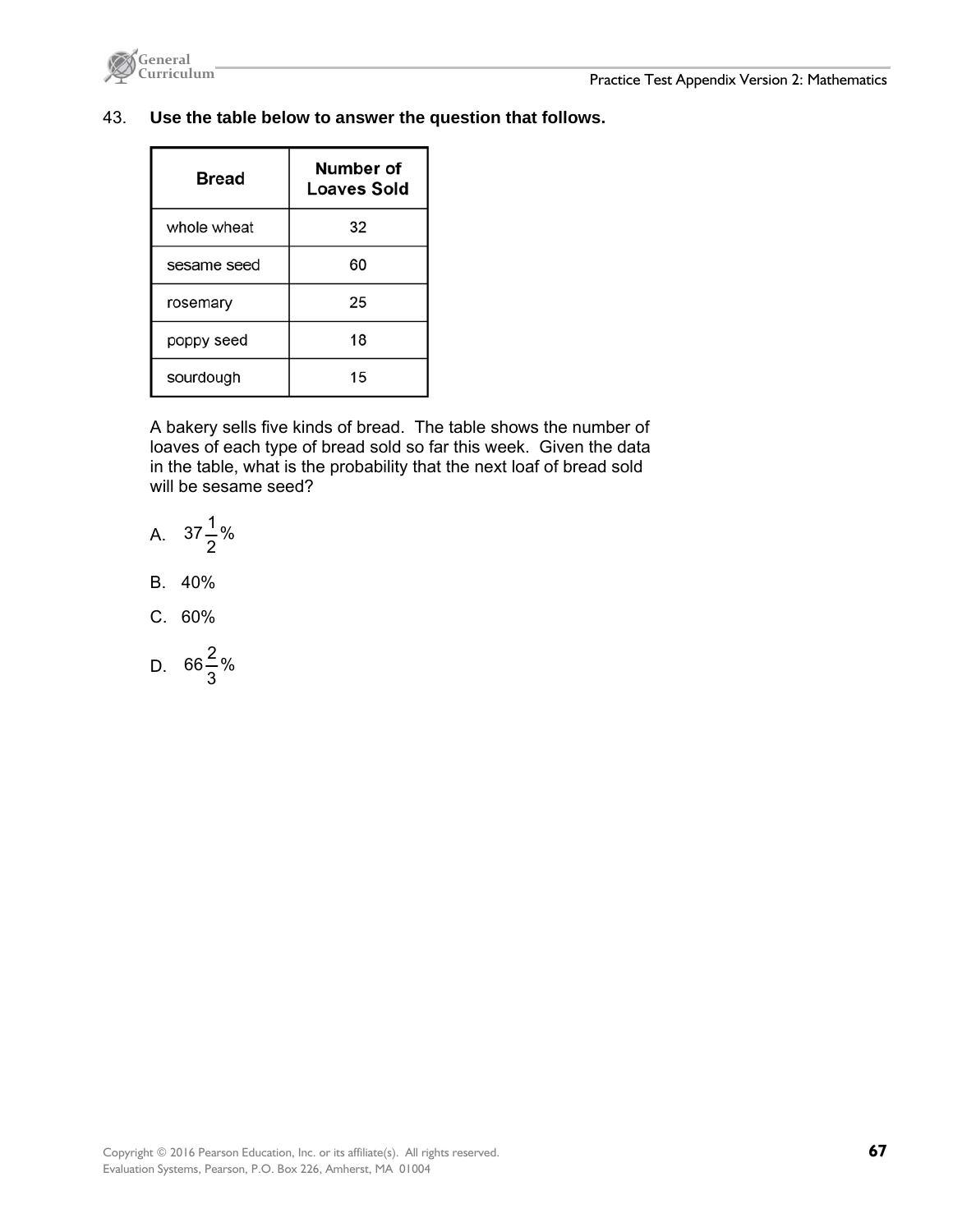

**Correct Response B:** Probability is expressed as the ratio of the number of ways to get a desired outcome compared to the number of ways to get all possible outcomes. In this case the number of all possible outcomes is the total number of loaves of bread sold so far in the week. The number of desired outcomes is the number of loaves of sesame seed bread sold so far. A total of 150 loaves of bread were sold so far this week (adding from the table). Out of the 150 loaves sold, 60 are sesame seed bread. 60 out of 150 is  $\frac{60}{150} = \frac{6}{15} = \frac{2}{5}$ . Two out of every five loaves of bread sold are sesame seed. To convert 5  $\frac{2}{5}$  into a percent, the ratio must be represented by a ratio "out of 100": 40 % 100 40  $\frac{2}{5} = \frac{40}{100} = 40\%$ .

**Incorrect Response A:** This response could have come from making an addition error and finding the total number of loaves to be 160 instead of 150. 60 out of 160 = 37.5%.

**Incorrect Response C:** This response could have come from reading the 60 loaves of sesame seed bread given in the table and incorrectly assuming that it was 60% instead of the number of loaves.

**Incorrect Response D:** This response could have come from comparing the sales of sesame seed bread to the sales of all the other breads (150 – 60 = 90). 60 out of 90 is  $\frac{2}{3}$  , which is 66 $\frac{2}{3}$  %. The

question asks for the probability of the next bread sold being sesame seed compared to all the bread sold, not to compare the wanted flavor of bread to all the unwanted flavors of bread.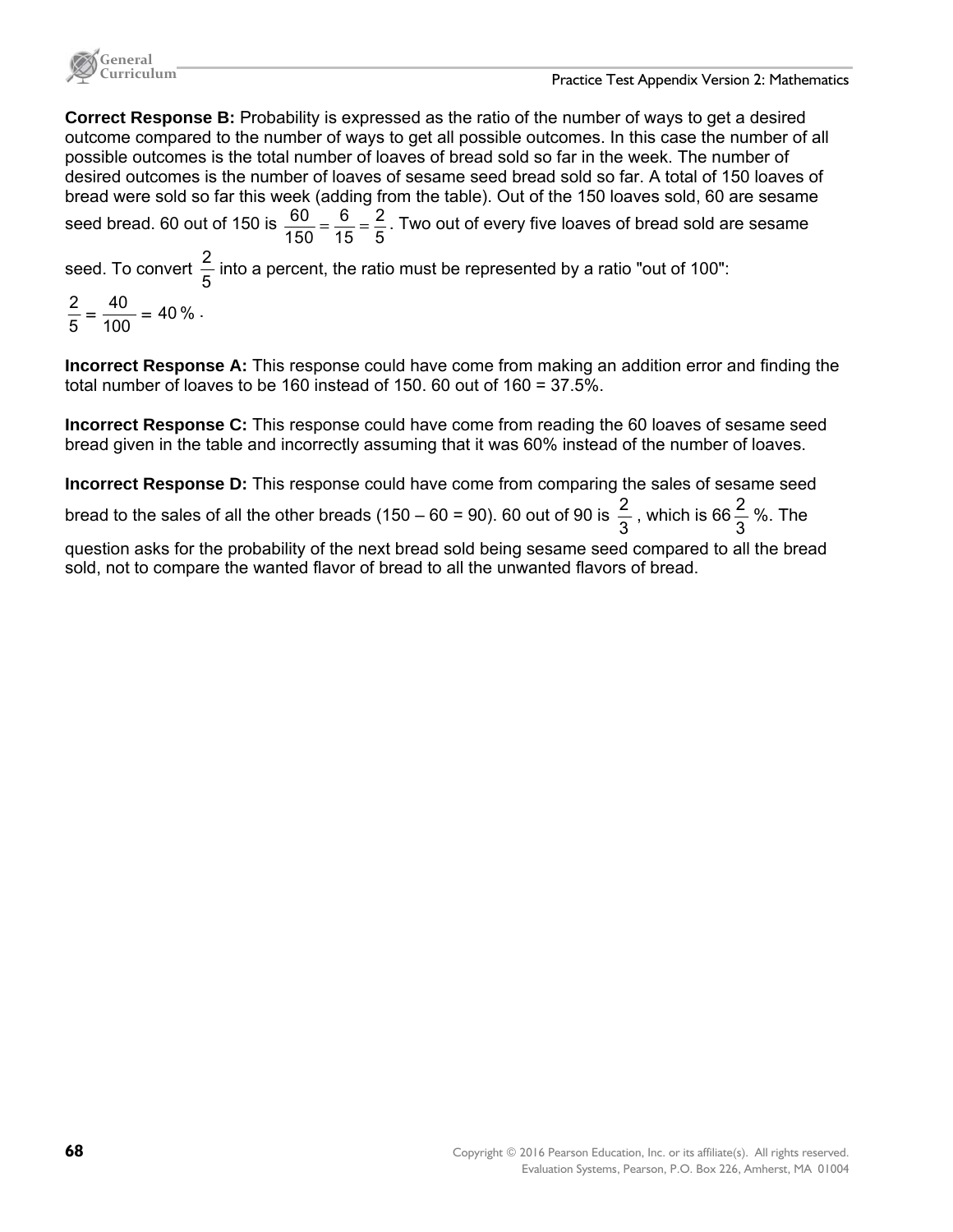

44. A class kept track of the weather for 60 days and compared the actual weather to the local weather forecaster's predictions. Of the 15 days for which rain was predicted, there were 10 days of rain and 5 days with no rain. Of the 45 days for which no rain was predicted, there were 10 days of rain and 35 days with no rain. What is the probability that the forecast was accurate with regard to rain for any given day during the entire 60-day period?

A. 
$$
\frac{1}{4}
$$
  
B.  $\frac{5}{12}$   
C.  $\frac{1}{2}$   
D.  $\frac{3}{4}$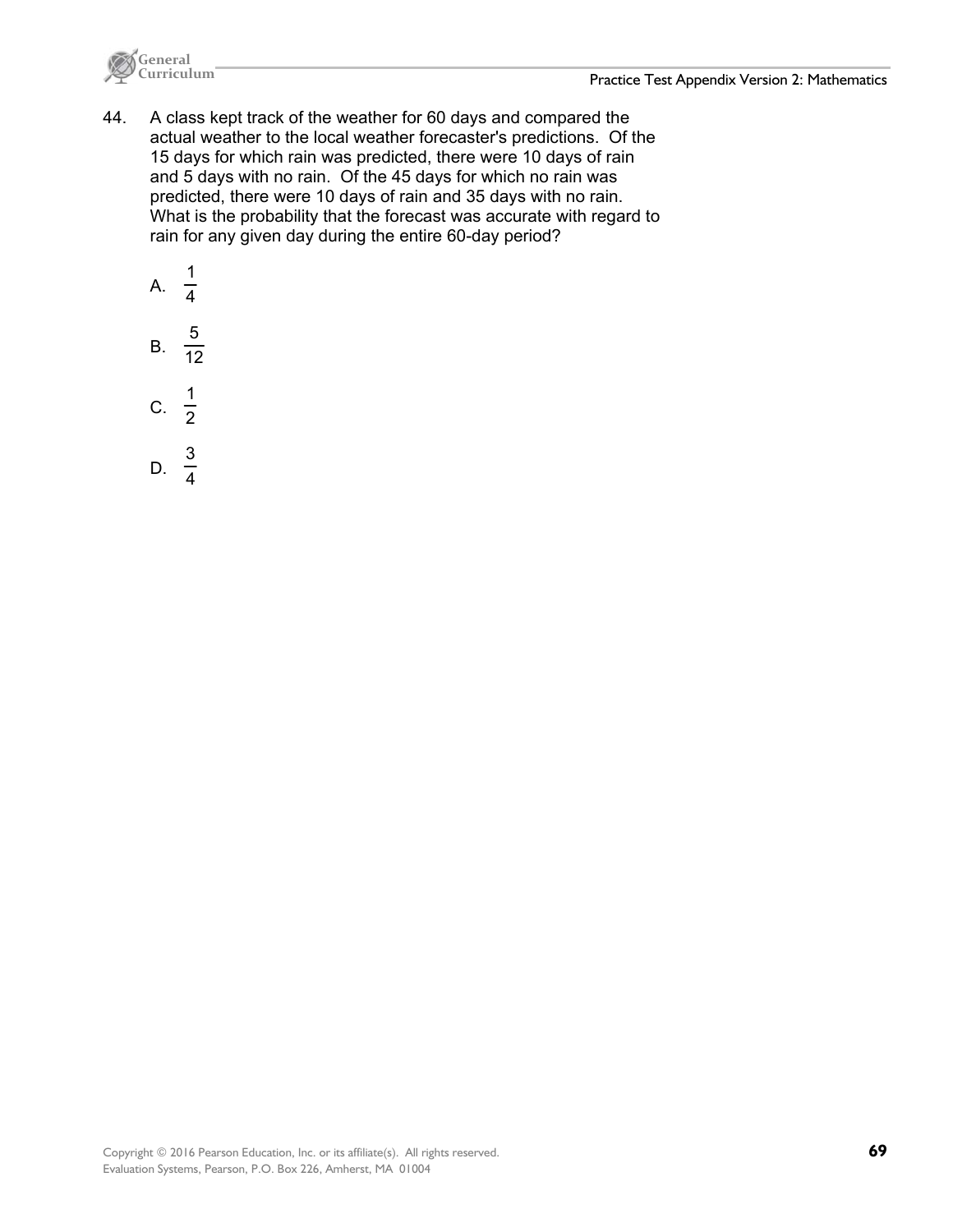

**Correct Response D:** The most straightforward method of calculating the probability that the forecast was correct is to count the number of days when the forecast was correct and write a ratio of the number of correct predictions to the number of total predictions. There were 15 days of rain predicted and on 10 of those days it rained. There were 45 days of no rain predicted and on 35 of those days there was no rain. So, on 45 days (10 + 35) the forecast was correct. There were 60 days of

predictions. There was a  $\frac{45}{60} = \frac{3}{4}$  $\frac{45}{60} = \frac{3}{4}$  chance that the forecast was correct.

Alternatively, a tree diagram can be used to show the probabilities of each event. The first two branches represent the probability of rain or no rain based on the weather forecaster's predictions:

probability of rain, *R*, is 60  $\frac{15}{12}$  and probability of no rain, N, is 60  $\frac{45}{10}$ . The second set of branches show the

probabilities based on actual occurrences of rain or no rain for the 15 days of rain and the 45 days of no rain predicted by the forecaster. The probability that the forecast was correct is the probability of *RR* plus the probability of *NN*. Since these events are independent of each other, the probability of *RR* is

the product of the numbers on those branches:  $\frac{15}{60} \cdot \frac{10}{15} = \frac{1}{6}$ 15  $\frac{15}{60} \cdot \frac{10}{15} = \frac{1}{6}$  and the probability of *NN* is the product of

the numbers on those branches: 12 7  $\frac{45}{60}$  ·  $\frac{35}{45}$  =  $\frac{7}{12}$ . The probability that the forecast was accurate is





**Incorrect Response A:** This response could have come from misinterpreting "with regard to rain" and using the 15 days for which rain was predicted:  $\frac{15}{60} = \frac{1}{4}$  $\frac{15}{60} = \frac{1}{4}$ .

**Incorrect Response B:** This response could have come from using the tree to calculate the  $\frac{1}{6}$  and

12  $\frac{7}{2}$  as discussed above and then subtracting the fractions rather than adding them.

**Incorrect Response C:** This response could have been a guess, since none of the given data leads to a fraction of one-half.